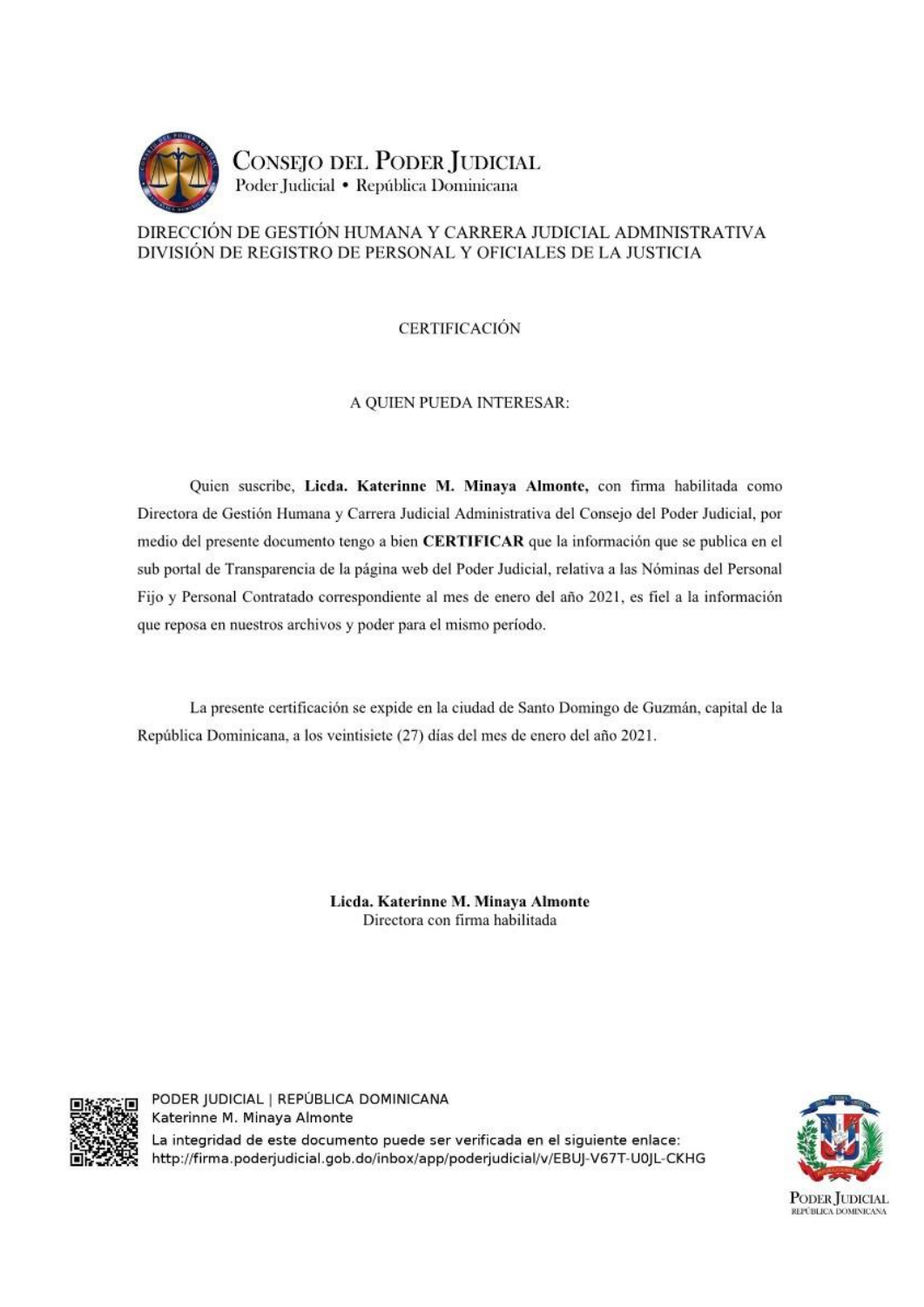

CONSEJO DEL PODER JUDICIAL REPÚBLICA DOMINICANA

**DIRECCION GENERAL DE ADMINISTRACION Y CARRERA JUDICIAL DIRECCION GESTION HUMANA Y CARRERA JUDICIAL ADMINISTRATIVA GERENCIA DE REGISTRO, NÓMINA Y SEGURIDAD SOCIAL**

## **NÒMINA DE PERSONAL CONTRATADO-SJI ENERO 2021**

| <b>ESTATUS</b>                                         | <b>NOMBRE</b>                                           | <b>CARGO</b>              | <b>DEPENDENCIA</b>                               | <b>SUELDO</b>   | <b>F-INGRESO</b> | F- FIN DE CONTRATO |
|--------------------------------------------------------|---------------------------------------------------------|---------------------------|--------------------------------------------------|-----------------|------------------|--------------------|
| SERVIDOR JUDICIAL INTERINO   DIOBELYS G. TEJEDA GARCIA |                                                         | OFICINISTA 1RA. INSTANCIA | 10MA, SALA CAMARA CIVIL JDO, 1RA, INST, D.N.     | 20,760.00       | 27/1/2020        | NO APLICA          |
| SERVIDOR JUDICIAL INTERINO FRANKLYN A. LANTIGUA PEÑA   |                                                         | ALGUACIL DE ESTRADO       | IOMA. SALA CAMARA CIVIL JDO. 1RA. INST. D.N.     | 14,760.00       | 8/5/2020         | NO APLICA          |
| SERVIDOR JUDICIAL INTERINO                             | NAYELIN F. HERRERA MERCEDES                             | OFICINISTA 1RA. INSTANCIA | IER. JDO. DE LA INSTRUCCION LA ALTAGRACIA        | 15,720.00       | 17/11/2020       | 17/02/2021         |
| SERVIDOR JUDICIAL INTERINO                             | ZULEIMA B. SOSA GUERRERO                                | OFICINISTA 1RA. INSTANCIA | 1ER. JDO. DE LA INSTRUCCION LA ALTAGRACIA        | 15,720.00<br>s. | 17/11/2020       | 17/02/2021         |
| SERVIDOR JUDICIAL INTERINO                             | FRANCESCA A. OSORIO HERNANDEZ                           | OFICINISTA 1RA. INSTANCIA | 1ER. JDO. DE LA INSTRUCCION LA ALTAGRACIA        | 15,720.00       | 17/11/2020       | 17/02/2021         |
| SERVIDOR JUDICIAL INTERINO BETSY M. LUGO UBIERA        |                                                         | OFICINISTA 1RA. INSTANCIA | 1ER. JDO. DE LA INSTRUCCION LA ALTAGRACIA        | 15,720.00       | 17/11/2020       | 17/02/2021         |
| SERVIDOR JUDICIAL INTERINO                             | ELIGIO RODRIGUEZ GOMEZ                                  | OFICINISTA 1RA. INSTANCIA | 1ER. JDO. DE LA INSTRUCCION LA ALTAGRACIA        | 15,720.00<br>s. | 14/10/2020       | 14/04/2021         |
| SERVIDOR JUDICIAL INTERINO                             | EUDDYS E. MEDRANO GOMEZ                                 | OFICINISTA 1RA. INSTANCIA | 1ER. JDO. DE LA INSTRUCCION LA ROMANA            | 15,720.00       | 16/10/2020       | 16/04/2021         |
| SERVIDOR JUDICIAL INTERINO                             | ALANK A. ANDUJAR SENCION                                | OFICINISTA 1RA. INSTANCIA | 1ER. JDO. DE LA INSTRUCCION AZUA                 | 15,720.00       | 30/11/2020       | 28/02/2021         |
| SERVIDOR JUDICIAL INTERINO ANNY A. CEPEDES GUZMAN      |                                                         | OFICINISTA 1RA. INSTANCIA | 1ER. JDO. DE LA INSTRUCCION PERAVIA              | 15,720.00       | 21/12/2020       | 21/03/2021         |
| SERVIDOR JUDICIAL INTERINO                             | DARISA G. CASADO DIAZ                                   | OFICINISTA 1RA. INSTANCIA | IER. JDO. DE LA INSTRUCCION PERAVIA              | 15,720.00       | 28/8/2018        | NO APLICA          |
| SERVIDOR JUDICIAL INTERINO                             | INDIRA E. MARTINEZ PEPEN                                | OFICINISTA 1RA. INSTANCIA | IER. JDO. DE LA INSTRUCCION S.C.                 | 15,720.00       | 22/1/2020        | 22/04/2021         |
| SERVIDOR JUDICIAL INTERINO                             | GINA M. ARIAS DE LA CRUZ                                | OFICINISTA 1RA. INSTANCIA | 1ER. TRIBUNAL COL. C/P JDO. 1RA. INST. D.N.      | 20,760.00       | 3/9/2019         | NO APLICA          |
| SERVIDOR JUDICIAL INTERINO AMBAR M. RAMIREZ HIDALGO    |                                                         | OFICINISTA 1RA. INSTANCIA | 1ER. TRIBUNAL COL. C/P JDO. 1RA. INST. D.N.      | 20,760.00       | 12/11/2019       | NO APLICA          |
| SERVIDOR JUDICIAL INTERINO                             | LORANYI FIGUEROA ABREU DE BAEZ                          | OFICINISTA 1RA. INSTANCIA | IER. TRIBUNAL COL. C/P JDO. 1RA. INST. S.D.      | 20,760.00       | 17/12/2018       | <b>NO APLICA</b>   |
| SERVIDOR JUDICIAL INTERINO                             | <b>CRISTY P. REYES</b>                                  | OFICINISTA 1RA. INSTANCIA | IER. TRIBUNAL COL. C/P JDO. 1RA. INST. S.D.      | 20,760.00       | 22/7/2019        | NO APLICA          |
| SERVIDOR JUDICIAL INTERINO                             | JOSELIN D. QUEZADA OVIEDO                               | OFICINISTA 1RA. INSTANCIA | 1RA. SALA CAMARA CIVIL JDO. 1RA. INST. D.N.      | 20,760.00       | 21/12/2020       | 21/03/2021         |
| SERVIDOR JUDICIAL INTERINO MARIEL C. ESTEVEZ ESPINAL   |                                                         | OFICINISTA 1RA. INSTANCIA | IRA. SALA CAMARA CIVIL JDO. 1RA. INST. D.N.      | 20,760.00       | 21/12/2020       | 21/03/2021         |
|                                                        | SERVIDOR JUDICIAL INTERINO WENDY P. TAVERAS BENCOSME    | OFICINISTA 1RA. INSTANCIA | IRA. SALA CAMARA CIVIL JDO. 1RA. INST. D.N.      | 20,760.00       | 22/12/2020       | 22/03/2021         |
| SERVIDOR JUDICIAL INTERINO                             | JANNA P. CIRIACO GUILLEN                                | OFICINISTA 1RA. INSTANCIA | IRA. SALA CAMARA CIVIL JDO. 1RA. INST. D.N.      | 20,760.00       | 16/11/2020       | 31/12/2021         |
| SERVIDOR JUDICIAL INTERINO                             | YANIRIS ALMONTE KING                                    | OFICINISTA 1RA. INSTANCIA | 1RA. SALA CAMARA CIVIL JDO. 1RA. INST. D.N.      | 20,760.00       | 23/10/2018       | NO APLICA          |
| SERVIDOR JUDICIAL INTERINO NORMA C. BAEZ ABREU         |                                                         | OFICINISTA 1RA. INSTANCIA | 1RA. SALA CAMARA CIVIL JDO. 1RA. INST. D.N.      | 20,760.00       | 17/9/2019        | NO APLICA          |
| SERVIDOR JUDICIAL INTERINO                             | LEIDY F. SERRANO MENDEZ                                 | OFICINISTA 1RA. INSTANCIA | IRA. SALA CAMARA CIVIL JDO. 1RA. INST. D.N.      | 20,760.00       | 16/10/2019       | <b>NO APLICA</b>   |
| SERVIDOR JUDICIAL INTERINO                             | CAROLINA M. POZO BURGOS                                 | OFICINISTA 1RA. INSTANCIA | 1RA. SALA CAMARA CIVIL JDO. 1RA. INST. D.N.      | 20,760.00       | 5/2/2020         | NO APLICA          |
|                                                        | SERVIDOR JUDICIAL INTERINO BRIAN ALB. VALERIO RODRIGUEZ | <b>ARCHIVISTA</b>         | 1RA, SALA CAMARA CIVIL JDO, 1RA, INST, SANTIAGO  | 13,920,00       | 21/12/2020       | 21/03/2021         |
| SERVIDOR JUDICIAL INTERINO CARINA VALDEZ CAPELLAN      |                                                         | OFICINISTA 1RA. INSTANCIA | 1RA. SALA CAMARA CIVIL JDO. 1RA. INST. SANTIAGO  | 15,720.00       | 8/1/2019         | NO APLICA          |
| CONTRATADO                                             | FRANCISCO H. VALDEZ                                     | OFICINISTA CORTE          | IRA. SALA CAMARA PENAL CORTE APEL. D.N.          | 24,240.00       | 10/12/2014       | <b>NO APLICA</b>   |
| SERVIDOR JUDICIAL INTERINO                             | ELIZABETH D. ALVARADO JIMENEZ                           | OFICINISTA CORTE          | 1RA. SALA CORTE DE TRABAJO D.N.                  | 24,240.00       | 19/10/2020       | NO APLICA          |
| SERVIDOR JUDICIAL INTERINO                             | YUDERKA M. POLANCO FERNANDEZ                            | OFICINISTA JDO, DE PAZ    | 1RA, SALA JDO, DE PAZ ESP, TRANS, D.N.           | 16,440.00       | 17/3/2020        | NO APLICA          |
|                                                        | SERVIDOR JUDICIAL INTERINO ROBERT J. GUZMAN RODRIGUEZ   | <b>ARCHIVISTA</b>         | 1RA. SALA JDO. DE PAZ ESP. TRANS. D.N.           | 13,920.00       | 16/3/2020        | <b>NO APLICA</b>   |
| SERVIDOR JUDICIAL INTERINO YADIRA S. VELOZ VIDAL       |                                                         | OFICINISTA JDO. DE PAZ    | IRA, SALA JDO, DE PAZ ESP, TRANS, D.N.           | 16,440.00       | 18/3/2020        | <b>NO APLICA</b>   |
|                                                        | SERVIDOR JUDICIAL INTERINO DOWNY R. CASTILLO SANDOVAL   | OFICINISTA JDO. DE PAZ    | 1RA. SALA JDO. DE PAZ ESP. TRANS. MONSEÑOR NOUEL | 15,720.00<br>s  | 14/9/2020        | 15/03/2021         |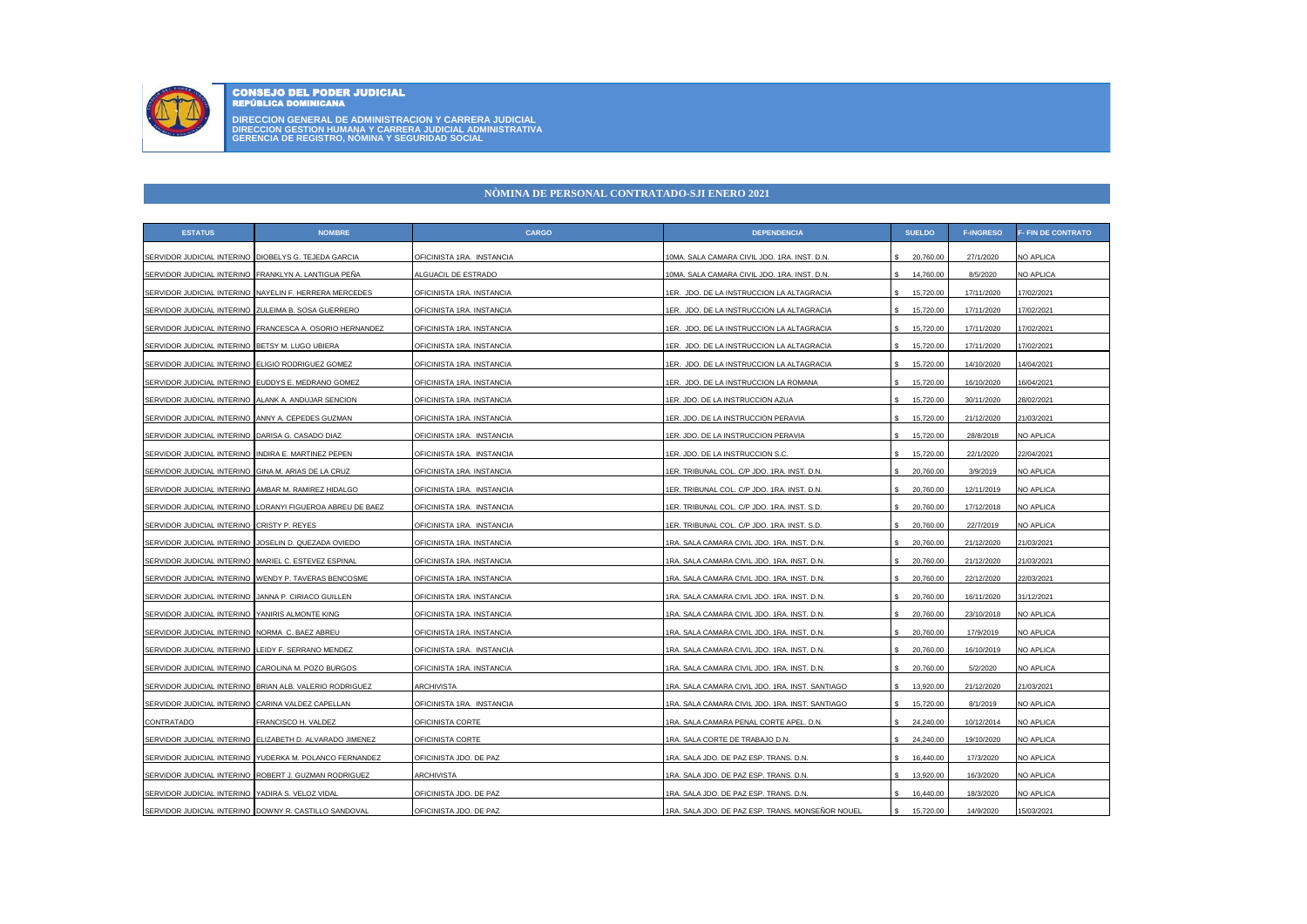| SERVIDOR JUDICIAL INTERINO                          | MARIELA MEDRANO DE TUCKER                                   | OFICINISTA JDO. DE PAZ    | IRA. SALA JDO. DE PAZ ESP. TRANS. S.C.           | 14,760.00 | 24/11/2020 | NO APLICA  |
|-----------------------------------------------------|-------------------------------------------------------------|---------------------------|--------------------------------------------------|-----------|------------|------------|
| SERVIDOR JUDICIAL INTERINO YEIDRY GARCIA CAMPUSANO  |                                                             | OFICINISTA 1RA. INSTANCIA | 1RA. SALA JDO. DE TRABAJO S.D.                   | 20,760.00 | 24/8/2020  | 24/02/2021 |
| CONTRATADO                                          | WHANDA J. GERMAN HERNANDEZ                                  | OFICINISTA J.O.           | 1RA. SALA TRIBUNAL DE TIERRAS J.O. DUARTE        | 15,720.00 | 30/3/2015  | NO APLICA  |
| SERVIDOR JUDICIAL INTERINO                          | ANDONY M. ESTEVEZ TAVERAS                                   | OFICINISTA J.O.           | RA. SALA TRIBUNAL DE TIERRAS J.O. SANTIAGO       | 15,720.00 | 13/7/2007  | NO APLICA  |
| CONTRATADO                                          | WILLIAM R. ORTIZ PUJOLS                                     | ALGUACIL DE ESTRADO       | 2DA. SALA CAMARA CIVIL CORTE APEL. D.N.          | 14,760.00 | 25/4/2005  | NO APLICA  |
| SERVIDOR JUDICIAL INTERINO                          | FLAVIO ALB. ESCOTO                                          | <b>ARCHIVISTA</b>         | 2DA. SALA CAMARA CIVIL JDO. 1RA. INST. D.N.      | 13,920.00 | 1/7/2010   | NO APLICA  |
| SERVIDOR JUDICIAL INTERINO                          | YULEISY R. JIMENEZ TAVAREZ                                  | OFICINISTA 1RA. INSTANCIA | 2DA. SALA CAMARA CIVIL JDO. 1RA. INST. SANTIAGO  | 15,720.00 | 9/9/2020   | 09/04/2021 |
| SERVIDOR JUDICIAL INTERINO LIZ N. ALVAREZ REYES     |                                                             | OFICINISTA 1RA. INSTANCIA | 2DA. SALA CAMARA CIVIL JDO. 1RA. INST. SANTIAGO  | 15,720.00 | 9/9/2020   | 09/04/2021 |
| SERVIDOR JUDICIAL INTERINO ANABEL RAMIREZ RUIZ      |                                                             | OFICINISTA 1RA. INSTANCIA | 2DA. SALA CAMARA CIVIL JDO. 1RA. INST. SANTIAGO  | 15,720.00 | 28/2/2020  | NO APLICA  |
| SERVIDOR JUDICIAL INTERINO                          | CHARIDEY GUERRERO MORA                                      | OFICINISTA JDO. DE PAZ    | 2DA. SALA JDO. DE PAZ ESP. TRANS. D.N.           | 16,440.00 | 14/9/2020  | 14/03/2021 |
| SERVIDOR JUDICIAL INTERINO                          | ELIZABETH E. PIÑA SENCION                                   | OFICINISTA JDO. DE PAZ    | 2DA. SALA JDO. DE PAZ ESP. TRANS. D.N.           | 16,440.00 | 14/9/2020  | 14/03/2021 |
| SERVIDOR JUDICIAL INTERINO                          | REMY A. BAUTISTA LAZIL                                      | OFICINISTA JDO. DE PAZ    | 2DA. SALA JDO. DE PAZ ESP. TRANS. D.N.           | 16,440.00 | 14/9/2020  | 14/03/2021 |
| SERVIDOR JUDICIAL INTERINO                          | VIANNY I. GONZALEZ MARRERO                                  | OFICINISTA JDO. DE PAZ    | 2DA. SALA JDO. DE PAZ ESP. TRANS. D.N.           | 16,440.00 | 14/9/2020  | 14/03/2021 |
| SERVIDOR JUDICIAL INTERINO YIKENIA GERALDO LORENZO  |                                                             | OFICINISTA JDO. DE PAZ    | 2DA. SALA JDO. DE PAZ ESP. TRANS. D.N.           | 16,440.00 | 2/3/2020   | NO APLICA  |
| SERVIDOR JUDICIAL INTERINO MERIDANIA PEREZ PERALTA  |                                                             | OFICINISTA JDO. DE PAZ    | 2DA. SALA JDO. DE PAZ ESP. TRANS. D.N.           | 16,440.00 | 2/3/2020   | NO APLICA  |
| SERVIDOR JUDICIAL INTERINO                          | EDIBERTH LOPEZ                                              | OFICINISTA JDO. DE PAZ    | 2DA. SALA JDO. DE PAZ ESP. TRANS. D.N.           | 16,440.00 | 10/3/2020  | NO APLICA  |
| SERVIDOR JUDICIAL INTERINO                          | ETEFANA DE LOS SANTOS REYNOSO                               | OFICINISTA CORTE          | 2DA. SALA TRIBUNAL SUPERIOR ADMINISTRATIVO       | 24,240.00 | 21/8/2017  | NO APLICA  |
| SERVIDOR JUDICIAL INTERINO                          | MARIA J. HERRERA DE LOS SANTOS                              | OFICINISTA 1RA. INSTANCIA | 2DO. JDO. DE LA INSTRUCCION D.N.                 | 20,760.00 | 23/10/2019 | NO APLICA  |
| SERVIDOR JUDICIAL INTERINO                          | IBETH J. CASTILLO CASTILLO                                  | OFICINISTA 1RA. INSTANCIA | 2DO. JDO. DE LA INSTRUCCION LA ALTAGRACIA        | 15,720.00 | 17/11/2020 | 17/02/2021 |
|                                                     | SERVIDOR JUDICIAL INTERINO ALICIA A. CEDEÑO ESCOLASTICO     | OFICINISTA 1RA. INSTANCIA | 2DO. JDO. DE LA INSTRUCCION LA ALTAGRACIA        | 15,720.00 | 27/11/2020 | 26/02/2021 |
| SERVIDOR JUDICIAL INTERINO                          | JOKASTERIN MARTINEZ DE PADUA                                | OFICINISTA 1RA. INSTANCIA | 2DO. JDO. DE LA INSTRUCCION LA ALTAGRACIA        | 15,720.00 | 27/11/2020 | 26/02/2021 |
| SERVIDOR JUDICIAL INTERINO                          | VALERIA E. CASTRO MONTILLA                                  | OFICINISTA 1RA, INSTANCIA | 2DO, JDO, DE LA INSTRUCCION LA ALTAGRACIA        | 15,720.00 | 16/10/2020 | 16/04/2021 |
| SERVIDOR JUDICIAL INTERINO                          | PAOLA J. MEDINA RICHIEZ                                     | OFICINISTA 1RA. INSTANCIA | 2DO. JDO. DE LA INSTRUCCION LA ROMANA            | 15,720.00 | 14/12/2020 | 07/02/2021 |
| SERVIDOR JUDICIAL INTERINO                          | <b>GLORIA E. ESPINAL FERMIN</b>                             | OFICINISTA 1RA. INSTANCIA | 2DO. JDO. DE LA INSTRUCCION LA ROMANA            | 15,720.00 | 7/9/2020   | 07/03/2021 |
| SERVIDOR JUDICIAL INTERINO GREICY RIVERA QUEZADA    |                                                             | OFICINISTA 1RA. INSTANCIA | 2DO. JDO. DE LA INSTRUCCION LA ROMANA            | 15,720.00 | 26/8/2020  | 26/02/2021 |
| SERVIDOR JUDICIAL INTERINO ESTRELLA REYES           |                                                             | OFICINISTA 1RA. INSTANCIA | 2DO. TRIBUNAL COL. C/P JDO. 1RA. INST. D.N.      | 20,760.00 | 30/11/2020 | 31/12/2020 |
| SERVIDOR JUDICIAL INTERINO                          | JOSE M. AQUINO REYNOSO                                      | OFICINISTA 1RA. INSTANCIA | 2DO. TRIBUNAL COL. C/P JDO. 1RA. INST. D.N.      | 20,760.00 | 14/12/2020 | 11/04/2021 |
| SERVIDOR JUDICIAL INTERINO                          | YAMILET MONTERO ENCARNACION                                 | OFICINISTA 1RA. INSTANCIA | 3ER. JDO. DE LA INSTRUCCION D.N.                 | 20,760.00 | 14/10/2019 | NO APLICA  |
| SERVIDOR JUDICIAL INTERINO                          | ELIZABETH N. MANCEBO GARCIA                                 | OFICINISTA 1RA. INSTANCIA | 3RA. SALA CAMARA CIVIL JDO. 1RA. INST. D.N.      | 20,760.00 | 14/10/2019 | NO APLICA  |
| SERVIDOR JUDICIAL INTERINO                          | NATHALY MUÑOZ PEREZ                                         | OFICINISTA 1RA. INSTANCIA | 3RA. SALA CAMARA CIVIL JDO. 1RA. INST. D.N.      | 20,760.00 | 8/10/2019  | NO APLICA  |
| CONTRATADO                                          | ALEXANDRA BELIARD MERCEDES                                  | CONSERJE                  | 3RA. SALA CAMARA CIVIL JDO. 1RA. INST. S.D.      | 12,444.00 | 28/11/2016 | NO APLICA  |
| SERVIDOR JUDICIAL INTERINO DAMARIS A. CRUZ GOMEZ    |                                                             | <b>ARCHIVISTA</b>         | 3RA. SALA CAMARA CIVIL JDO. 1RA. INST. SANTIAGO  | 13,920.00 | 28/12/2020 | 28/03/2021 |
| SERVIDOR JUDICIAL INTERINO                          | SHERLY M. MARTE                                             | OFICINISTA JDO. DE PAZ    | 3RA. SALA JDO. DE PAZ ESP. TRANS. MONSEÑOR NOUEL | 14,760.00 | 17/8/2020  | 17/02/2021 |
| CONTRATADO                                          | <b>GLORIA A. MOJICA DE VALDEZ</b>                           | ASESOR (A) IMPOSITIVO     | 3RA. SALA TRIBUNAL SUPERIOR ADMINISTRATIVO       | 43,420.80 | 16/6/2015  | NO APLICA  |
| SERVIDOR JUDICIAL INTERINO                          | VIANKA M. SOTO HENRIQUEZ                                    | OFICINISTA 1RA. INSTANCIA | 4TA. SALA CAMARA CIVIL JDO. 1RA. INST. D.N.      | 20,760.00 | 19/9/2019  | 31/03/2021 |
|                                                     | SERVIDOR JUDICIAL INTERINO CRISTIAN DE LOS SANTOS RODRIGUEZ | OFICINISTA 1RA, INSTANCIA | 4TA, SALA CAMARA CIVIL JDO, 1RA, INST, D.N.      | 20,760.00 | 24/2/2020  | 31/12/2021 |
| SERVIDOR JUDICIAL INTERINO ANTONIO ACOSTA           |                                                             | ALGUACIL DE ESTRADO       | 4TA. SALA CAMARA CIVIL JDO. 1RA. INST. D.N.      | 14,760.00 | 1/7/2007   | NO APLICA  |
|                                                     | SERVIDOR JUDICIAL INTERINO YAMILLE A. ORTEGA ALMANZAR       | OFICINISTA JDO. DE PAZ    | 4TA. SALA JDO. DE PAZ ESP. TRANS. D.N.           | 16,440.00 | 19/11/2020 | 19/11/2021 |
| SERVIDOR JUDICIAL INTERINO MARY L. MUÑOZ SARANTE    |                                                             | OFICINISTA 1RA. INSTANCIA | 4TO. JDO. DE LA INSTRUCCION D.N.                 | 20,760.00 | 3/12/2019  | NO APLICA  |
|                                                     | SERVIDOR JUDICIAL INTERINO ALANNA A. ESTRELLA SANCHEZ       | OFICINISTA 1RA. INSTANCIA | 4TO. JDO. DE LA INSTRUCCION D.N.                 | 20,760.00 | 10/11/2020 | NO APLICA  |
| SERVIDOR JUDICIAL INTERINO DIANNY J. VERAS DEL ORBE |                                                             | OFICINISTA 1RA. INSTANCIA | 5TA. SALA CAMARA CIVIL JDO. 1ERA. INST. S.D.     | 20,760.00 | 11/12/2020 | 11/03/2021 |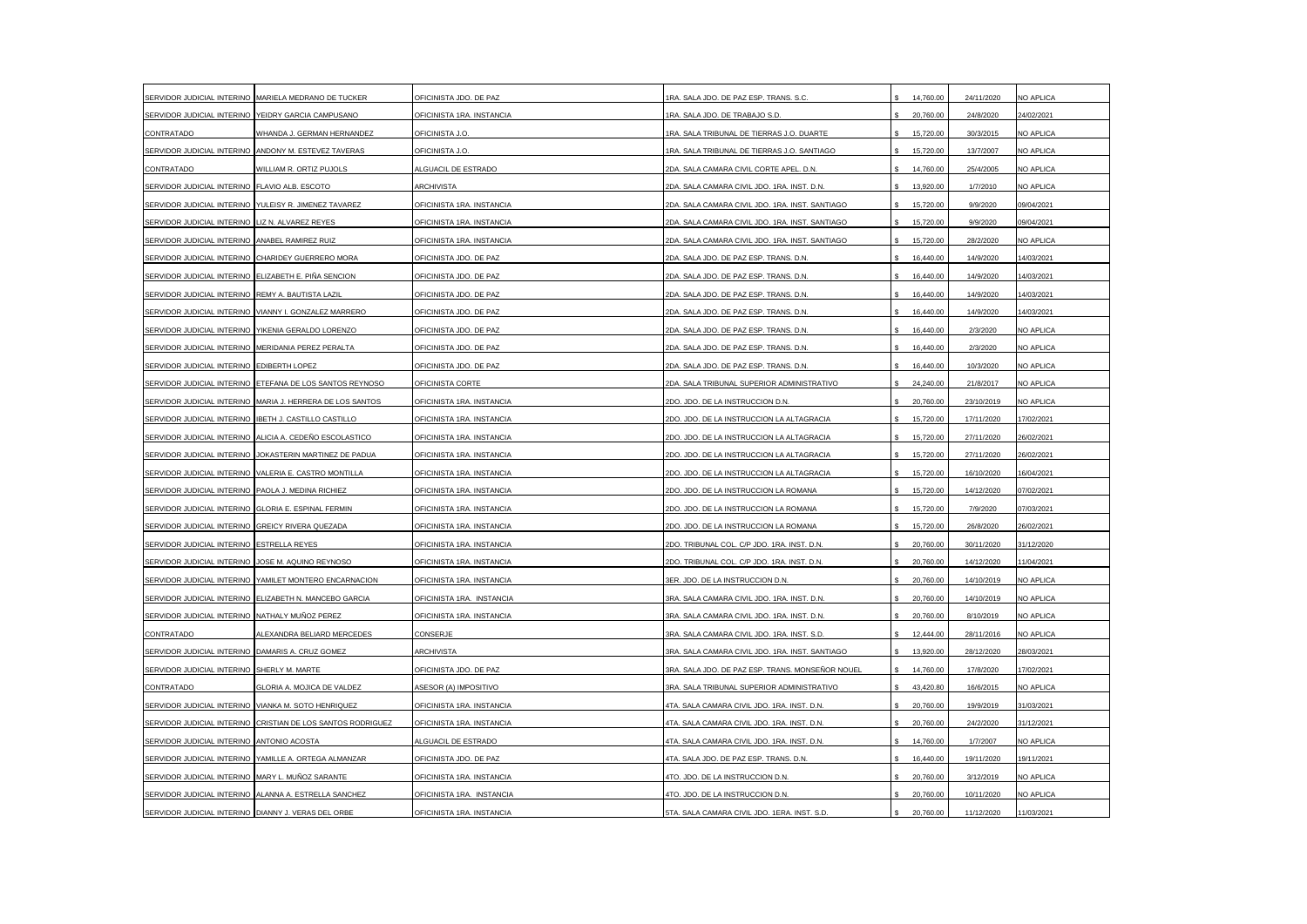| SERVIDOR JUDICIAL INTERINO DIANA M. LUGO SANTANA     |                                                        | OFICINISTA 1RA. INSTANCIA        | 5TA. SALA CAMARA CIVIL JDO. 1RA. INST. D.N. | 20,760.00 | 10/3/2020  | NO APLICA  |
|------------------------------------------------------|--------------------------------------------------------|----------------------------------|---------------------------------------------|-----------|------------|------------|
| SERVIDOR JUDICIAL INTERINO                           | HADELIN M. SANCHEZ DE CASTRO                           | OFICINISTA 1RA. INSTANCIA        | 5TA. SALA JDO. DE TRABAJO D.N.              | 20,760.00 | 10/11/2020 | 31/12/2021 |
|                                                      | SERVIDOR JUDICIAL INTERINO FERNANDO J. DOMINGUEZ CERDA | OFICINISTA 1RA. INSTANCIA        | 6TA. SALA CAMARA CIVIL JDO. 1RA. INST. D.N. | 20,760.00 | 17/8/2020  | 17/02/2021 |
| SERVIDOR JUDICIAL INTERINO                           | CARLA M. DE LEON DE LEON                               | OFICINISTA 1RA. INSTANCIA        | 7MA. SALA CAMARA CIVIL JDO. 1RA. INST. D.N. | 20,760.00 | 14/12/2020 | 14/03/2021 |
| SERVIDOR JUDICIAL INTERINO                           | ANA S. DOMINGUEZ GARCIA                                | OFICINISTA 1RA, INSTANCIA        | 7MA. SALA CAMARA CIVIL JDO. 1RA. INST. D.N. | 20,760.00 | 14/12/2020 | 14/03/2021 |
| SERVIDOR JUDICIAL INTERINO                           | MARIA E. UBIERA CASTILLO                               | OFICINISTA 1RA. INSTANCIA        | 7MA. SALA CAMARA CIVIL JDO. 1RA. INST. D.N. | 20,760.00 | 14/12/2020 | 14/03/2021 |
| SERVIDOR JUDICIAL INTERINO                           | EDWARD S. CASTILLO RIVAS                               | <b>ARCHIVISTA</b>                | 7MA. SALA CAMARA CIVIL JDO. 1RA. INST. D.N. | 13,920.00 | 16/12/2020 | 16/03/2021 |
| SERVIDOR JUDICIAL INTERINO                           | ANA M. CASTILLO CASTILLO                               | OFICINISTA 1RA, INSTANCIA        | 7MA, SALA CAMARA CIVIL JDO, 1RA, INST, D.N. | 20,760.00 | 5/10/2020  | NO APLICA  |
|                                                      | SERVIDOR JUDICIAL INTERINO GARYS L. MARTINEZ BURGOS    | OFICINISTA 1RA. INSTANCIA        | 8VA. SALA CAMARA PENAL JDO. 1RA. INST. D.N. | 24,240.00 | 8/10/2019  | NO APLICA  |
| SERVIDOR JUDICIAL INTERINO                           | BERENICE BONIFACIO FERRERAS                            | OFICINISTA 1RA. INSTANCIA        | 9NA. SALA CAMARA CIVIL JDO. 1RA. INST. D.N. | 20,760.00 | 26/2/2019  | NO APLICA  |
| SERVIDOR JUDICIAL INTERINO                           | RUTH E. DEL ROSARIO HERNANDEZ                          | ALGUACIL DE ESTRADO              | 9NA. SALA CAMARA CIVIL JDO. 1RA. INST. D.N. | 14,760.00 | 8/5/2020   | NO APLICA  |
| CONTRATADO                                           | JUANA F. RODRIGUEZ VILLANUEVA                          | SECRETARIA (O) PRIMERA INSTANCIA | 9NA. SALA CAMARA CIVIL JDO. 1RA. INST. D.N. | 20,760.00 | 1/11/2016  | NO APLICA  |
| CONTRATADO                                           | IULIA I. REYNOSO MALDONADO                             | ARCHIVISTA                       | ARCHIVO ACTIVO DEL REGISTRO DE TITULOS D.N. | 24,240.00 | 28/5/2015  | NO APLICA  |
| CONTRATADO                                           | EDIBURGA PINEDA FRIAS                                  | <b>ARCHIVISTA</b>                | ARCHIVO ACTIVO J.I. S.C.                    | 24,240.00 | 15/8/2007  | NO APLICA  |
| CONTRATADO                                           | JHONNY O. COMAS VALDEZ                                 | GESTOR DE VENTANILLA EXPRES R.T. | ATENCION AL USUARIO J.I.                    | 63,360.00 | 15/5/2017  | NO APLICA  |
| SERVIDOR JUDICIAL INTERINO                           | JOSE A. MARTINEZ TAVAREZ                               | OFICINISTA CORTE                 | CAMARA CIVIL CORTE APEL. SANTIAGO           | 17,640.00 | 20/8/2020  | 20/02/2021 |
| SERVIDOR JUDICIAL INTERINO                           | YASIRYS Z. RODRIGUEZ GUZMAN                            | OFICINISTA CORTE                 | CAMARA CIVIL CORTE APEL. SANTIAGO           | 17,640.00 | 20/8/2020  | 20/02/2021 |
| SERVIDOR JUDICIAL INTERINO                           | MIANNUDI A. NUÑEZ ABREU                                | ALGUACIL DE ESTRADO              | AMARA CIVIL JDO. 1RA. INST. AZUA            | 13,800.00 | 1/3/2019   | NO APLICA  |
| SERVIDOR JUDICIAL INTERINO                           | ROSELIN A. ZORRILLA DIAZ                               | OFICINISTA 1RA. INSTANCIA        | CAMARA CIVIL JDO. 1RA. INST. EL SEIBO       | 15,720.00 | 23/11/2020 | NO APLICA  |
| SERVIDOR JUDICIAL INTERINO                           | JONIEL DE JS. MENA BALDERA                             | OFICINISTA 1RA. INSTANCIA        | CAMARA CIVIL JDO. 1RA. INST. ESPAILLAT      | 15,720.00 | 16/11/2020 | NO APLICA  |
| SERVIDOR JUDICIAL INTERINO                           | CRISTINA A. GONZALEZ DE JESUS                          | OFICINISTA 1RA. INSTANCIA        | CAMARA CIVIL JDO. 1RA. INST. LA ALTAGRACIA  | 15,720.00 | 16/11/2020 | 16/05/2021 |
| SERVIDOR JUDICIAL INTERINO                           | AUDREY CABRERA RODRIGUEZ                               | OFICINISTA 1RA. INSTANCIA        | CAMARA CIVIL JDO, 1RA, INST, LA ALTAGRACIA  | 15,720.00 | 16/3/2020  | NO APLICA  |
| SERVIDOR JUDICIAL INTERINO                           | STEPHANY A. RIJO DEL ROSARIO                           | OFICINISTA 1RA. INSTANCIA        | CAMARA CIVIL JDO. 1RA. INST. LA ROMANA      | 15,720.00 | 21/12/2020 | 21/03/2021 |
| SERVIDOR JUDICIAL INTERINO                           | NATHALY M. REINOSO HICIANO                             | OFICINISTA 1RA. INSTANCIA        | CAMARA CIVIL JDO. 1RA. INST. MONSEÑOR NOUEL | 15,720.00 | 10/9/2020  | 10/03/2021 |
| SERVIDOR JUDICIAL INTERINO                           | JUAN T. ROA JIMENEZ                                    | OFICINISTA 1RA. INSTANCIA        | CAMARA CIVIL JDO. 1RA. INST. S.J.M.         | 15,720.00 | 22/10/2020 | 22/04/2021 |
| SERVIDOR JUDICIAL INTERINO                           | LUZ DEL A. ACOSTA RAMON                                | OFICINISTA 1RA. INSTANCIA        | CAMARA CIVIL JDO. 1RA. INST. SAMANA         | 15,720.00 | 5/12/2018  | NO APLICA  |
| SERVIDOR JUDICIAL INTERINO                           | JOANNY R. CUEVA SIERRA                                 | ARCHIVISTA                       | CAMARA CIVIL JDO.1RA.INST.S.C.              | 13,920.00 | 27/8/2018  | NO APLICA  |
| CONTRATADO                                           | IUAN I. FERRERAS SUAZO                                 | CHOFER                           | CAMARA PENAL CORTE APEL. BARAHONA           | 24,240.00 | 26/12/2013 | NO APLICA  |
| CONTRATADO                                           | APOLINAR JAVIER GUTIERREZ                              | <b>CHOFER</b>                    | CAMARA PENAL CORTE APEL. S.P.M.             | 24,240.00 | 4/3/2014   | NO APLICA  |
| SERVIDOR JUDICIAL INTERINO                           | KATERINE F. RIVERA CASTILLO                            | OFICINISTA CORTE                 | CAMARA PENAL CORTE APEL.S.C.                | 17,640.00 | 30/7/2018  | NO APLICA  |
| SERVIDOR JUDICIAL INTERINO                           | JENNIFER J. RIVAS YSABEL                               | <b>OFICINISTA</b>                | CAMARA PENAL CORTE APEL.S.C.                | 17,640.00 | 22/7/2019  | NO APLICA  |
| SERVIDOR JUDICIAL INTERINO                           | LOURDES A. POLANCO VALENZUELA                          | OFICINISTA CORTE                 | CAMARA PENAL CORTE APEL.S.C.                | 17,640.00 | 30/7/2018  | NO APLICA  |
| SERVIDOR JUDICIAL INTERINO                           | SANTA ESPINAL ALCANTARA                                | <b>OFICINISTA</b>                | CAMARA PENAL CORTE APEL.S.C                 | 17,640.00 | 22/7/2019  | NO APLICA  |
| SERVIDOR JUDICIAL INTERINO ROBERTO SIERRA NUÑEZ      |                                                        | <b>OFICINISTA</b>                | CAMARA PENAL CORTE APEL.S.C.                | 17,640.00 | 22/7/2019  | NO APLICA  |
| SERVIDOR JUDICIAL INTERINO                           | JESSICA P. JIMENEZ GARCIA                              | ALGUACIL DE ESTRADO              | CAMARA PENAL CORTE APEL.S.C.                | 14,760.00 | 22/7/2019  | NO APLICA  |
| SERVIDOR JUDICIAL INTERINO WINNA MA, DIAZ MUÑOZ      |                                                        | OFICINISTA CORTE                 | CAMARA PENAL CORTE APEL.S.C.                | 17,640.00 | 17/12/2020 | NO APLICA  |
| CONTRATADO                                           | HECTOR E. DE LA CRUZ GUZMAN                            | ALGUACIL DE ESTRADO              | CAMARA PENAL JDO. 1RA. INST. EL SEIBO       | 14,760.00 | 11/5/2015  | NO APLICA  |
| SERVIDOR JUDICIAL INTERINO PERLA M. SORIANO JIMENEZ  |                                                        | OFICINISTA 1RA. INSTANCIA        | CAMARA PENAL JDO. 1RA. INST. HATO MAYOR     | 15,720.00 | 6/11/2018  | NO APLICA  |
|                                                      | SERVIDOR JUDICIAL INTERINO ROSANNA AYBAR RODRIGUEZ     | OFICINISTA 1RA. INSTANCIA        | CAMARA PENAL JDO, 1RA, INST, LA ALTAGRACIA  | 15,720.00 | 16/10/2020 | 16/01/2021 |
| SERVIDOR JUDICIAL INTERINO ROYELINE M. BATISTA BERAS |                                                        | OFICINISTA 1RA. INSTANCIA        | CAMARA PENAL JDO. 1RA. INST. LA ROMANA      | 15,720.00 | 6/2/2020   | 20/02/2021 |
| SERVIDOR JUDICIAL INTERINO MARLIN E. OFERMAN AUDEN   |                                                        | OFICINISTA 1RA. INSTANCIA        | CAMARA PENAL JDO. 1RA. INST. S.P.M.         | 15,720.00 | 27/11/2020 | 27/02/2021 |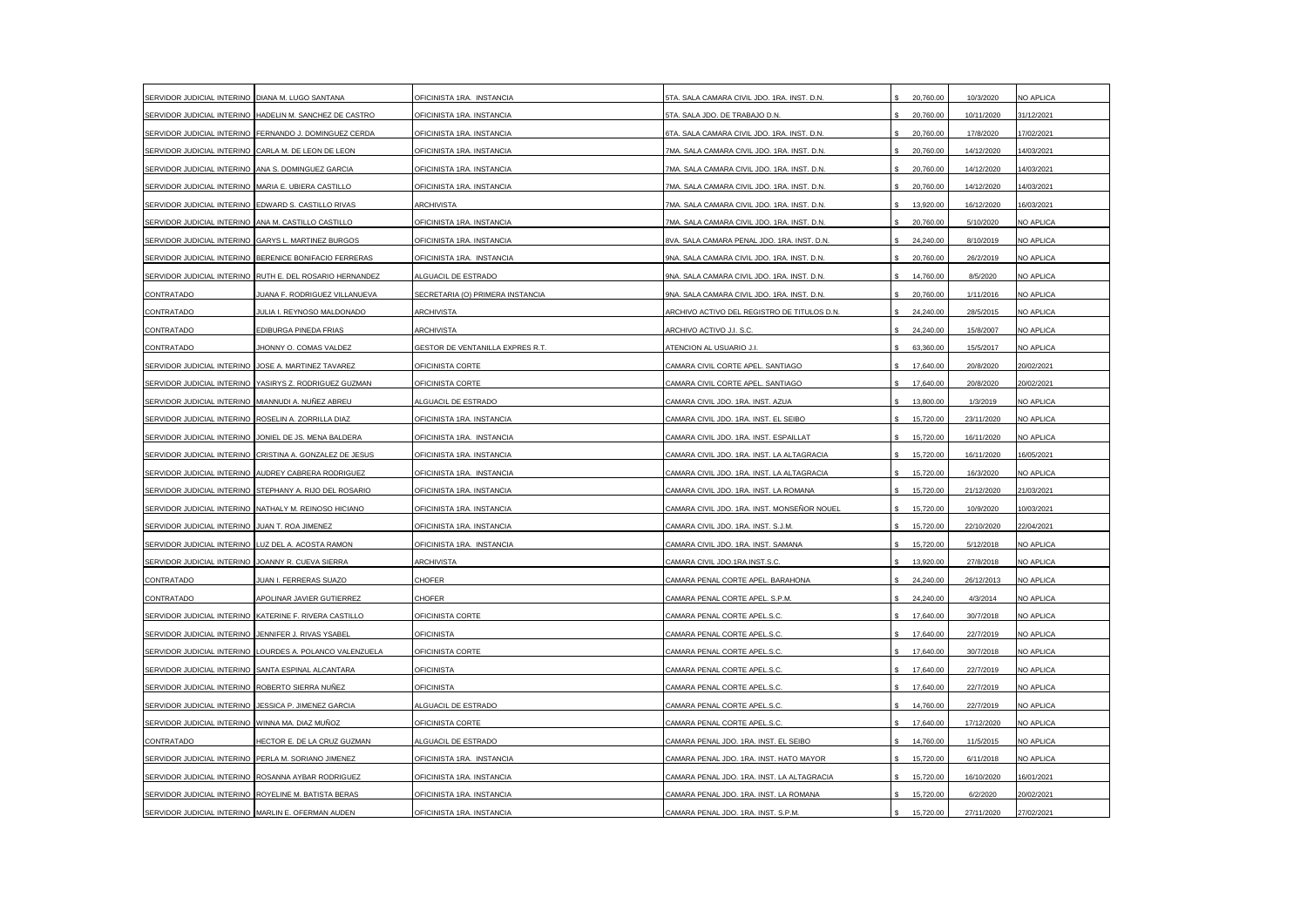| SERVIDOR JUDICIAL INTERINO                         | TONY DUARTE ZABALA                                     | AUX. DE RECEPCION Y ENTREGA                               | CENTRO DE ATENCION AL USUARIO                      | 24,240.00    | 18/9/2017  | NO APLICA  |
|----------------------------------------------------|--------------------------------------------------------|-----------------------------------------------------------|----------------------------------------------------|--------------|------------|------------|
| SERVIDOR JUDICIAL INTERINO                         | DANIELA L. PINEDA MERCEDES                             | AUX. DE RECEPCION Y ENTREGA                               | CENTRO DE ATENCION AL USUARIO                      | 24,240.00    | 21/10/2019 | NO APLICA  |
| CONTRATADO                                         | HILKA Y. PUJOLS CUSTODIO                               | AUX. DE RECEPCION Y ENTREGA                               | CENTRO DE ATENCION AL USUARIO                      | 24,240.00    | 2/3/2015   | NO APLICA  |
| SERVIDOR JUDICIAL INTERINO REUDIS M. MUÑOZ REYNOSO |                                                        | <b>OFICINISTA</b>                                         | CENTRO DE CITACIONES S.P.M.                        | 17,640.00    | 6/9/2018   | NO APLICA  |
| SERVIDOR JUDICIAL INTERINO                         | CARLOS M. SEPULVEDA FELICIANO                          | <b>OFICINISTA</b>                                         | CENTRO DE CITACIONES S.P.M.                        | 17,640.00    | 30/8/2018  | NO APLICA  |
| SERVIDOR JUDICIAL INTERINO                         | MIGUEL A. SORIANO PEÑA                                 | OFICINISTA                                                | CENTRO DE CITACIONES S.P.M.                        | 17,640.00    | 30/8/2018  | NO APLICA  |
| CONTRATADO                                         | MAYRA T. HERNANDEZ GORIS                               | MEDIADOR                                                  | CENTRO DE MEDIACION JUDICIAL D.N.                  | 67,082.40    | 21/7/2010  | NO APLICA  |
| CONTRATADO                                         | <b>JUANA E. BARE GUZMAN</b>                            | COORDINADOR CENTRO DE MEDIACION FAMILIAR                  | CENTRO DE MEDIACION JUDICIAL HERRERA               | 77,836.80    | 20/3/2007  | NO APLICA  |
| CONTRATADO                                         | MARTHA Y. TORIBIO                                      | <b>MEDIADOR</b>                                           | CENTRO DE MEDIACION JUDICIAL HERRERA               | 67,082.40    | 30/9/2008  | NO APLICA  |
| CONTRATADO                                         | NIDIA E. REYNOSO MATOS                                 | COORDINADOR CENTRO DE MEDIACION JUDICIAL                  | CENTRO DE MEDIACION JUDICIAL S.D.                  | 77,836.80    | 20/3/2007  | NO APLICA  |
| CONTRATADO                                         | ROSA A. MORENO GARCIA                                  | COORDINADOR CENTRO DE MEDIACION JUDICIAL                  | CENTRO DE MEDIACION JUDICIAL SANTIAGO              | 77,836,80    | 1/1/2007   | NO APLICA  |
| CONTRATADO                                         | DAMARIS A. PEREZ RODRIGUEZ                             | <b>MEDIADOR</b>                                           | CENTRO DE MEDIACION JUDICIAL SANTIAGO              | 67,082.40    | 4/9/2014   | NO APLICA  |
| SERVIDOR JUDICIAL INTERINO                         | JOSEFINA M. ESPINAL HIRALDO                            | ARCHIVISTA                                                | CENTRO DE SERVICIOS SECRETARIALES A.F. SANTIAGO    | 13,920.00    | 21/12/2020 | 1/03/2021  |
| CONTRATADO                                         | ROSALBA ALT. PAULINO BETEMIT                           | OFICINISTA CORTE                                          | CORTE DE APEL. MONTE CRISTI                        | 17,640.00    | 1/2/2016   | NO APLICA  |
| CONTRATADO                                         | <b>UCIA M. ESTRELLA DIAZ</b>                           | ABOGADO AYUDANTE CORTE                                    | CORTE DE APEL. MONTE CRISTI                        | 48.894.00    | 27/10/2014 | NO APLICA  |
| CONTRATADO                                         | ROSA E. PIÑA                                           | CONSERJE                                                  | CORTE DE APEL. N.N.A. S.F.M.                       | 12,444.00    | 26/10/2016 | NO APLICA  |
| CONTRATADO                                         | SARA P. DE LA CRUZ GOMEZ                               | OFICINISTA CORTE                                          | CORTE DE TRABAJO LA VEGA                           | 17,640.00    | 13/6/2016  | NO APLICA  |
| SERVIDOR JUDICIAL INTERINO                         | ROSSY E. CONTIN NUÑEZ                                  | OFICINISTA CORTE                                          | CORTE DE TRABAJO S.F.M.                            | 17,640.00    | 18/1/2019  | NO APLICA  |
| CONTRATADO                                         | MANUEL ANT. JIMENEZ GOMEZ                              | SUPERVISOR(A) ADMINISTRATIVO                              | DIRECCION ADMINISTRATIVA                           | 67,082.40    | 4/5/2005   | NO APLICA  |
| CONTRATADO                                         | CARMEN G. CAMILO UREÑA                                 | SUPERVISOR(A) ADMINISTRATIVO                              | DIRECCION ADMINISTRATIVA                           | 67,082.40    | 1/3/2006   | NO APLICA  |
| CONTRATADO                                         | ALEXIS A. RAMIREZ DE LOS SANTOS                        | SEGURIDAD EX-PRESIDENTE SCJ                               | DIRECCION CENTRAL DE LA POLICIA DE PROTECCION JUDI | 17,943.52    | 2/6/2014   | NO APLICA  |
| CONTRATADO                                         | JOANNY ALT. TEJADA GOMEZ                               | ASISTENTE DIRECCION POLITICAS PUBLICAS                    | DIRECCION DE ANALISIS Y POLITICAS PUBLICAS         | 77,836,80    | 14/11/2014 | NO APLICA  |
| CONTRATADO                                         | RAFAEL A. MANCEBO                                      | VIGILANTE                                                 | DIRECCION DE FAMILIA, NIÑEZ, ADOLESCENCIA Y GENERO | 13,800.00    | 17/3/2005  | NO APLICA  |
| SERVIDOR JUDICIAL INTERINO                         | ROBERTO E. PORRAS LLANES                               | <b>GESTOR (A) DE PROYECTOS</b>                            | DIRECCION DE GESTION HUMANA Y CARRERA JUDICIAL ADM | 124,676.00   | 1/9/2020   | 01/09/2021 |
| SERVIDOR JUDICIAL INTERINO                         | HECTOR A. DIAZ NEUMANN                                 | ASESOR DE ORGANIZACION Y ADMINISTRACION                   | DIRECCION DE GESTION HUMANA Y CARRERA JUDICIAL ADM | 60,000.00    | 23/11/2012 | NO APLICA  |
| SERVIDOR JUDICIAL INTERINO ROSA A. CRUZ ABAD       |                                                        | AUXILIAR ADMINISTRATIVO                                   | DIRECCION DE INNOVACION Y CALIDAD DE LA JUSTICIA   | 24,240.00    | 6/4/2020   | 06/04/2021 |
| SERVIDOR JUDICIAL INTERINO                         | LILLIAM S. JIMENEZ MORETA                              | <b>GESTOR (A) DE PROYECTOS</b>                            | DIRECCION DE PLANIFICACION                         | 124,676.00   | 17/12/2020 | 17/12/2021 |
| CONTRATADO                                         | ESMEDIN REYES CUEVAS                                   | CONSERJE                                                  | DIRECCION DE PLANIFICACION Y PROYECTOS             | 14,160.00    | 24/1/2006  | NO APLICA  |
| CONTRATADO                                         | BERTA CONTRERAS CABRAL                                 | CONSERJE                                                  | DIRECCION DE PLANIFICACION Y PROYECTOS             | 12,444.00    | 28/12/2016 | NO APLICA  |
| SERVIDOR JUDICIAL INTERINO                         | LEODENIS S. MANCEBO MELO                               | <b>GESTOR (A) DE PROYECTOS</b>                            | DIRECCION DE TECNOLOGIAS DE LA INFORMACION Y LA CO | 124,676.00   | 30/11/2020 | 28/02/2021 |
|                                                    | SERVIDOR JUDICIAL INTERINO ERICKSON R. FIGUEROA GARCIA | ANALISTA DESARROLLADOR DE BASE DE DATOS                   | DIRECCION DE TECNOLOGIAS DE LA INFORMACION Y LA CO | \$120,000.00 | 10/3/2020  | 10/03/2021 |
| SERVIDOR JUDICIAL INTERINO                         | MELVIC O. SOSA FERNANDEZ                               | ANALISTA DE USABILIDAD UX                                 | DIRECCION DE TECNOLOGIAS DE LA INFORMACION Y LA CO | 105,000.00   | 18/3/2020  | 18/03/2021 |
| SERVIDOR JUDICIAL INTERINO                         | JASMIN I. SANCHEZ DE MERCEDES                          | AGENTE DE ATENCION AL USUARIO                             | DIRECCION GENERAL TECNICA                          | 30.120.00    | 29/7/2020  | 28/02/2021 |
| SERVIDOR JUDICIAL INTERINO                         | WINSTON CABRAL SANCHEZ                                 | GESTOR (A) DE PROYECTOS                                   | DIRECCION GENERAL TECNICA                          | 151,582.00   | 23/6/2020  | 23/06/2021 |
| SERVIDOR JUDICIAL INTERINO                         | MARIELA A. BAEZ SOTO                                   | ESPECIALISTA DE PROCESO                                   | DIRECCION GENERAL TECNICA                          | 69,372.00    | 3/8/2020   | 03/08/2021 |
| SERVIDOR JUDICIAL INTERINO ARISTIDE PIÑA GALVAN    |                                                        | ESPECIALISTA DE PROCESO                                   | DIRECCION GENERAL TECNICA                          | 69,372.00    | 11/5/2020  | 11/08/2021 |
| SERVIDOR JUDICIAL INTERINO SANDY DE LOS SANTOS     |                                                        | DIGITALIZADOR II                                          | DIRECCION GENERAL TECNICA                          | 16,440.00    | 3/8/2020   | 03/02/2021 |
| SERVIDOR JUDICIAL INTERINO BEATRIZ RONDON ALVAREZ  |                                                        | AGENTE DE ATENCION AL USUARIO                             | DIRECCION GENERAL TECNICA                          | 24,240.00    | 14/8/2020  | 14/02/2021 |
| SERVIDOR JUDICIAL INTERINO                         | SELENY M. GARCIA LIZARDO                               | AGENTE DE ATENCION AL USUARIO                             | DIRECCION GENERAL TECNICA                          | 24,240.00    | 20/8/2020  | 20/02/2021 |
| SERVIDOR JUDICIAL INTERINO                         | YSARATH Z. MARTINEZ MARTINEZ                           | OFICINISTA SOPORTE DE AUDIENCIAS VIRTUALES Y PRESENCIALES | DIRECCION GENERAL TECNICA                          | 28,860.00    | 24/8/2020  | 24/02/2021 |
| SERVIDOR JUDICIAL INTERINO NERSHY E. NOVAS ACOSTA  |                                                        | OFICINISTA SOPORTE DE AUDIENCIAS VIRTUALES Y PRESENCIALES | DIRECCION GENERAL TECNICA                          | 28,860.00    | 24/8/2020  | 24/02/2021 |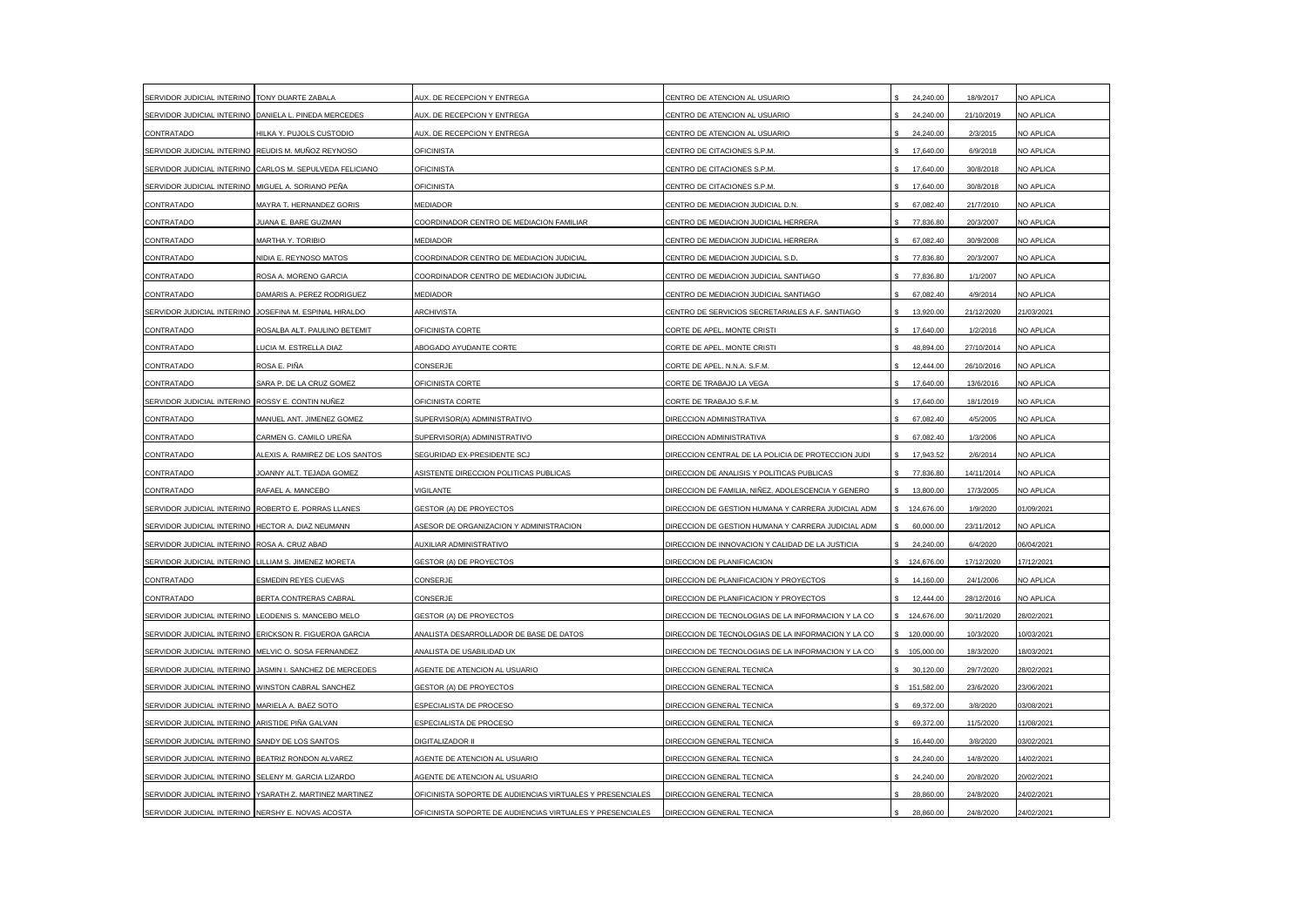| SERVIDOR JUDICIAL INTERINO                         | LUZ M. PEGUERO DE LA CRUZ                               | OFICINISTA SOPORTE DE AUDIENCIAS VIRTUALES Y PRESENCIALES | DIRECCION GENERAL TECNICA                          | 28,860.00  | 24/8/2020  | 24/02/2021       |
|----------------------------------------------------|---------------------------------------------------------|-----------------------------------------------------------|----------------------------------------------------|------------|------------|------------------|
| SERVIDOR JUDICIAL INTERINO                         | GENESIS M. QUEZADA SIERRA                               | OFICINISTA SOPORTE DE AUDIENCIAS VIRTUALES Y PRESENCIALES | DIRECCION GENERAL TECNICA                          | 28,860.00  | 24/8/2020  | 24/02/2021       |
| SERVIDOR JUDICIAL INTERINO                         | LOURDES DEL C. PEREZ ESPINOSA                           | OFICINISTA SOPORTE DE AUDIENCIAS VIRTUALES Y PRESENCIALES | DIRECCION GENERAL TECNICA                          | 28,860.00  | 24/8/2020  | 24/02/2021       |
| SERVIDOR JUDICIAL INTERINO                         | ELIZABETH GARCIA ROSARIO                                | OFICINISTA SOPORTE DE AUDIENCIAS VIRTUALES Y PRESENCIALES | DIRECCION GENERAL TECNICA                          | 28,860.00  | 24/8/2020  | 24/02/2021       |
| SERVIDOR JUDICIAL INTERINO                         | JERSON N. DE LA CRUZ DEL ROSARIO                        | OFICINISTA SOPORTE DE AUDIENCIAS VIRTUALES Y PRESENCIALES | DIRECCION GENERAL TECNICA                          | 28,860.00  | 24/8/2020  | 24/02/2021       |
| SERVIDOR JUDICIAL INTERINO                         | SANTA Y. MANCEBO MERCEDES                               | OFICINISTA SOPORTE DE AUDIENCIAS VIRTUALES Y PRESENCIALES | DIRECCION GENERAL TECNICA                          | 28,860.00  | 24/8/2020  | 24/02/2021       |
| SERVIDOR JUDICIAL INTERINO                         | DIANA A. RODRIGUEZ TERRERO                              | AGENTE DE ATENCION AL USUARIO                             | DIRECCION GENERAL TECNICA                          | 30,120.00  | 27/7/2020  | 27/04/2021       |
| SERVIDOR JUDICIAL INTERINO                         | MARIBEL GARCIA VIZCAINO                                 | AGENTE DE ATENCION AL USUARIO                             | DIRECCION GENERAL TECNICA                          | 30,120.00  | 29/7/2020  | 28/02/2021       |
|                                                    | SERVIDOR JUDICIAL INTERINO SOLANGE ALT. OVANDO LEONARDO | AGENTE DE ATENCION AL USUARIO                             | DIRECCION GENERAL TECNICA                          | 30,120.00  | 30/7/2020  | 28/02/2021       |
| SERVIDOR JUDICIAL INTERINO                         | ANA M. JOSE JOAQUIN                                     | AGENTE DE ATENCION AL USUARIO                             | DIRECCION GENERAL TECNICA                          | 30,120.00  | 29/7/2020  | 28/02/2021       |
| SERVIDOR JUDICIAL INTERINO                         | BRANDO J. NOVAS TRINIDAD                                | AGENTE DE ATENCION AL USUARIO                             | DIRECCION GENERAL TECNICA                          | 30,120.00  | 30/7/2020  | 28/02/2021       |
| SERVIDOR JUDICIAL INTERINO BELKYS A. MENDEZ CUEVAS |                                                         | <b>DIGITALIZADOR II</b>                                   | DIRECCION GENERAL TECNICA                          | 16,440.00  | 30/7/2020  | 30/04/2021       |
| CONTRATADO                                         | NORIS L. NUÑEZ REGALADO                                 | ABOGADO AYUDANTE SCJ                                      | DIRECCION LEGAL                                    | 105,720.00 | 8/8/2016   | NO APLICA        |
| SERVIDOR JUDICIAL INTERINO                         | DELIANNY SOTO MARTINEZ                                  | <b>AUXILIAR ADMINISTRATIVO</b>                            | DIRECCION REG. MENSURAS CAT. DPTO. CENTRAL         | 24,240.00  | 26/12/2018 | NO APLICA        |
| SERVIDOR JUDICIAL INTERINO                         | LODIS J. MEDINA PEREZ                                   | TECNICO DE MENSURAS                                       | DIRECCION REG. MENSURAS CAT. DPTO. CENTRAL         | 51,804.00  | 17/12/2018 | NO APLICA        |
| CONTRATADO                                         | MAYRA J. FROMETA BRITO                                  | ANALISTA II ACTIVO FIJO                                   | DIV. DE ACTIVOS FIJOS                              | 44,092.80  | 2/3/2015   | NO APLICA        |
| SERVIDOR JUDICIAL INTERINO                         | ANNY D. CONCE VARGAS                                    | RECEPCIONISTA                                             | DIV. DE GESTION INTERNA DEL TALENTO                | 21,000.00  | 12/6/2019  | NO APLICA        |
| SERVIDOR JUDICIAL INTERINO                         | JHENNY R. MARTIN BOBADILLA                              | ANALISTA PROGRAMADOR                                      | DIV. DE MANTENIMIENTO Y ACT. DE SISTEMAS           | 67,082.40  | 23/8/2016  | NO APLICA        |
| CONTRATADO                                         | ROSA D. ACOSTA CACERES                                  | CONSERJE                                                  | DPTO. ADMINISTRATIVO BAORUCO                       | 12,444.00  | 5/6/2006   | NO APLICA        |
| CONTRATADO                                         | JORGE A. TONOS PEÑA                                     | CONSERJE                                                  | DPTO. ADMINISTRATIVO BARAHONA                      | 12,444.00  | 21/4/2005  | NO APLICA        |
| CONTRATADO                                         | CARLOS ML. FELIZ FERRERAS                               | <b>VIGILANTE</b>                                          | DPTO. ADMINISTRATIVO BARAHONA                      | 12,444.00  | 7/2/2006   | NO APLICA        |
| CONTRATADO                                         | DOMINGO CAMPOS MATEO                                    | VIGILANTE                                                 | DPTO, ADMINISTRATIVO BARAHONA                      | 12,444.00  | 4/10/2006  | NO APLICA        |
| CONTRATADO                                         | RAFAEL MENDEZ                                           | MENSAJERO EXTERNO                                         | DPTO. ADMINISTRATIVO BARAHONA                      | 16,440.00  | 14/2/2003  | NO APLICA        |
| CONTRATADO                                         | DARLENNY VOLQUEZ CUEVAS                                 | <b>MENSAJERO INTERNO</b>                                  | OPTO. ADMINISTRATIVO BARAHONA                      | 12,444.00  | 23/6/2016  | NO APLICA        |
| CONTRATADO                                         | ADOLFO C. LORA                                          | <b>VIGILANTE</b>                                          | DPTO. ADMINISTRATIVO CORTE DE TRABAJO D.N.         | 12,780.00  | 1/5/2002   | <b>NO APLICA</b> |
| CONTRATADO                                         | SANTO A. AMADOR GONZALEZ                                | MAYORDOMO III                                             | DPTO. ADMINISTRATIVO CORTE DE TRABAJO D.N.         | 16,920.00  | 16/4/2001  | NO APLICA        |
| CONTRATADO                                         | <b>ESTELIA MORILLO</b>                                  | CONSERJE                                                  | DPTO. ADMINISTRATIVO CORTE DE TRABAJO D.N.         | 12,444.00  | 1/6/2015   | NO APLICA        |
| CONTRATADO                                         | CRUSITA AGRAMONTE OTAÑO                                 | CONSERJE                                                  | DPTO. ADMINISTRATIVO CORTE DE TRABAJO D.N.         | 12.444.00  | 21/9/2015  | NO APLICA        |
| CONTRATADO                                         | <b>ISABEL MEJIA</b>                                     | CONSERJE                                                  | DPTO. ADMINISTRATIVO EL SEIBO                      | 12,444.00  | 2/1/2017   | NO APLICA        |
| CONTRATADO                                         | CECILIO SEVERINO SEVERINO                               | MAYORDOMO III                                             | OPTO. ADMINISTRATIVO EL SEIBO                      | 13,800.00  | 31/1/2017  | NO APLICA        |
| CONTRATADO                                         | MARITZA M. ABREU HERRERA                                | CONSERJE                                                  | DPTO. ADMINISTRATIVO ESPAILLAT                     | 12,444.00  | 3/11/2003  | NO APLICA        |
| CONTRATADO                                         | FRANCISCO SANCHEZ                                       | <b>JARDINERO</b>                                          | DPTO. ADMINISTRATIVO ESPAILLAT                     | 12,444.00  | 28/3/2001  | NO APLICA        |
| <b>CONTRATADO</b>                                  | NORMA C. ESCOBOZA                                       | CONSERJE                                                  | DPTO. ADMINISTRATIVO ESPAILLAT                     | 12,444.00  | 29/12/2000 | NO APLICA        |
| CONTRATADO                                         | NELSON MORALES ECHAVARRIA                               | VIGILANTE                                                 | DPTO. ADMINISTRATIVO HATO MAYOR                    | 12,780.00  | 30/3/2005  | NO APLICA        |
| SERVIDOR JUDICIAL INTERINO                         | DANNY VILLANUEVA HEREDIA                                | MENSAJERO INTERNO                                         | OPTO. ADMINISTRATIVO HATO MAYOR                    | 12,444.00  | 15/3/2019  | NO APLICA        |
| CONTRATADO                                         | MANUEL DE JS. FERREIRA BUENO                            | <b>VIGILANTE</b>                                          | DPTO. ADMINISTRATIVO JDOS. DE PAZ DE LA 2DA. CIRC. | 12,780.00  | 15/7/2004  | <b>NO APLICA</b> |
| SERVIDOR JUDICIAL INTERINO                         | ALTAGRACIA PICHARDO FRANCO                              | CONSERJE                                                  | DPTO. ADMINISTRATIVO JDOS. DE TRANS. D.N.          | 12,444.00  | 28/2/2020  | NO APLICA        |
| CONTRATADO                                         | MANUEL DE JS. ROJAS CHALAS                              | VIGILANTE                                                 | DPTO. ADMINISTRATIVO JDOS. DE TRANS. D.N.          | 13,618.81  | 7/10/2004  | NO APLICA        |
| CONTRATADO                                         | PABLO Y. ROSARIO TERRERO                                | ENCARGADO(A) OFICINA ADMINISTRATIVA I                     | DPTO. ADMINISTRATIVO JDOS. DE TRANS. D.N.          | 45.600.00  | 2/11/2000  | <b>NO APLICA</b> |
| CONTRATADO                                         | JRSIMIDIO PACHECO PEGUERO                               | CONSERJE                                                  | DPTO. ADMINISTRATIVO JDOS. DE TRANS. D.N.          | 12,444.00  | 2/10/2001  | NO APLICA        |
| CONTRATADO                                         | YESICA G. HERRERA PEÑA                                  | CONSERJE                                                  | DPTO. ADMINISTRATIVO JDOS. DE TRANS. D.N.          | 12,444.00  | 22/9/2016  | NO APLICA        |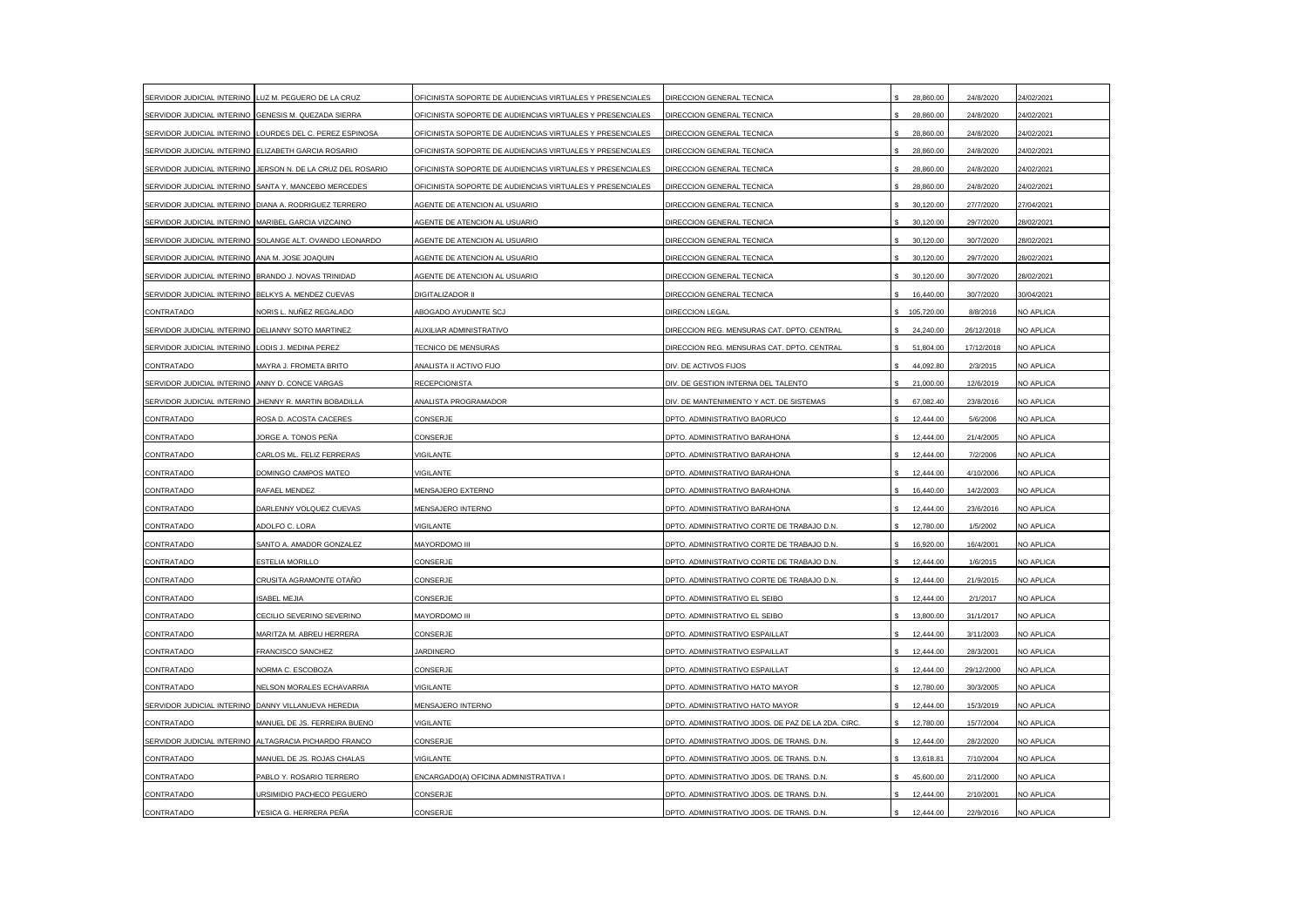| CONTRATADO                 | <b>FELIPA LIRIANO</b>           | CONSERJE                                | DPTO. ADMINISTRATIVO JUR. CIVIL S.D.            | 12,444.00 | 1/10/2008  | NO APLICA        |
|----------------------------|---------------------------------|-----------------------------------------|-------------------------------------------------|-----------|------------|------------------|
| CONTRATADO                 | AGUSTINA DE LA CRUZ DE LEON     | CONSERJE                                | DPTO. ADMINISTRATIVO JUR. LABORAL S.D.          | 13,440.00 | 23/1/2006  | NO APLICA        |
| CONTRATADO                 | JUANA DE LEON DE LA ROSA        | CONSERJE                                | DPTO. ADMINISTRATIVO JUR. N.N.A. S.D.           | 12,444.00 | 12/4/2004  | NO APLICA        |
| CONTRATADO                 | AVELINO FORNE ROBLES            | PORTERO                                 | DPTO. ADMINISTRATIVO LA ALTAGRACIA              | 12,444.00 | 14/3/2006  | NO APLICA        |
| CONTRATADO                 | NICOLAS GUERRERO                | PORTERO                                 | DPTO. ADMINISTRATIVO LA ALTAGRACIA              | 12,444.00 | 17/8/2006  | NO APLICA        |
| CONTRATADO                 | PABLO BAEZ RODRIGUEZ            | ENCARGADO(A) OFICINA ADMINISTRATIVA III | DPTO. ADMINISTRATIVO LA ROMANA                  | 67,405.20 | 8/3/2007   | NO APLICA        |
| CONTRATADO                 | MARIO J. RODRIGUEZ              | REP. Y MANT. MAQUINAS ESCRIBIR          | OPTO. ADMINISTRATIVO LA VEGA                    | 4,800.00  | 1/10/1997  | NO APLICA        |
| CONTRATADO                 | GENARO D. MARTE SANTOS          | MAYORDOMO I                             | DPTO, ADMINISTRATIVO LA VEGA                    | 16.920.00 | 1/5/2002   | NO APLICA        |
| CONTRATADO                 | JULIO GONZALEZ                  | MAYORDOMO II                            | DPTO. ADMINISTRATIVO MARIA TRINIDAD SANCHEZ     | 14,760.00 | 9/6/2003   | NO APLICA        |
| CONTRATADO                 | ROBERTO GONZALEZ MOREL          | INTERPRETE JUDICIAL                     | DPTO. ADMINISTRATIVO MONTE CRISTI               | 21,960.00 | 2/5/2001   | NO APLICA        |
| CONTRATADO                 | FIOR M. TAPIA PERALTA           | <b>VIGILANTE</b>                        | DPTO. ADMINISTRATIVO MONTE CRISTI               | 12,444.00 | 21/3/2017  | NO APLICA        |
| CONTRATADO                 | ARISMENDY VASQUEZ CORDERO       | VIGILANTE                               | DPTO. ADMINISTRATIVO N.N.A. D.N.                | 13,680.00 | 16/12/2004 | NO APLICA        |
| CONTRATADO                 | WILLY DE LA CRUZ GUZMAN         | MENSAJERO EXTERNO                       | DPTO. ADMINISTRATIVO N.N.A. D.N.                | 18,120.00 | 5/6/2017   | NO APLICA        |
| CONTRATADO                 | OCTAVIO LORENZO FORTUNA         | MENSAJERO INTERNO                       | DPTO. ADMINISTRATIVO N.N.A. S.C.                | 12,444.00 | 21/4/2005  | NO APLICA        |
| CONTRATADO                 | VENERANDA POLANCO VILLAR        | CONSERJE                                | DPTO. ADMINISTRATIVO P.J.C.N.                   | 12,444.00 | 1/10/2002  | NO APLICA        |
| SERVIDOR JUDICIAL INTERINO | ESTHEPHANY BELTRAN VALDEZ       | CONSERJE                                | DPTO. ADMINISTRATIVO P.J.C.N                    | 12,444.00 | 19/6/2018  | NO APLICA        |
| CONTRATADO                 | <b>IRIO RAMIREZ CORNIELES</b>   | PLOMERO                                 | DPTO. ADMINISTRATIVO P.J.C.N.                   | 18,360.00 | 12/2/2002  | NO APLICA        |
| CONTRATADO                 | FERNANDO BANKS                  | REPRODUCTOR DE DOCUMENTOS               | OPTO. ADMINISTRATIVO P.J.C.N.                   | 15,840.00 | 20/10/2016 | NO APLICA        |
| SERVIDOR JUDICIAL INTERINO | FIOR PERALTA MOYA               | CONSERJE                                | DPTO. ADMINISTRATIVO PJ CORTE DE APELACION D.N. | 14,160.00 | 2/10/2018  | NO APLICA        |
| CONTRATADO                 | RAMON E. DOÑE                   | VIGILANTE                               | DPTO. ADMINISTRATIVO PJ CORTE DE APELACION D.N. | 13,800.00 | 4/8/2005   | NO APLICA        |
| CONTRATADO                 | SERGIO RAMIREZ VALENZUELA       | VIGILANTE                               | DPTO. ADMINISTRATIVO PJ CORTE DE APELACION D.N. | 13,800.00 | 25/11/2005 | NO APLICA        |
| CONTRATADO                 | CANDIDA R. CORPORAN SANTOS      | CONSERJE                                | DPTO. ADMINISTRATIVO PJ CORTE DE APELACION D.N. | 14,160.00 | 13/12/2005 | NO APLICA        |
| CONTRATADO                 | LUISA ARBOLEDA SANTANA          | CONSERJE                                | DPTO. ADMINISTRATIVO PJ CORTE DE APELACION D.N. | 14,160.00 | 1/11/2000  | NO APLICA        |
| CONTRATADO                 | MERCEDES LEDESMA FELIZ          | CONSERJE                                | DPTO. ADMINISTRATIVO PJ CORTE DE APELACION D.N. | 14,160.00 | 1/11/2000  | NO APLICA        |
| CONTRATADO                 | RAMONA ALCANTARA VALDEZ         | CONSERJE                                | DPTO. ADMINISTRATIVO PJ CORTE DE APELACION D.N. | 14,160.00 | 9/12/2008  | <b>NO APLICA</b> |
| CONTRATADO                 | MAYRA DE LA CRUZ MATEO          | CONSERJE                                | DPTO. ADMINISTRATIVO PJ CORTE DE APELACION D.N. | 14,160.00 | 17/11/2016 | NO APLICA        |
| CONTRATADO                 | CARMEN PIERRE OLIVO             | CONSERJE                                | DPTO. ADMINISTRATIVO PJ CORTE DE APELACION D.N. | 14,160.00 | 17/4/2017  | NO APLICA        |
| CONTRATADO                 | VENANCIO MARTINEZ BETREZ        | VIGILANTE                               | DPTO. ADMINISTRATIVO PJ S.C.J                   | 13,800.00 | 28/4/2006  | NO APLICA        |
| CONTRATADO                 | CARMELO ACOSTA VASQUEZ          | PORTERO                                 | DPTO, ADMINISTRATIVO PJ S.C.J.                  | 17,444.00 | 15/2/2002  | NO APLICA        |
| CONTRATADO                 | PEDRO BELLO PERALTA             | <b>/IGILANTE</b>                        | DPTO. ADMINISTRATIVO PJ S.C.J                   | 13,800.00 | 27/4/2005  | NO APLICA        |
| CONTRATADO                 | JOSE TIMO SELIS                 | ALBANIL S.C.J.                          | DPTO. ADMINISTRATIVO PJ S.C.J.                  | 15,840.00 | 16/6/2005  | NO APLICA        |
| CONTRATADO                 | MATILDES ALCANTARA VALDEZ       | CONSERJE                                | DPTO. ADMINISTRATIVO PJ S.C.J.                  | 14,160.00 | 16/6/2005  | <b>NO APLICA</b> |
| CONTRATADO                 | VIRGILIO ANT. JIMENEZ LEGUISAMO | PLOMERO                                 | DPTO. ADMINISTRATIVO PJ S.C.,                   | 21,480.00 | 11/8/2005  | NO APLICA        |
| CONTRATADO                 | LEOPOLDO TEJEDA ALCANTARA       | <b>VIGILANTE</b>                        | DPTO. ADMINISTRATIVO PJ S.C.J.                  | 12,900.00 | 15/11/2000 | NO APLICA        |
| CONTRATADO                 | <b>IGNACIO RIVERA ROSARIO</b>   | <b>IARDINERO</b>                        | DPTO. ADMINISTRATIVO PJ S.C.J.                  | 14,160.00 | 6/8/2015   | NO APLICA        |
| CONTRATADO                 | MANUEL E. PEÑA PEREZ            | TECNICO DE REFRIGERACION                | DPTO, ADMINISTRATIVO PJ S.C.J.                  | 22,800.00 | 21/6/2017  | NO APLICA        |
| CONTRATADO                 | ANATALIA AQUINO PAULA           | CONSERJE                                | DPTO. ADMINISTRATIVO PJ S.C.J.                  | 14,160.00 | 26/9/2016  | NO APLICA        |
| CONTRATADO                 | LUZ DEL A. NUÑEZ ALMANZAR       | CONSERJE                                | DPTO. ADMINISTRATIVO PJ S.C.J.                  | 12,444.00 | 24/4/2017  | NO APLICA        |
| CONTRATADO                 | JOSE FCO, ABREU MOTA            | <b>VIGILANTE</b>                        | DPTO, ADMINISTRATIVO PUERTO PLATA               | 12.444.00 | 31/5/2005  | NO APLICA        |
| CONTRATADO                 | LUCIANO RODRIGUEZ VASQUEZ       | VIGILANTE                               | DPTO. ADMINISTRATIVO PUERTO PLATA               | 12,444.00 | 5/5/2006   | NO APLICA        |
| CONTRATADO                 | JUAN DEL ROSARIO NUÑEZ          | <b>VIGILANTE</b>                        | DPTO. ADMINISTRATIVO PUERTO PLATA               | 12,444.00 | 23/10/2007 | NO APLICA        |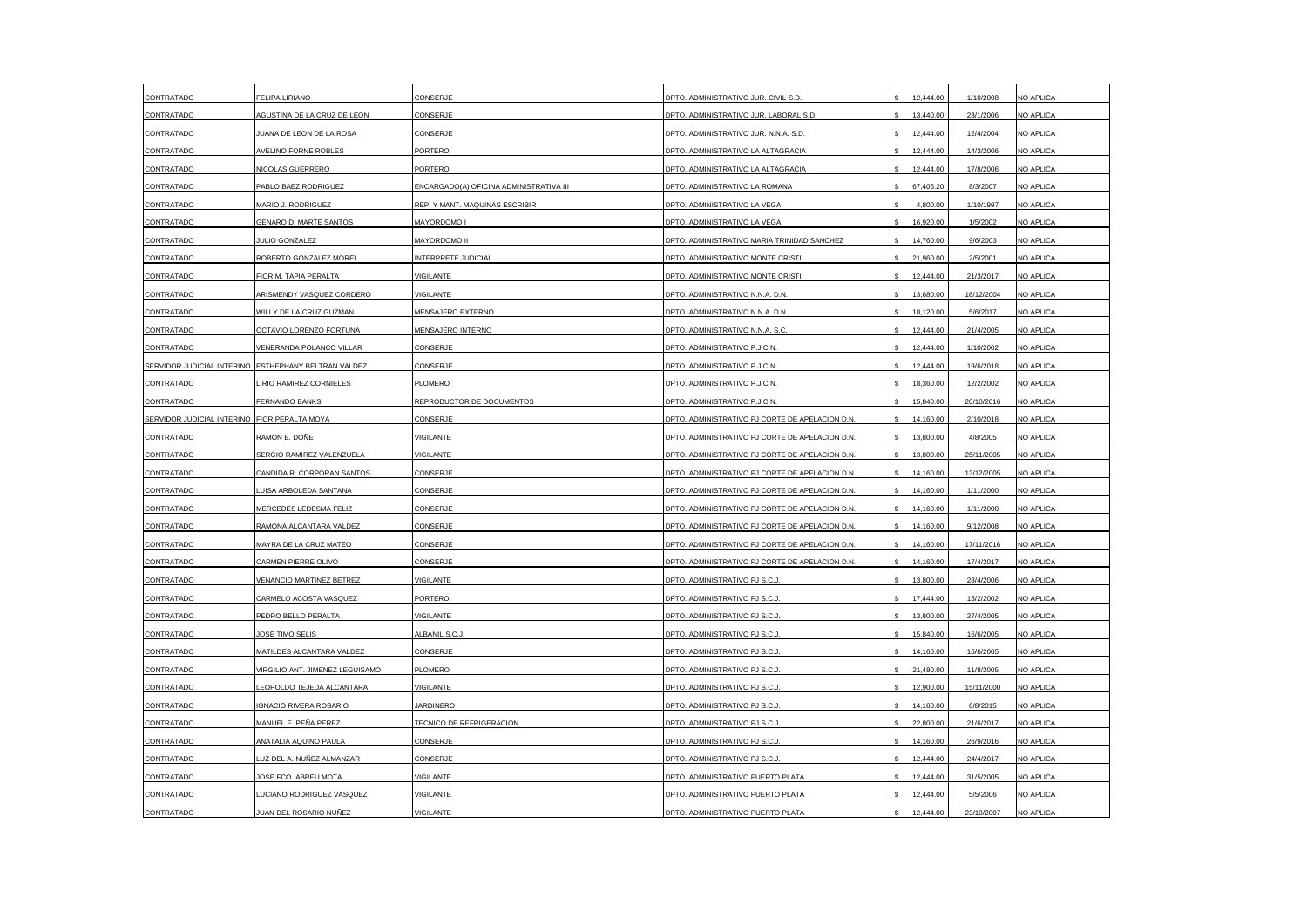| CONTRATADO                                         | PATRICIO VENTURA HIRALDO       | <b>CHOFER</b>                           | DPTO. ADMINISTRATIVO PUERTO PLATA    | 24,240.00 | 10/1/2017  | NO APLICA        |
|----------------------------------------------------|--------------------------------|-----------------------------------------|--------------------------------------|-----------|------------|------------------|
| SERVIDOR JUDICIAL INTERINO                         | JUANA FCA. SANCHEZ MOTA        | CONSERJE                                | DPTO. ADMINISTRATIVO S.C             | 12,444.00 | 1/1/2007   | NO APLICA        |
| SERVIDOR JUDICIAL INTERINO MIDONIA DE JESUS SANTOS |                                | CONSERJE                                | DPTO. ADMINISTRATIVO S.C.            | 12,444.00 | 1/1/2007   | NO APLICA        |
| CONTRATADO                                         | BERNALDO SANTANA ENCARNACION   | <b>JARDINERO</b>                        | DPTO. ADMINISTRATIVO S.C.            | 14,160.00 | 9/10/2001  | NO APLICA        |
| CONTRATADO                                         | MILAGROS CEBALLOS              | MENSAJERO INTERNO                       | DPTO, ADMINISTRATIVO S.C             | 12,444.00 | 18/7/2001  | NO APLICA        |
| CONTRATADO                                         | FELIPE DIPRE DE LA ROSA        | <b>VIGILANTE</b>                        | DPTO. ADMINISTRATIVO S.C.            | 12,444.00 | 24/11/2003 | NO APLICA        |
| CONTRATADO                                         | MIOSOTIS GERMAN TEJEDA         | CONSERJE                                | OPTO. ADMINISTRATIVO S.C.            | 12,444.00 | 5/6/2017   | NO APLICA        |
| SERVIDOR JUDICIAL INTERINO ELENA LAMOUTH PEREZ     |                                | CONSERJE                                | DPTO. ADMINISTRATIVO S.D.            | 12,444.00 | 29/10/2020 | 28/02/2021       |
| CONTRATADO                                         | HECTOR R. PEREZ VENTURA        | SUPERVISOR DE SEGURIDAD                 | DPTO. ADMINISTRATIVO S.D.            | 45,000.00 | 5/11/2013  | NO APLICA        |
| CONTRATADO                                         | DANIEL MUÑOZ DURAN             | SUPERVISOR DE SEGURIDAD                 | DPTO. ADMINISTRATIVO S.D.            | 24,000.00 | 5/11/2013  | NO APLICA        |
| SERVIDOR JUDICIAL INTERINO                         | RAMONA HERNANDEZ VILLAR        | CONSERJE                                | DPTO. ADMINISTRATIVO S.D.            | 12,444.00 | 2/1/2019   | <b>NO APLICA</b> |
| SERVIDOR JUDICIAL INTERINO                         | ROGILIA SOSA CASTILLO          | CONSERJE                                | DPTO. ADMINISTRATIVO S.D.            | 12,444.00 | 26/6/2019  | NO APLICA        |
| CONTRATADO                                         | MARIA D. MATOS CASTILLO        | CONSERJE                                | DPTO. ADMINISTRATIVO S.D.            | 14,160.00 | 4/4/2005   | NO APLICA        |
| CONTRATADO                                         | MARINO C. ROMAN FELIZ          | AUXILIAR DE ALMACEN                     | DPTO. ADMINISTRATIVO S.D.            | 18,720.00 | 2/2/2004   | NO APLICA        |
| CONTRATADO                                         | VICTOR M. DE JESUS ROSARIO     | MAYORDOMO I                             | DPTO. ADMINISTRATIVO S.D.            | 20,160.00 | 21/6/2016  | NO APLICA        |
| CONTRATADO                                         | FELIPE SUERO MERCEDES          | VIGILANTE                               | DPTO. ADMINISTRATIVO S.D. OESTE      | 13,680.00 | 6/8/2004   | NO APLICA        |
| SERVIDOR JUDICIAL INTERINO                         | SANTA YAN YEN                  | CONSERJE                                | DPTO. ADMINISTRATIVO S.D. OESTE      | 12,444.00 | 7/6/2017   | NO APLICA        |
| SERVIDOR JUDICIAL INTERINO                         | FERNANDA GOMEZ MARTINEZ        | CONSERJE                                | OPTO. ADMINISTRATIVO S.D. OESTE      | 12,444.00 | 7/8/2017   | <b>NO APLICA</b> |
| SERVIDOR JUDICIAL INTERINO                         | ESTEL M. HERNANDEZ GARCIA      | AUXILIAR ADMINISTRATIVO                 | DPTO. ADMINISTRATIVO S.F.M.          | 14,760.00 | 14/12/2020 | 14/06/2021       |
| CONTRATADO                                         | FRANCISCO A. MERCEDES FERRERAS | <b>CHOFER</b>                           | DPTO. ADMINISTRATIVO S.F.M.          | 24,240.00 | 28/8/2017  | NO APLICA        |
| SERVIDOR JUDICIAL INTERINO                         | ANGEL ML. DE LEON RAMIREZ      | ENC. MANTENIMIENTO                      | DPTO. ADMINISTRATIVO S.F.M.          | 45,540.00 | 1/4/2007   | NO APLICA        |
| SERVIDOR JUDICIAL INTERINO                         | BERNARDA ALT, DIAZ RIVERA      | CONSERJE                                | DPTO, ADMINISTRATIVO S.F.M.          | 12.444.00 | 1/1/2007   | NO APLICA        |
| CONTRATADO                                         | BERKIS M. LOPEZ ACOSTA         | ENCARGADO(A) OFICINA ADMINISTRATIVA IV  | DPTO. ADMINISTRATIVO S.F.M.          | 81,952.80 | 11/7/2007  | NO APLICA        |
| CONTRATADO                                         | CRISTINA ALT. ROJAS            | CONSERJE                                | DPTO. ADMINISTRATIVO S.F.M.          | 12,444.00 | 10/5/2001  | NO APLICA        |
| CONTRATADO                                         | WILIS RAMIREZ AMPARO           | MENSAJERO INTERNO                       | DPTO. ADMINISTRATIVO S.F.M.          | 12,444.00 | 21/2/2017  | <b>NO APLICA</b> |
| SERVIDOR JUDICIAL INTERINO                         | VICTOR AQUINO SANCHEZ          | CHOFER                                  | DPTO. ADMINISTRATIVO S.J.M.          | 24,240.00 | 9/8/2017   | NO APLICA        |
| CONTRATADO                                         | DIGNA OGANDO                   | CONSERJE                                | DPTO. ADMINISTRATIVO S.J.M.          | 12,444.00 | 10/5/2001  | NO APLICA        |
| CONTRATADO                                         | LUISA MORA DE LOS SANTOS       | CONSERJE                                | DPTO. ADMINISTRATIVO S.J.M.          | 12,444.00 | 7/5/2001   | NO APLICA        |
| CONTRATADO                                         | MANUEL RAMIREZ ROSADO          | VIGILANTE                               | DPTO. ADMINISTRATIVO S.J.M.          | 12,444.00 | 28/11/2001 | NO APLICA        |
| CONTRATADO                                         | <b>VINICIO HERRERA</b>         | <b>IARDINERO</b>                        | DPTO. ADMINISTRATIVO S.P.M.          | 12,444.00 | 8/8/2001   | NO APLICA        |
| CONTRATADO                                         | GENEROSO GERONIMO SHEPARD      | VIGILANTE                               | DPTO. ADMINISTRATIVO SAMANA          | 13,680.00 | 6/12/2005  | NO APLICA        |
| CONTRATADO                                         | MARCOS ALCALA JAZMIN           | <b>VIGILANTE</b>                        | DPTO. ADMINISTRATIVO SAMANA          | 12,444.00 | 14/8/2003  | <b>NO APLICA</b> |
| CONTRATADO                                         | MARIA COPLIN KELLY             | ENCARGADO(A) OFICINA ADMINISTRATIVA III | DPTO, ADMINISTRATIVO SAMANA          | 67,405.20 | 6/4/2017   | NO APLICA        |
| CONTRATADO                                         | TRINIDAD VILLAFAÑA GONZALEZ    | VIGILANTE                               | DPTO. ADMINISTRATIVO SANCHEZ RAMIREZ | 12,444.00 | 13/11/2001 | NO APLICA        |
| CONTRATADO                                         | RAFAEL ANTONIO TORRES TAVERAS  | VIGILANTE                               | DPTO. ADMINISTRATIVO SANTIAGO        | 12,444.00 | 10/4/2017  | NO APLICA        |
| SERVIDOR JUDICIAL INTERINO                         | MANUEL E. ESPINAL PERALTA      | VIGILANTE                               | DPTO, ADMINISTRATIVO SANTIAGO        | 12.444.00 | 1/1/2007   | NO APLICA        |
| SERVIDOR JUDICIAL INTERINO                         | RAFAEL ANT. PAYERO RODRIGUEZ   | VIGILANTE                               | DPTO. ADMINISTRATIVO SANTIAGO        | 12,444.00 | 1/1/2007   | NO APLICA        |
| CONTRATADO                                         | LUZ M. GENAO                   | CONSERJE                                | DPTO. ADMINISTRATIVO SANTIAGO        | 12,444.00 | 27/4/2006  | NO APLICA        |
| CONTRATADO                                         | FELIX ML, ROSADO               | <b>VIGILANTE</b>                        | DPTO, ADMINISTRATIVO SANTIAGO        | 12.444.00 | 2/5/2000   | NO APLICA        |
| CONTRATADO                                         | <b>RAMON MARTE</b>             | <b>IARDINERO</b>                        | DPTO. ADMINISTRATIVO SANTIAGO        | 12,444.00 | 23/9/2002  | NO APLICA        |
| CONTRATADO                                         | RAFAEL ANT. GOMEZ MEJIA        | <b>VIGILANTE</b>                        | DPTO. ADMINISTRATIVO SANTIAGO        | 12,780.00 | 31/3/2016  | NO APLICA        |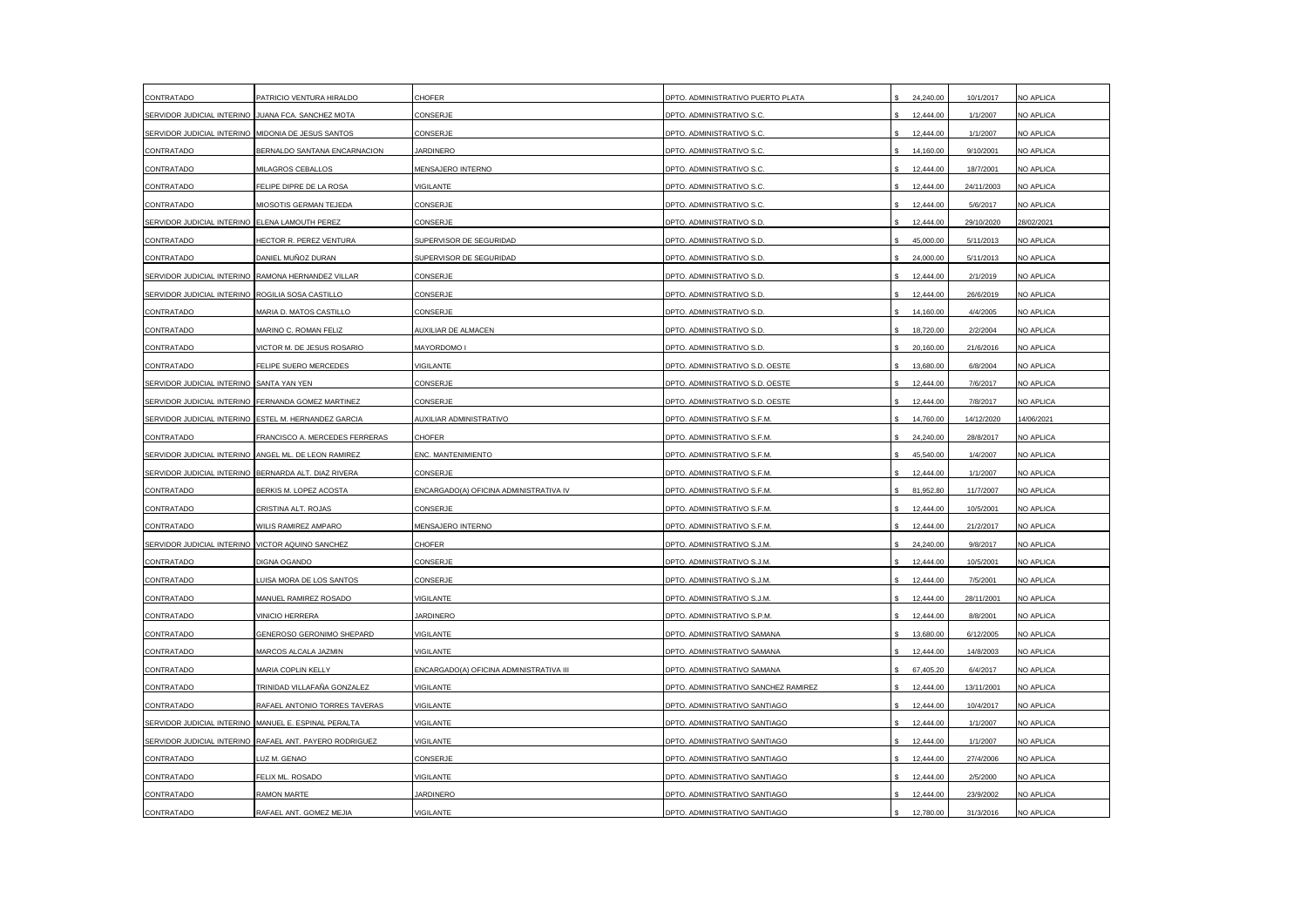| CONTRATADO                                        | CARLOS R. ALCANTARA DOMINGUEZ                              | <b>JARDINERO</b>                                 | DPTO. ADMINISTRATIVO SANTIAGO                      | 12,444.00 | 4/7/2016   | NO APLICA        |
|---------------------------------------------------|------------------------------------------------------------|--------------------------------------------------|----------------------------------------------------|-----------|------------|------------------|
| CONTRATADO                                        | <b>JOSE FRIAS</b>                                          | <b>MAYORDOMO II</b>                              | DPTO. ADMINISTRATIVO TRIB. SUPERIOR ADMINISTRATIVO | 18,120.00 | 9/12/2014  | NO APLICA        |
| CONTRATADO                                        | RAFAEL CASTRO                                              | VIGILANTE                                        | DPTO. ADMINISTRATIVO TRIBUNALES FAMILIA            | 12,780.00 | 10/5/2004  | NO APLICA        |
| CONTRATADO                                        | ANTONIO MENDEZ FLORIAN                                     | VIGILANTE                                        | DPTO. ADMINISTRATIVO TRIBUNALES FAMILIA            | 13,680.00 | 28/11/2005 | NO APLICA        |
| CONTRATADO                                        | IUAN B. ALCANTARA SOTO                                     | CONSERJE                                         | DPTO, ADMINISTRATIVO TRIBUNALES FAMILIA            | 13,440.00 | 21/4/2004  | NO APLICA        |
| CONTRATADO                                        | RAMON A. TINEO DIAZ                                        | MAYORDOMO III                                    | DPTO. ADMINISTRATIVO TRIBUNALES FAMILIA            | 18,720.00 | 29/11/2004 | NO APLICA        |
| CONTRATADO                                        | IUANA B. LLUVERES CASTILLO                                 | CONSERJE                                         | OPTO. ADMINISTRATIVO TRIBUNALES FAMILIA            | 13,440.00 | 13/2/2004  | NO APLICA        |
| CONTRATADO                                        | LUIS R. RIVAS UREÑA                                        | <b>VIGILANTE</b>                                 | DPTO, ADMINISTRATIVO VALVERDE                      | 12,444.00 | 1/4/2002   | <b>NO APLICA</b> |
|                                                   | SERVIDOR JUDICIAL INTERINO ROSSILLY C. MELO GONZALEZ       | AUXILIAR ADMINISTRATIVO                          | DPTO. DE CALIDAD Y SEGUIMIENTO DE LOS SERVICIOS    | 24,240.00 | 13/2/2019  | 13/02/2021       |
| SERVIDOR JUDICIAL INTERINO                        | ALTAGRACIA BATISTA ALCANTARA                               | CONSERJE                                         | DPTO. DE MANTENIMIENTO J.I                         | 14,160.00 | 1/1/2007   | NO APLICA        |
| SERVIDOR JUDICIAL INTERINO                        | JOSEFA MODESTO MARTE                                       | CONSERJE                                         | DPTO. DE MANTENIMIENTO J.I.                        | 14,484.00 | 1/1/2007   | NO APLICA        |
| CONTRATADO                                        | <b>IOSE ALT. VALDEZ MATEO</b>                              | AUX. DE MANTENIMIENTO                            | DPTO. DE MANTENIMIENTO J.I. D.N. Y ZONA SUR        | 24,240.00 | 19/12/2008 | NO APLICA        |
| CONTRATADO                                        | JBALDO RODRIGUEZ CABRERA                                   | PLOMERO                                          | DPTO. DE MANTENIMIENTO J.I. ZONA NORTE Y NORESTE   | 20,760.00 | 13/1/2009  | NO APLICA        |
| CONTRATADO                                        | CRISTINA DEL C. DIAZ COLON                                 | CONSERJE                                         | DPTO. DE MANTENIMIENTO J.I. ZONA NORTE Y NORESTE   | 12,444.00 | 5/10/2015  | NO APLICA        |
| CONTRATADO                                        | ELIZABETH AMPARO RODRIGUEZ                                 | SECRETARIA (O) AUXILIAR III                      | DPTO. TECNICO DE MENSURAS                          | 34,980.00 | 9/2/2015   | NO APLICA        |
| SERVIDOR JUDICIAL INTERINO                        | JOSE A. JIMENEZ MOREL                                      | SOPORTE TECNICO I                                | GERENCIA DE ADMINISTRACION DE SERVICIOS TIC        | 42,657.60 | 3/8/2020   | 03/02/2021       |
| SERVIDOR JUDICIAL INTERINO                        | ANGEL M. SANCHEZ ALMONTE                                   | SOPORTE TECNICO I                                | GERENCIA DE ADMINISTRACION DE SERVICIOS TIC        | 42,657.60 | 5/8/2020   | 05/02/2021       |
| SERVIDOR JUDICIAL INTERINO                        | LUIS G. SANCHEZ PUENTE                                     | SOPORTE TECNICO I                                | SERENCIA DE ADMINISTRACION DE SERVICIOS TIC        | 42,657.60 | 27/7/2020  | 27/04/2021       |
| SERVIDOR JUDICIAL INTERINO                        | ANDREIDY SANTANA ABREU                                     | SOPORTE TECNICO I                                | GERENCIA DE ADMINISTRACION DE SERVICIOS TIC        | 42,657.60 | 27/7/2020  | 27/04/2021       |
| SERVIDOR JUDICIAL INTERINO                        | JONATHAN A. RAMIREZ MESA                                   | SOPORTE TECNICO I                                | GERENCIA DE ADMINISTRACION DE SERVICIOS TIC        | 42,657.60 | 31/7/2020  | 01/05/2021       |
| SERVIDOR JUDICIAL INTERINO FAVIOLA JONES DE JESUS |                                                            | AGENTE DE ATENCION AL USUARIO                    | GERENCIA DE ATENCION PRESENCIAL                    | 24,240.00 | 10/11/2020 | 10/05/2021       |
| CONTRATADO                                        | BERENICE SEGURA ESPINOSA                                   | <b>AUXILIAR ADMINISTRATIVO</b>                   | GERENCIA DE ATRACCION E INTEGRACION DE TALENTO     | 24,240.00 | 3/8/2017   | <b>NO APLICA</b> |
| SERVIDOR JUDICIAL INTERINO                        | VLADIMIR M. ARIAS VALDEZ                                   | DESARROLLADOR DE SOFTWARE                        | GERENCIA DE BASE DE DATOS                          | 69,372.00 | 27/7/2020  | 27/07/2021       |
| SERVIDOR JUDICIAL INTERINO                        | FRANCISCO J. VENTURA CRUZ                                  | DESARROLLADOR DE SOFTWARE                        | GERENCIA DE BASE DE DATOS                          | 69,372.00 | 27/7/2020  | 27/07/2021       |
| SERVIDOR JUDICIAL INTERINO DANIEL DE LA ROSA      |                                                            | NOTIFICADOR                                      | GERENCIA DE CITACIONES DISTRITO NACIONAL           | 18,120.00 | 30/11/2020 | 28/02/2021       |
|                                                   | SERVIDOR JUDICIAL INTERINO FRANCISCO VALLEJO VAZQUEZ       | NOTIFICADOR                                      | GERENCIA DE CITACIONES DISTRITO NACIONAL           | 18,120.00 | 30/11/2020 | 28/02/2021       |
| SERVIDOR JUDICIAL INTERINO RAIMO J. REYES ELEIS   |                                                            | NOTIFICADOR                                      | GERENCIA DE CITACIONES DISTRITO NACIONAL           | 18,120.00 | 30/11/2020 | 28/02/2021       |
| SERVIDOR JUDICIAL INTERINO                        | RAMON A. DE LA CRUZ                                        | NOTIFICADOR                                      | GERENCIA DE CITACIONES DISTRITO NACIONAL           | 18,120.00 | 30/11/2020 | 28/02/2021       |
| SERVIDOR JUDICIAL INTERINO                        | ROBERTO DE J. GARCIA DE LA CRUZ                            | NOTIFICADOR                                      | GERENCIA DE CITACIONES DISTRITO NACIONAL           | 18,120.00 | 30/11/2020 | 28/02/2021       |
| SERVIDOR JUDICIAL INTERINO                        | MIGUEL ANT. VASQUEZ SALAS                                  | NOTIFICADOR                                      | GERENCIA DE CITACIONES DISTRITO NACIONAL           | 18,120.00 | 4/12/2020  | 04/03/2021       |
| SERVIDOR JUDICIAL INTERINO                        | JOHAN M. URBAEZ MARTINEZ                                   | NOTIFICADOR                                      | GERENCIA DE CITACIONES Y NOTIFICACIONES (CCN)      | 18,120.00 | 7/12/2020  | 07/03/2021       |
|                                                   | SERVIDOR JUDICIAL INTERINO HECTOR J. PIMENTEL VALDEZ       | NOTIFICADOR                                      | GERENCIA DE CITACIONES Y NOTIFICACIONES (CCN)      | 18,120.00 | 7/12/2020  | 07/03/2021       |
| SERVIDOR JUDICIAL INTERINO                        | KARINA E. BAUTISTA BERIHUETE                               | <b>OFICINISTA</b>                                | GERENCIA DE CITACIONES Y NOTIFICACIONES (CCN)      | 28,860.00 | 9/9/2020   | 09/03/2021       |
| SERVIDOR JUDICIAL INTERINO                        | SARAH M. PERALTA BETANCES                                  | OFICINISTA                                       | GERENCIA DE CITACIONES Y NOTIFICACIONES (CCN)      | 28,860.00 | 9/9/2020   | 09/03/2021       |
| CONTRATADO                                        | CLARIVER BRITO ARNAUD                                      | ANALISTA II EVALUACION DESEMPEÑO ADM Y SERVICIOS | GERENCIA DE EVALUACION DE DESEMPEÑO Y CLIMA ORGANI | 44,092.80 | 6/3/2017   | NO APLICA        |
| SERVIDOR JUDICIAL INTERINO REMI A. BRIOSO ROSA    |                                                            | ANALISTA SENIOR INFRAESTRUCTURA                  | GERENCIA DE OPERACIONES TIC                        | 69.372.00 | 3/8/2020   | 03/02/2021       |
| CONTRATADO                                        | GABRIEL A. PAULINO FERNANDEZ                               | ASESOR DE PROTOCOLO                              | GERENCIA DE RELACIONES PUBLICAS Y PROTOCOLO        | 84,000.00 | 3/3/2005   | NO APLICA        |
|                                                   | SERVIDOR JUDICIAL INTERINO MANUEL E. NAVARRO ESPIRITUSANTO | SECRETARIA (O) AUXILIAR III                      | GERENCIA DE RELACIONES PUBLICAS Y PROTOCOLO        | 32,160.00 | 6/9/2018   | NO APLICA        |
| CONTRATADO                                        | ERNESTINA E. CABRERA DE GERMAN                             | CAMARERO I                                       | GERENCIA DE RELACIONES PUBLICAS Y PROTOCOLO        | 38,088,00 | 22/4/2004  | NO APLICA        |
| CONTRATADO                                        | HILARIO FRIAS FRIAS                                        | CAMARERO I                                       | GERENCIA DE RELACIONES PUBLICAS Y PROTOCOLO        | 38,088.00 | 15/8/2007  | NO APLICA        |
| CONTRATADO                                        | ORLANDO E. PEREZ                                           | CAMARERO III                                     | GERENCIA DE RELACIONES PUBLICAS Y PROTOCOLO        | 28,860.00 | 6/9/2007   | NO APLICA        |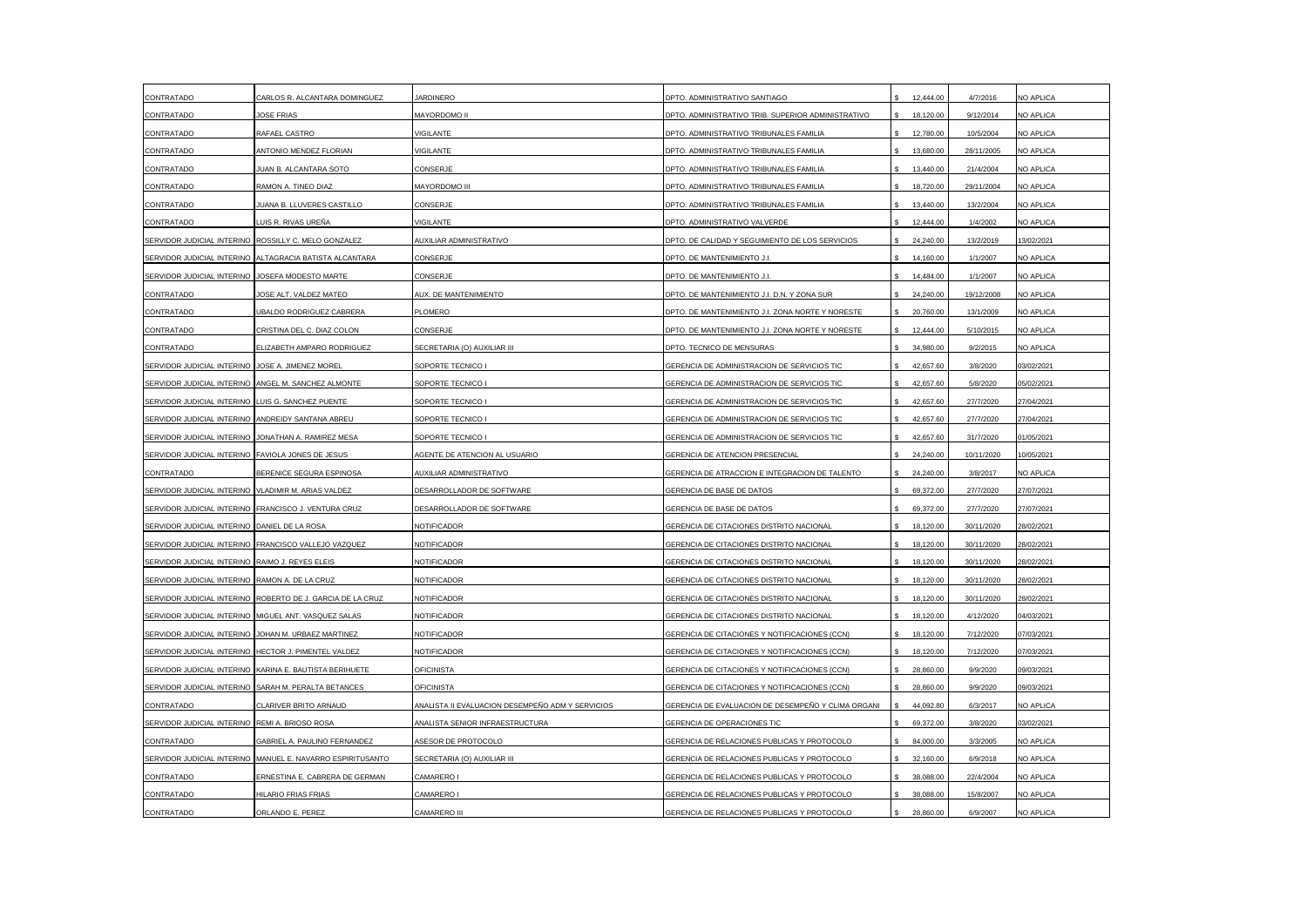|                                                    | SERVIDOR JUDICIAL INTERINO SULEYMY QUINTANA VASQUEZ     | ANALISTA JUNIOR DE SEGURIDAD Y MONITOREO TIC | GERENCIA DE SEGURIDAD Y MONITOREO TIC              | 57,058.00     | 3/8/2020   | 03/02/2021 |
|----------------------------------------------------|---------------------------------------------------------|----------------------------------------------|----------------------------------------------------|---------------|------------|------------|
| SERVIDOR JUDICIAL INTERINO RANDY G. ROSARIO MORA   |                                                         | CAJERO                                       | GERENCIA FINANCIERA J.I                            | 24,240.00     | 21/3/2019  | NO APLICA  |
| CONTRATADO                                         | ELAINE F. RODRIGUEZ CRUZ                                | INSPECTOR JUDICIAL                           | INSPECTORIA GENERAL DEL CONSEJO DEL PODER JUDICIAL | \$ 105,720.00 | 31/1/2017  | NO APLICA  |
| CONTRATADO                                         | ESTHER L. PEREZ FERRERAS                                | OFICINISTA 1RA. INSTANCIA                    | JDO. DE 1RA. INST. BAORUCO                         | 15,720.00     | 22/6/2017  | NO APLICA  |
| SERVIDOR JUDICIAL INTERINO                         | YARIS M. FIGUEROA                                       | OFICINISTA 1RA. INSTANCIA                    | JDO. DE 1RA. INST. CONSTANZA                       | 15,720.00     | 30/7/2020  | 28/02/2021 |
| CONTRATADO                                         | CRISTIAN GONZALES                                       | ALGUACIL DE ESTRADO                          | JDO. DE 1RA. INST. CONSTANZA                       | 14,760.00     | 8/8/2007   | NO APLICA  |
| CONTRATADO                                         | ANA Y. DIAZ SANTANA                                     | CONSERJE-MENSAJERO(A)                        | IDO. DE 1RA. INST. INDEPENDENCIA                   | 12,444.00     | 2/5/2017   | NO APLICA  |
| SERVIDOR JUDICIAL INTERINO                         | DIANA M. GUZMAN OGANDO                                  | OFICINISTA 1RA. INSTANCIA                    | JDO. DE 1RA. INST. PEDERNALES                      | 15,720.00     | 2/11/2020  | 03/02/2021 |
| SERVIDOR JUDICIAL INTERINO                         | RAMON ANT. READ PEÑA                                    | OFICINISTA 1RA. INSTANCIA                    | JDO. DE 1RA. INST. VILLA ALTAGRACIA                | 15,720.00     | 2/11/2020  | 02/05/2021 |
| SERVIDOR JUDICIAL INTERINO                         | BLEIDY M. VALENZUELA DURAN                              | OFICINISTA 1RA. INSTANCIA                    | JDO. DE LA INSTRUCCION CONSTANZA                   | 15,720.00     | 30/7/2020  | 28/02/2021 |
| CONTRATADO                                         | JOSE DE JS. ORTIZ ARACENA                               | ALGUACIL DE ESTRADO                          | JDO. DE LA INSTRUCCION DAJABON                     | 14.760.00     | 11/1/2016  | NO APLICA  |
| SERVIDOR JUDICIAL INTERINO                         | HECTOR O. ROBLES MEJIA                                  | OFICINISTA 1RA. INSTANCIA                    | JDO. DE LA INSTRUCCION HATO MAYOR                  | 15,720.00     | 2/3/2020   | 14/04/2021 |
| SERVIDOR JUDICIAL INTERINO                         | ANNY D. CORNIEL GOMEZ                                   | OFICINISTA 1RA. INSTANCIA                    | JDO. DE LA INSTRUCCION HATO MAYOR                  | 15,720.00     | 24/8/2020  | 24/02/2021 |
| SERVIDOR JUDICIAL INTERINO ANABEL DIAZ CASTILLO    |                                                         | OFICINISTA 1RA. INSTANCIA                    | JDO. DE LA INSTRUCCION MARIA TRINIDAD SANCHEZ      | 15,720.00     | 11/12/2020 | 11/03/2021 |
| SERVIDOR JUDICIAL INTERINO RITA LOPEZ SOSA         |                                                         | OFICINISTA 1RA. INSTANCIA                    | JDO. DE LA INSTRUCCION MARIA TRINIDAD SANCHEZ      | 15,720.00     | 14/12/2020 | 14/03/2021 |
| CONTRATADO                                         | YODENNIS M. DIAZ PEREZ                                  | ALGUACIL DE ESTRADO                          | JDO. DE LA INSTRUCCION PEDERNALES                  | 14,760.00     | 18/2/2016  | NO APLICA  |
|                                                    | SERVIDOR JUDICIAL INTERINO ROSKIL D. CARELA ALTAGRACIA  | OFICINISTA 1RA. INSTANCIA                    | JDO. DE LA INSTRUCCION SAMANA                      | 15,720.00     | 23/11/2020 | 23/02/2021 |
| SERVIDOR JUDICIAL INTERINO                         | DARIENNYI REYES RODRIGUEZ                               | OFICINISTA 1RA. INSTANCIA                    | JDO. DE LA INSTRUCCION SAMANA                      | 15,720.00     | 21/12/2020 | 21/03/2021 |
| SERVIDOR JUDICIAL INTERINO                         | HILDA C. HERNANDEZ MEJIA                                | OFICINI <u>STA 1RA. INSTANCIA</u>            | JDO. DE LA INSTRUCCION SAMANA                      | 15,720.00     | 21/12/2020 | 21/03/2021 |
| SERVIDOR JUDICIAL INTERINO RAFAEL A. GOMEZ JOSEPH  |                                                         | OFICINISTA 1RA. INSTANCIA                    | JDO. DE LA INSTRUCCION SAMANA                      | 15,720.00     | 21/12/2020 | 21/03/2021 |
| CONTRATADO                                         | MARIANO URBAEZ DEL JESUS                                | VIGILANTE                                    | JDO. DE LA INSTRUCCION SAN JOSE DE OCOA            | 12,444.00     | 1/1/2001   | NO APLICA  |
| CONTRATADO                                         | MELANEA MATOS MEJIA                                     | CONSERJE                                     | JDO. DE LA INSTRUCCION SAN JOSE DE OCOA            | 12,444.00     | 29/12/2000 | NO APLICA  |
| SERVIDOR JUDICIAL INTERINO ALAN A. PAULINO RUBIERA |                                                         | OFICINISTA 1RA. INSTANCIA                    | JDO. DE LA INSTRUCCION VILLA ALTAGRACIA            | 15,720.00     | 22/10/2020 | 22/04/2021 |
| SERVIDOR JUDICIAL INTERINO                         | ANGELA A. RECIO SANCHEZ                                 | OFICINISTA JDO. DE PAZ                       | JDO. DE PAZ ASUNTOS MUNIC. S.D. ESTE               | 16,440.00     | 14/9/2020  | 14/03/2021 |
| SERVIDOR JUDICIAL INTERINO ARISLEYDA ACOSTA UBRI   |                                                         | OFICINISTA JDO. DE PAZ                       | JDO. DE PAZ ASUNTOS MUNIC. S.D. ESTE               | 16,440.00     | 20/11/2019 | NO APLICA  |
| CONTRATADO                                         | <b>ISAAC MORIS</b>                                      | VIGILANTE                                    | JDO. DE PAZ ASUNTOS MUNIC. S.D. NORTE              | 13,680.00     | 16/3/2004  | NO APLICA  |
| SERVIDOR JUDICIAL INTERINO YOLANDA DE LOS SANTOS   |                                                         | CONSERJE                                     | JDO. DE PAZ ASUNTOS MUNIC. S.D. NORTE              | 12,444.00     | 8/3/2019   | NO APLICA  |
| CONTRATADO                                         | <b>CESAR SANCHEZ</b>                                    | <b>VIGILANTE</b>                             | JDO. DE PAZ BAJOS DE HAINA                         | 12.444.00     | 12/12/2001 | NO APLICA  |
| CONTRATADO                                         | FLORENCIO LORENZO                                       | VIGILANTE                                    | JDO. DE PAZ BAJOS DE HAINA                         | 12,444.00     | 13/11/2007 | NO APLICA  |
| CONTRATADO                                         | UIS O. TEJEDA DE LOS SANTOS                             | VIGILANTE                                    | JDO. DE PAZ BOHECHIO                               | 12,444.00     | 25/9/2007  | NO APLICA  |
| CONTRATADO                                         | LUZ D. SANTANA QUEZADA                                  | CONSERJE-MENSAJERO(A)                        | JDO, DE PAZ CAYETANO GERMOSEN                      | 12.444.00     | 14/3/2006  | NO APLICA  |
| CONTRATADO                                         | ANTONIO E. CEDEÑO MILLIARD                              | VIGILANTE                                    | JDO. DE PAZ DE LA 1RA. CIRC. D.N.                  | 12,780.00     | 2/11/2004  | NO APLICA  |
| CONTRATADO                                         | UIS F. BELTRE SANTOS                                    | VIGILANTE                                    | JDO. DE PAZ DE LA 1RA. CIRC. D.N.                  | 12,780.00     | 6/1/2015   | NO APLICA  |
| SERVIDOR JUDICIAL INTERINO RAYNA SALDIVAR ROSARIO  |                                                         | OFICINISTA JDO. DE PAZ                       | JDO. DE PAZ DE LA 1RA. CIRC. D.N.                  | 16,440.00     | 23/11/2020 | NO APLICA  |
| SERVIDOR JUDICIAL INTERINO                         | YULEISY CISNERO GARCIA                                  | OFICINISTA JDO. DE PAZ                       | JDO. DE PAZ DE LA 1RA. CIRC. SANTIAGO              | 14,760.00     | 14/12/2020 | 14/03/2021 |
| SERVIDOR JUDICIAL INTERINO                         | REYNALDO E. CAMACHO GUZMAN                              | OFICINISTA JDO. DE PAZ                       | JDO. DE PAZ DE LA 2DA. CIRC. D.N.                  | 16,440.00     | 15/10/2020 | NO APLICA  |
| SERVIDOR JUDICIAL INTERINO YANIBEL PEREZ SURIEL    |                                                         | OFICINISTA JDO. DE PAZ                       | JDO. DE PAZ DE LA 2DA. CIRC. LA VEGA               | 14,760.00     | 10/2/2020  | NO APLICA  |
|                                                    | SERVIDOR JUDICIAL INTERINO GENESIS N. MINAYA RODRIGUEZ  | OFICINISTA JDO. DE PAZ                       | JDO. DE PAZ DE LA 2DA. CIRC. S.D. ESTE             | 16,440.00     | 28/2/2020  | 11/04/2021 |
| SERVIDOR JUDICIAL INTERINO                         | CAROLIN E. SANCHEZ LANTIGUA                             | OFICINISTA JDO. DE PAZ                       | JDO. DE PAZ DE LA 2DA. CIRC. S.D. ESTE             | 16,440.00     | 25/1/2019  | NO APLICA  |
| CONTRATADO                                         | UCILA D. ALVAREZ ALVAREZ                                | CONSERJE                                     | JDO. DE PAZ DE LA 2DA. CIRC. S.D. ESTE             | 12,444.00     | 25/6/2001  | NO APLICA  |
|                                                    | SERVIDOR JUDICIAL INTERINO KAMILLE C. GUTIERREZ ALMONTE | OFICINISTA JDO, DE PAZ                       | JDO. DE PAZ DE LA 2DA. CIRC. SANTIAGO              | 14.760.00     | 14/12/2020 | 14/03/2021 |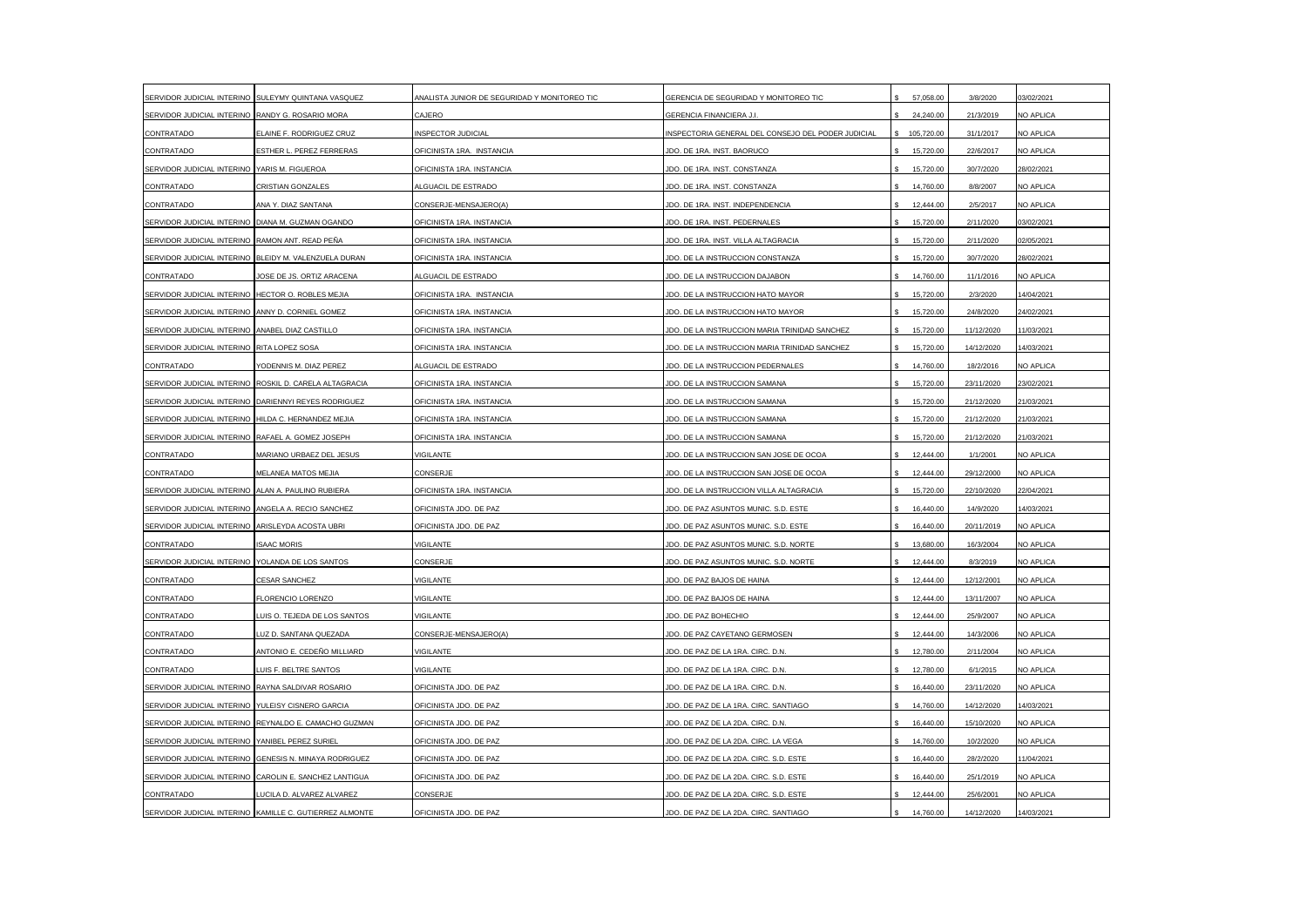| SERVIDOR JUDICIAL INTERINO                          | IRMA C. JIMENEZ GARCIA                                  | OFICINISTA JDO. DE PAZ | JDO. DE PAZ DE LA 2DA. CIRC. SANTIAGO | 14,760.00 | 24/2/2020  | NO APLICA  |
|-----------------------------------------------------|---------------------------------------------------------|------------------------|---------------------------------------|-----------|------------|------------|
| SERVIDOR JUDICIAL INTERINO FRANCHESCA NUÑEZ TEJEDA  |                                                         | OFICINISTA JDO. DE PAZ | JDO. DE PAZ DE LA 3RA. CIRC. D.N.     | 16,440.00 | 11/2/2020  | 13/03/2021 |
| SERVIDOR JUDICIAL INTERINO BETTY E. ORTEGA MERCEDES |                                                         | OFICINISTA JDO. DE PAZ | JDO. DE PAZ DE LA 3RA. CIRC. D.N.     | 16,440.00 | 27/1/2020  | 20/02/2021 |
|                                                     | SERVIDOR JUDICIAL INTERINO REISSY C. ANTHONY DE LUNA    | OFICINISTA JDO. DE PAZ | JDO. DE PAZ DE LA 3RA. CIRC. D.N.     | 16,440.00 | 27/10/2020 | NO APLICA  |
| SERVIDOR JUDICIAL INTERINO                          | ELYANNY RUSSO DE LEON                                   | OFICINISTA JDO. DE PAZ | JDO. DE PAZ DE LA 3RA. CIRC. D.N.     | 16,440.00 | 1/12/2020  | NO APLICA  |
| SERVIDOR JUDICIAL INTERINO                          | ALEXANDER DE PEÑA SOLORIN                               | OFICINISTA JDO. DE PAZ | JDO. DE PAZ DE LA 4TA. CIRC. D.N.     | 16,440.00 | 16/11/2020 | 16/05/2021 |
| CONTRATADO                                          | EDWIN M. MORENO CASTILLO                                | OFICINISTA JDO. DE PAZ | JDO. DE PAZ DE LA 4TA. CIRC. D.N.     | 16,440.00 | 4/4/2016   | NO APLICA  |
| SERVIDOR JUDICIAL INTERINO SEURIS EUSEBIO ORBE      |                                                         | CONSERJE-MENSAJERO(A)  | JDO. DE PAZ DON JUAN                  | 12.444.00 | 10/11/2020 | 10/02/2021 |
|                                                     | SERVIDOR JUDICIAL INTERINO DILENNI GARCIA DE LOS SANTOS | OFICINISTA JDO. DE PAZ | JDO. DE PAZ DON JUAN                  | 16,440.00 | 6/4/2019   | NO APLICA  |
| SERVIDOR JUDICIAL INTERINO                          | YASYRIS A. MARTINEZ SALCEDO                             | OFICINISTA JDO. DE PAZ | JDO. DE PAZ DUARTE                    | 14,760.00 | 14/2/2020  | NO APLICA  |
| SERVIDOR JUDICIAL INTERINO                          | HEIDY P. MENDOZA DE ANDUJAR                             | OFICINISTA JDO. DE PAZ | JDO. DE PAZ DUARTE                    | 14,760.00 | 22/10/2020 | NO APLICA  |
| SERVIDOR JUDICIAL INTERINO                          | KIMBERLY M. COLLADO NUÑEZ                               | OFICINISTA JDO. DE PAZ | JDO. DE PAZ DUARTE                    | 14,760.00 | 3/11/2020  | NO APLICA  |
| CONTRATADO                                          | <b>IOSE FCO. DE OLEO ENCARNACION</b>                    | CONSERJE-MENSAJERO(A)  | JDO. DE PAZ EL CERCADO                | 12,444.00 | 9/3/2015   | NO APLICA  |
| CONTRATADO                                          | ALBA I. BARRIENTOS VALDEZ                               | CONSERJE-MENSAJERO(A)  | JDO. DE PAZ EL LLANO                  | 12,444.00 | 2/11/2001  | NO APLICA  |
| CONTRATADO                                          | JOSE ALT. PEREZ PIÑA                                    | VIGILANTE              | JDO. DE PAZ EL VALLE                  | 12,444.00 | 10/3/2006  | NO APLICA  |
| SERVIDOR JUDICIAL INTERINO                          | CHERINEX DEL C. RODRIGUEZ RODRIGUEZ                     | OFICINISTA JDO. DE PAZ | JDO. DE PAZ ESPAILLAT                 | 14,760.00 | 10/9/2020  | 10/03/2021 |
| SERVIDOR JUDICIAL INTERINO                          | HILDALINA M. SANCHEZ SOLORIN                            | OFICINISTA JDO. DE PAZ | JDO. DE PAZ ESPAILLAT                 | 14,760.00 | 19/10/2020 | 19/04/2021 |
| CONTRATADO                                          | JORGE ANT. PERALTA DOMINGUEZ                            | VIGILANTE              | <b>IDO. DE PAZ ESPERANZA</b>          | 12,444.00 | 2/8/2004   | NO APLICA  |
| CONTRATADO                                          | SERGIO DE LA CRUZ MEDINA                                | CONSERJE-MENSAJERO(A)  | JDO. DE PAZ GUAYMATE                  | 12,444.00 | 15/11/2007 | NO APLICA  |
| SERVIDOR JUDICIAL INTERINO ERIKA P. GOMEZ           |                                                         | CONSERJE-MENSAJERO(A)  | JDO. DE PAZ GUAYUBIN                  | 12,444.00 | 19/7/2019  | NO APLICA  |
| CONTRATADO                                          | IULIO A. ESPEJO ORTEGA                                  | VIGILANTE              | JDO. DE PAZ LAGUNA SALADA             | 12,444.00 | 13/12/2000 | NO APLICA  |
| SERVIDOR JUDICIAL INTERINO                          | LISSA ADAMES SEVERINO                                   | OFICINISTA JDO. DE PAZ | JDO, DE PAZ MARIA TRINIDAD SANCHEZ    | 14.760.00 | 9/9/2020   | 22/03/2021 |
| SERVIDOR JUDICIAL INTERINO                          | MAUNNY M PICHARDO VIZCAINO                              | OFICINISTA JDO. DE PAZ | JDO. DE PAZ MONTE PLATA               | 16,440.00 | 30/7/2020  | 30/04/2021 |
| CONTRATADO                                          | RAMON DE JS. RIVERA CAMPUSANO                           | VIGILANTE              | JDO. DE PAZ NIGUA                     | 12,444.00 | 7/2/2001   | NO APLICA  |
| CONTRATADO                                          | UIS S. PEREZ RAMIREZ                                    | VIGILANTE              | JDO. DE PAZ OVIEDO                    | 12,444.00 | 30/11/2006 | NO APLICA  |
| CONTRATADO                                          | ESEQUIER MATOS ACOSTA                                   | VIGILANTE              | JDO. DE PAZ PARAISO                   | 12,444.00 | 29/11/2006 | NO APLICA  |
| CONTRATADO                                          | ORGIRIES ACOSTA FELIZ                                   | OFICINISTA JDO. DE PAZ | JDO. DE PAZ PARAISO                   | 14,760.00 | 23/5/2017  | NO APLICA  |
| CONTRATADO                                          | MIGUEL B. TERRERO FERRERAS                              | VIGILANTE              | JDO. DE PAZ PEDERNALES                | 12,444.00 | 1/6/2000   | NO APLICA  |
| SERVIDOR JUDICIAL INTERINO                          | LUCELIZ CASTILLO RODRIGUEZ                              | OFICINISTA JDO. DE PAZ | JDO. DE PAZ PUERTO PLATA              | 14,760.00 | 30/11/2020 | 28/02/2021 |
| CONTRATADO                                          | CHARLES I. JIMENEZ PEREZ                                | ALGUACIL DE ESTRADO    | JDO. DE PAZ S.C                       | 13,800.00 | 18/8/2014  | NO APLICA  |
| SERVIDOR JUDICIAL INTERINO RUT M. VALDEZ LOPEZ      |                                                         | OFICINISTA JDO. DE PAZ | JDO. DE PAZ S.D. OESTE                | 16,440.00 | 6/5/2020   | 05/02/2021 |
|                                                     | SERVIDOR JUDICIAL INTERINO MARLENE ALT. MOLINA FURCAR   | <b>ARCHIVISTA</b>      | JDO. DE PAZ S.D. OESTE                | 16,440.00 | 6/11/2019  | NO APLICA  |
| SERVIDOR JUDICIAL INTERINO                          | KHARY N. DE LEON DE LA CRUZ                             | OFICINISTA JDO. DE PAZ | JDO. DE PAZ S.J.M.                    | 14,760.00 | 1/12/2020  | NO APLICA  |
| CONTRATADO                                          | RAMON RODRIGUEZ PULA                                    | VIGILANTE              | JDO. DE PAZ SABANA GRANDE DE PALENQUE | 12,444.00 | 12/1/2007  | NO APLICA  |
| CONTRATADO                                          | IUANA M. NUÑEZ PICHARDO                                 | CONSERJE-MENSAJERO(A)  | IDO. DE PAZ SABANA IGLESIA            | 12,444.00 | 5/6/2017   | NO APLICA  |
| CONTRATADO                                          | WILLIAM R. MEJIA                                        | <b>VIGILANTE</b>       | JDO, DE PAZ SABANA LARGA              | 12.444.00 | 6/9/2007   | NO APLICA  |
| CONTRATADO                                          | ANA M. ESPINAL NUÑEZ                                    | CONSERJE-MENSAJERO(A)  | JDO. DE PAZ SAN JOSE DE LAS MATAS     | 12,444.00 | 3/7/2017   | NO APLICA  |
| CONTRATADO                                          | BIENVENIDO ANT. RUIZ Y ROSARIO                          | VIGILANTE              | JDO. DE PAZ SAN RAFAEL DEL YUMA       | 12,444.00 | 3/7/2006   | NO APLICA  |
| CONTRATADO                                          | <b>GREGORIO REYES</b>                                   | VIGILANTE              | JDO, DE PAZ TAMAYO                    | 12.444.00 | 21/6/2016  | NO APLICA  |
| CONTRATADO                                          | JUAN ALB. ACOSTA HIDALGO                                | VIGILANTE              | JDO. DE PAZ TENARES                   | 12,444.00 | 7/6/2006   | NO APLICA  |
| CONTRATADO                                          | EDINSON PEREZ GONZALEZ                                  | <b>VIGILANTE</b>       | JDO. DE PAZ UVILLA                    | 12,444.00 | 16/2/2007  | NO APLICA  |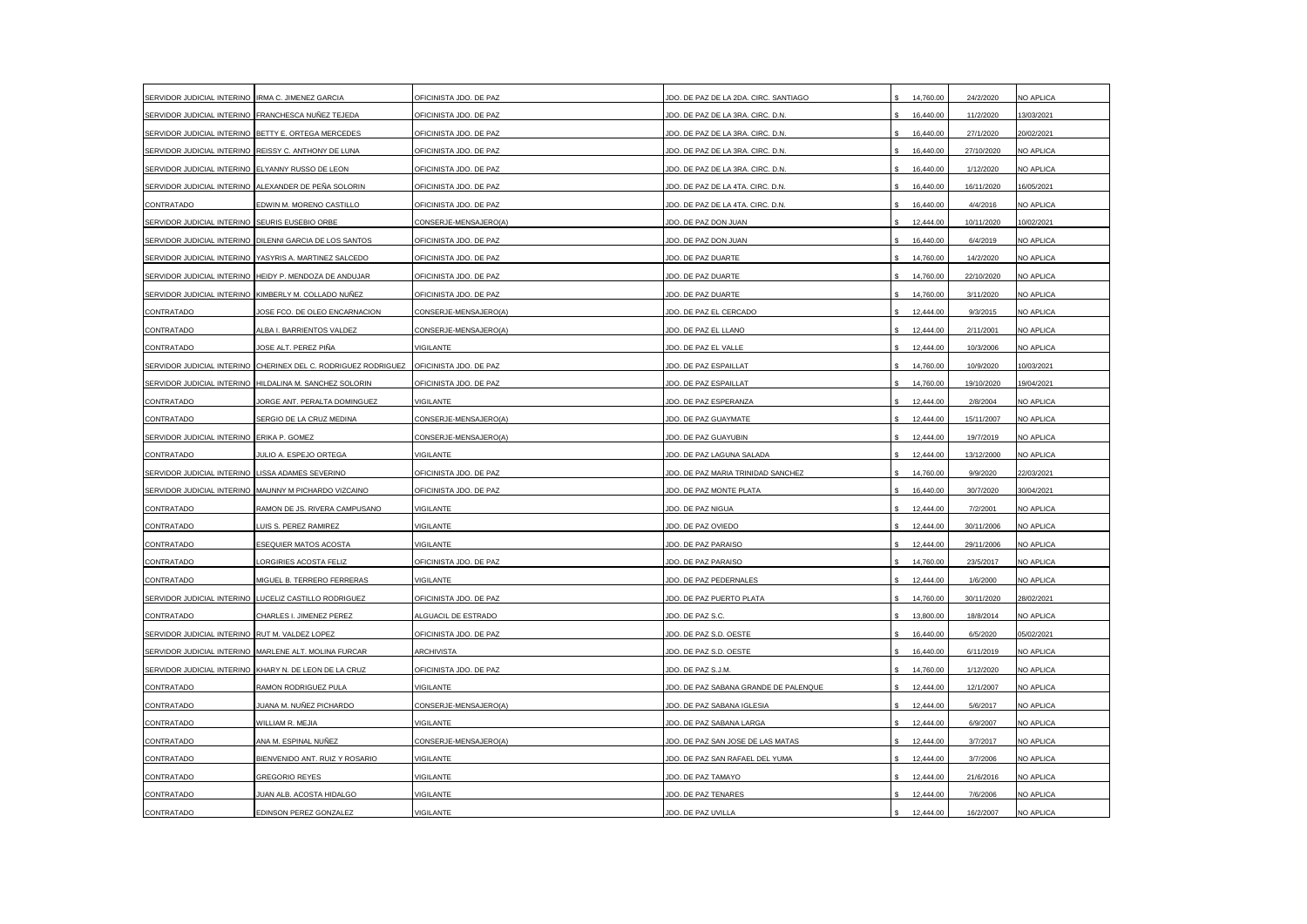| CONTRATADO                                        | BLAS GERARDO HEREDIA                                      | <b>/IGILANTE</b>                   | JDO. DE PAZ VICENTE NOBLE                           | 12,444.00 | 25/1/2005  | NO APLICA        |
|---------------------------------------------------|-----------------------------------------------------------|------------------------------------|-----------------------------------------------------|-----------|------------|------------------|
| CONTRATADO                                        | SOFI ALT. RAMIREZ SANTANA                                 | CONSERJE-MENSAJERO(A)              | JDO. DE PAZ VILLA ALTAGRACIA                        | 12,444.00 | 2/5/2017   | NO APLICA        |
| CONTRATADO                                        | ROSANNA V. MORENO PANIAGUA                                | CONSERJE-MENSAJERO(A)              | JDO. DE PAZ YAGUATE                                 | 12,444.00 | 3/10/2016  | NO APLICA        |
| SERVIDOR JUDICIAL INTERINO                        | BIANNA A. CEBALLOS ROJAS                                  | OFICINISTA 1RA. INSTANCIA          | JDO. DE TRABAJO LA ALTAGRACIA                       | 15,720.00 | 21/12/2020 | 21/03/2021       |
| SERVIDOR JUDICIAL INTERINO                        | ANTONIA POLANCO ALVAREZ                                   | OFICINISTA 1RA. INSTANCIA          | JDO. DE TRABAJO LA ALTAGRACIA                       | 15,720.00 | 21/12/2020 | 21/03/2021       |
| SERVIDOR JUDICIAL INTERINO                        | PAMELA DE BERAS ARACHE                                    | OFICINISTA 1RA. INSTANCIA          | JDO. DE TRABAJO LA ALTAGRACIA                       | 15,720.00 | 21/12/2020 | 21/03/2021       |
| SERVIDOR JUDICIAL INTERINO                        | KATIUSCA BLANCO D'OLEO                                    | SUPERVISOR DE ARCHIVO              | OFIC. COORDINADORA ARCHIVO JUDICIAL                 | 29,580.00 | 8/5/2017   | NO APLICA        |
| SERVIDOR JUDICIAL INTERINO                        | DIONICIO ROSARIO JIMENEZ                                  | <b>ARCHIVISTA</b>                  | OFIC, COORDINADORA ARCHIVO JUDICIAL                 | 13.920.00 | 22/10/2018 | NO APLICA        |
|                                                   | SERVIDOR JUDICIAL INTERINO FRANCIS PERALTA RODRIGUEZ      | <b>ARCHIVISTA</b>                  | OFIC. COORDINADORA ARCHIVO JUDICIAL                 | 13,920.00 | 18/2/2019  | NO APLICA        |
| CONTRATADO                                        | CARLOS M. SOTO SALAS                                      | ARCHIVISTA                         | OFIC. DE ARCHIVO JUDICIAL CAM.CIVIL CORTE DE APEL   | 13,920.00 | 11/1/2017  | NO APLICA        |
| CONTRATADO                                        | MAXIMO B. REINOSO TAPIA                                   | SUPERVISOR DE ARCHIVO              | OFIC. DE ARCHIVO JUDICIAL PJ LA VEGA                | 29,580.00 | 16/2/2007  | NO APLICA        |
|                                                   | SERVIDOR JUDICIAL INTERINO KATHERINE A. CABRERA VIZCAINO  | ARCHIVISTA                         | OFIC. DE ARCHIVO JUDICIAL PJ S.C.                   | 16,440.00 | 22/7/2019  | NO APLICA        |
| SERVIDOR JUDICIAL INTERINO                        | HENRY J. ACEVEDO JEREZ                                    | <b>ARCHIVISTA</b>                  | OFIC. DE ARCHIVO SECRETARIA GENERAL S.C.J.          | 20,160.00 | 12/8/2020  | 12/04/2021       |
| SERVIDOR JUDICIAL INTERINO                        | JOSE E. MATEO RODRIGUEZ                                   | <b>ARCHIVISTA</b>                  | OFIC. DE ARCHIVO SECRETARIA GENERAL S.C.J.          | 20,160.00 | 12/8/2020  | 12/04/2021       |
| SERVIDOR JUDICIAL INTERINO                        | LEONARDO DIAZ PINALES                                     | <b>ARCHIVISTA</b>                  | OFIC. DE ARCHIVO SECRETARIA GENERAL S.C.J.          | 20,160.00 | 12/8/2020  | 12/04/2021       |
| SERVIDOR JUDICIAL INTERINO                        | XIEBOR D. PANIZALES TORRES                                | <b>ARCHIVISTA</b>                  | OFIC. DE ARCHIVO SECRETARIA GENERAL S.C.J           | 20,160.00 | 12/8/2020  | 12/04/2021       |
| SERVIDOR JUDICIAL INTERINO                        | RAFAEL TAVAREZ LORA                                       | <b>ARCHIVISTA</b>                  | OFIC. DE ARCHIVO SECRETARIA GENERAL S.C.J.          | 20,160.00 | 12/8/2020  | 12/04/2021       |
| SERVIDOR JUDICIAL INTERINO                        | YELISSA CAMPUSANO SUERO                                   | <b>ARCHIVISTA</b>                  | OFIC. DE ARCHIVO SECRETARIA GENERAL S.C.J.          | 20,160.00 | 17/9/2019  | NO APLICA        |
| SERVIDOR JUDICIAL INTERINO                        | JASMEL BOCIO BAUTISTA                                     | <b>ARCHIVISTA</b>                  | OFIC. DE ARCHIVO SECRETARIA GENERAL S.C.J.          | 20,160.00 | 17/9/2019  | <b>NO APLICA</b> |
| CONTRATADO                                        | <b>ISIDRO CORDERO</b>                                     | SEGURIDAD EX-PRESIDENTE SCJ        | OFIC. DE SEGURIDAD S.C.J.                           | 21,360.00 | 9/12/2005  | NO APLICA        |
| SERVIDOR JUDICIAL INTERINO                        | LUIS MARIÑEZ PEÑA                                         | SEGURIDAD DE PLANTA                | OFIC. DE SEGURIDAD S.C.J                            | 19,197.23 | 1/5/2018   | NO APLICA        |
| CONTRATADO                                        | ENIN R. VASQUEZ CABRERA                                   | SOPORTE TECNICO II                 | OFIC. DE TECNOLOGIAS REGIONAL ZONA NORTE            | 34,980.00 | 17/7/2017  | NO APLICA        |
| SERVIDOR JUDICIAL INTERINO                        | JULISSA I. BAEZ SANCHEZ                                   | OFICINISTA 1RA. INSTANCIA          | PCIA. CAMARA CIVIL JDO. 1RA. INST. D.N.             | 20,760.00 | 4/3/2019   | NO APLICA        |
| SERVIDOR JUDICIAL INTERINO                        | ESMARLY D. SANTOS MEJIA                                   | OFICINISTA 1RA. INSTANCIA          | PCIA. CAMARA CIVIL JDO. 1RA. INST. D.N.             | 20,760.00 | 4/3/2019   | NO APLICA        |
| SERVIDOR JUDICIAL INTERINO                        | YOKASTHERY DEL C. OZORIA GONZALEZ                         | OFICINISTA 1RA. INSTANCIA          | PCIA. CAMARA CIVIL JDO. 1RA. INST. SANTIAGO         | 15,720.00 | 3/12/2018  | NO APLICA        |
| SERVIDOR JUDICIAL INTERINO                        | JORGELINA GERMOSEN LEON                                   | OFICINISTA 1RA. INSTANCIA          | PCIA. CAMARA CIVIL JDO. 1RA. INST. SANTIAGO         | 15,720.00 | 30/11/2018 | NO APLICA        |
| SERVIDOR JUDICIAL INTERINO                        | REYNA E. LOPEZ MIESES                                     | SECRETARIA (O) PRIMERA INSTANCIA   | PCIA. JDO. DE TRABAJO S.D                           | 34,980.00 | 10/11/2020 | 29/01/2021       |
| SERVIDOR JUDICIAL INTERINO                        | BARBARA BAUTISTA DE JESUS                                 | OFICINISTA 1RA. INSTANCIA          | PCIA. Y 1RA. SALA CAMARA CIVIL JDO. 1RA. INST. S.D  | 20,760.00 | 14/1/2020  | 13/03/2021       |
| SERVIDOR JUDICIAL INTERINO                        | STERLING E. AMADIS REYES                                  | OFICINISTA 1RA. INSTANCIA          | PCIA. Y 1RA. SALA CAMARA CIVIL JDO. 1RA. INST. S.D  | 20,760.00 | 20/1/2020  | 13/03/2021       |
| SERVIDOR JUDICIAL INTERINO                        | HEIDY P. JORAN LOPEZ                                      | OFICINISTA 1RA. INSTANCIA          | PCIA. Y 1RA. SALA CAMARA CIVIL JDO. 1RA. INST. S.D  | 20,760.00 | 13/1/2020  | 13/03/2021       |
|                                                   | SERVIDOR JUDICIAL INTERINO FATIMA DE LA ROSA DE LA CRUZ   | OFICINISTA 1RA. INSTANCIA          | PCIA. Y 1RA. SALA CAMARA CIVIL JDO. 1RA. INST. S.D  | 20,760.00 | 13/1/2020  | 13/03/2021       |
| SERVIDOR JUDICIAL INTERINO                        | YOSMERY MARCELO CORNIEL                                   | OFICINISTA 1RA. INSTANCIA          | PCIA. Y 1RA. SALA CAMARA CIVIL JDO. 1RA. INST. S.D  | 20,760.00 | 14/1/2020  | 13/03/2021       |
| SERVIDOR JUDICIAL INTERINO                        | BREYMI E. JEREZ ROJAS                                     | OFICINISTA 1RA, INSTANCIA          | PCIA, Y 1RA, SALA CAMARA CIVIL JDO, 1RA, INST, S.D. | 20,760.00 | 15/1/2020  | 13/03/2021       |
| SERVIDOR JUDICIAL INTERINO                        | JUANY M. GOMEZ MATEO                                      | OFICINISTA 1RA. INSTANCIA          | PCIA. Y 1RA. SALA CAMARA CIVIL JDO. 1RA. INST. S.D  | 20,760.00 | 16/1/2020  | 13/03/2021       |
| CONTRATADO                                        | MILCIADES JAVIER RUIZ                                     | SEGURIDAD EX-PRESIDENTE SCJ        | PRESIDENCIA S.C.J.                                  | 20,441.57 | 7/9/2015   | NO APLICA        |
| SERVIDOR JUDICIAL INTERINO                        | NESTOR E. MENDEZ VERAS                                    | ABOGADO AYUDANTE SCJ               | PRIMERA SALA S.C.J                                  | 88,100.00 | 18/5/2020  | 31/12/2021       |
| SERVIDOR JUDICIAL INTERINO                        | STEPHANIE V. JIMENEZ GRULLON                              | ABOGADO AYUDANTE SCJ               | PRIMERA SALA S.C.J.                                 | 88,100.00 | 30/7/2019  | 31/12/2021       |
| SERVIDOR JUDICIAL INTERINO                        | PERLA M. JIMENEZ DE PEREZ                                 | ASISTENTE DE JUEZ MIEMBRO SALA SCJ | PRIMERA SALA S.C.J                                  | 88,100.00 | 19/8/2019  | 31/12/2021       |
| SERVIDOR JUDICIAL INTERINO                        | LEISSY D. VARGAS BRAZOBAN                                 | ASISTENTE DE JUEZ MIEMBRO SALA SCJ | PRIMERA SALA S.C.J                                  | 54,885.60 | 16/10/2019 | 31/12/2021       |
|                                                   | SERVIDOR JUDICIAL INTERINO   DORIANNE L. FERNANDEZ TEJADA | ABOGADO AYUDANTE SCJ               | PRIMERA SALA S.C.J.                                 | 88,100.00 | 16/11/2020 | 31/12/2021       |
| SERVIDOR JUDICIAL INTERINO MODESTO JAQUEZ MARQUEZ |                                                           | SEGURIDAD DE JUEZ SCJ              | PRIMERA SALA S.C.J                                  | 14.760.00 | 7/5/2012   | NO APLICA        |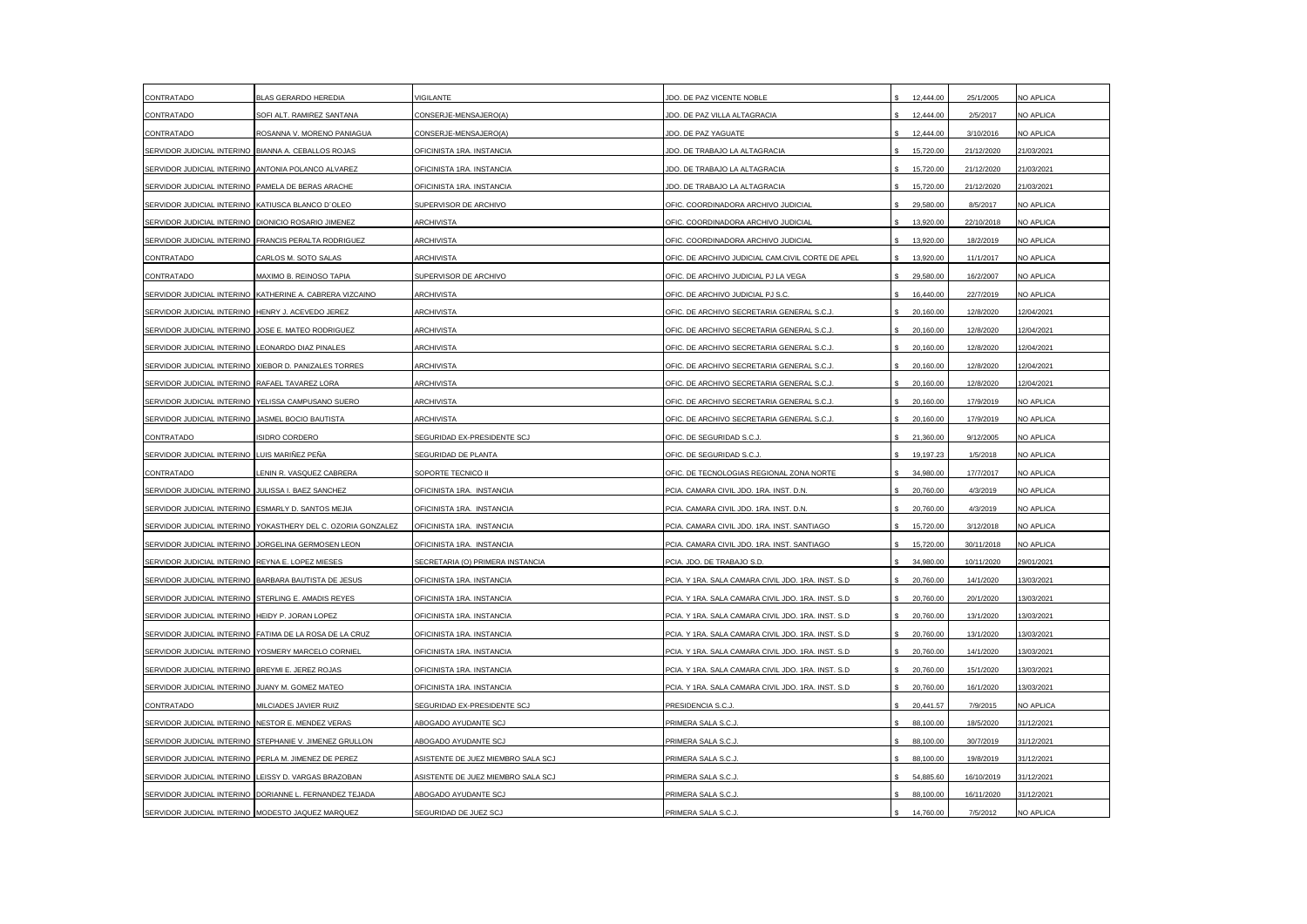| SERVIDOR JUDICIAL INTERINO                          | DIANA DE JESUS MARTE                                   | <b>ARCHIVISTA</b>                  | PRIMERA SALA S.C.J.                                | 13,920.00 | 20/1/2020  | NO APLICA        |
|-----------------------------------------------------|--------------------------------------------------------|------------------------------------|----------------------------------------------------|-----------|------------|------------------|
| SERVIDOR JUDICIAL INTERINO                          | LUZ Y. HEYAIME RAMIREZ                                 | ASISTENTE DE JUEZ MIEMBRO SALA SCJ | PRIMERA SALA S.C.J                                 | 54,885.60 | 19/8/2019  | NO APLICA        |
| CONTRATADO                                          | PURITA GARCIA GONZALEZ                                 | CONSERJE                           | REGISTRO DE TITULOS PUERTO PLATA                   | 12,444.00 | 1/8/2016   | NO APLICA        |
| CONTRATADO                                          | MARIA C. ASENCIO ABREU                                 | AUXILIAR REGISTRAL                 | REGISTRO DE TITULOS S.C.                           | 16,200.00 | 11/11/2014 | NO APLICA        |
| CONTRATADO                                          | CAROLINA ALT. RODRIGUEZ BRITO                          | CONSERJE                           | SALA CIVIL TRIBUNAL N.N.A. DUARTE                  | 12,444.00 | 7/2/2017   | NO APLICA        |
| CONTRATADO                                          | JESUS SILVERIO                                         | VIGILANTE                          | SALA PENAL 1ER. TRIBUNAL N.N.A. SANTIAGO           | 12,444.00 | 15/9/1999  | NO APLICA        |
| CONTRATADO                                          | HILARIO J. HOLGUIN SANTOS                              | VIGILANTE                          | SALA PENAL TRIBUNAL N.N.A. LA VEGA                 | 12,444.00 | 1/3/2001   | NO APLICA        |
| CONTRATADO                                          | DIONICIO G. VALERIO CRUZ                               | <b>VIGILANTE</b>                   | SALA PENAL TRIBUNAL N.N.A. LA VEGA                 | 12,444.00 | 27/11/2001 | NO APLICA        |
| CONTRATADO                                          | JUAN ALB. ROSARIO GOMEZ                                | ALGUACIL DE ESTRADO                | SALA PENAL TRIBUNAL N.N.A. S.D.                    | 14,760.00 | 31/3/2016  | NO APLICA        |
| CONTRATADO                                          | <b>JULIAN GARCIA</b>                                   | MENSAJERO EXTERNO                  | SECCION DE TRAMITES Y CORRESPONDENCIA              | 22,800.00 | 12/10/2005 | NO APLICA        |
| CONTRATADO                                          | HORACIO GONZALEZ                                       | CHOFER                             | SECCION DE TRANSPORTACION                          | 29,580.00 | 1/5/2015   | <b>NO APLICA</b> |
| CONTRATADO                                          | CEFERINO OFFRER DE LA ROSA                             | CHOFER                             | SECCION DE TRANSPORTACION                          | 24,240.00 | 7/9/2015   | NO APLICA        |
| CONTRATADO                                          | VICTOR H. GIL REYES                                    | CHOFER                             | SECCION DE TRANSPORTACION                          | 29,580.00 | 4/1/2007   | NO APLICA        |
| CONTRATADO                                          | MANUEL SIERRA FABIAN                                   | ENC. TRANSPORTACION                | SECCION DE TRANSPORTACION                          | 77,836.80 | 17/11/2014 | NO APLICA        |
| CONTRATADO                                          | PABLO ANT. FLORIAN HERNANDEZ                           | CHOFER                             | SECCION DE TRANSPORTACION                          | 29,580.00 | 21/4/2016  | NO APLICA        |
| CONTRATADO                                          | VIRGILIO ANT. BERIGUETE                                | CHOFER                             | SECCION DE TRANSPORTACION                          | 29,580.00 | 26/4/2016  | NO APLICA        |
| CONTRATADO                                          | ISO L. ADAMES HERNANDEZ                                | CHOFER                             | SECCION DE TRANSPORTACION                          | 24,240.00 | 2/9/2014   | NO APLICA        |
| CONTRATADO                                          | SAN E. SANCHEZ                                         | CHOFER                             | SECCION DE TRANSPORTACION                          | 24,240.00 | 3/4/2017   | NO APLICA        |
| CONTRATADO                                          | DONAL R. MORALES SEVERINO                              | CHOFER                             | SECCION DE TRANSPORTACION                          | 24,240.00 | 13/1/2015  | NO APLICA        |
| CONTRATADO                                          | REYNALDO FRIAS CASTRO                                  | CHOFER                             | SECCION DE TRANSPORTACION                          | 24,240.00 | 13/5/2015  | NO APLICA        |
| CONTRATADO                                          | CONFESOR BOVIER DE LA CRUZ                             | CHOFER                             | SECCION DE TRANSPORTACION                          | 24,240.00 | 23/9/2015  | NO APLICA        |
| CONTRATADO                                          | FRANCISCO W. JONES BRACHE                              | <b>CHOFER</b>                      | SECCION DE TRANSPORTACION                          | 29,580.00 | 31/3/2016  | NO APLICA        |
| CONTRATADO                                          | BIENVENIDO VASQUEZ                                     | CHOFER                             | SECCION DE TRANSPORTACION                          | 24,240.00 | 5/6/2017   | NO APLICA        |
| CONTRATADO                                          | PEDRO A. POLANCO JIMENEZ                               | CHOFER                             | SECCION DE TRANSPORTACION                          | 24,240.00 | 7/9/2017   | NO APLICA        |
| SERVIDOR JUDICIAL INTERINO                          | MILTON COLLADO GARCIA                                  | OFICINISTA SERV. FASE DE FONDO     | SECRETARIA GENERAL JDO. ESP. TRANS.Y MUNIC. SANTIA | 14,760.00 | 30/10/2020 | 30/04/2021       |
| SERVIDOR JUDICIAL INTERINO                          | GLENNY A. CRUZ ESPINAL                                 | OFICINISTA ATENCION USUARIOS       | SECRETARIA GENERAL JDO. ESP. TRANS.Y MUNIC. SANTIA | 14,760.00 | 20/8/2020  | 20/02/2021       |
| SERVIDOR JUDICIAL INTERINO                          | AMABEL A. RICART ASTACIO                               | OFICINISTA SCJ                     | SECRETARIA GENERAL S.C.J                           | 40,605.60 | 31/7/2017  | NO APLICA        |
| CONTRATADO                                          | RAMON ANT. ORTIZ MARTINEZ                              | MENSAJERO EXTERNO                  | SECRETARIA GENERAL S.C.J                           | 22,800.00 | 6/3/2006   | NO APLICA        |
| SERVIDOR JUDICIAL INTERINO                          | MARIANO ANT. GUZMAN PEREZ                              | <b>OFICINISTA</b>                  | SECRETARIA GENERAL TRIBUNAL SUPERIOR ADM. D.N.     | 24,240.00 | 20/5/2020  | 19/02/2021       |
| SERVIDOR JUDICIAL INTERINO                          | ELVIN E. DE LA CRUZ GARCIA                             | OFICINISTA CORTE                   | SECRETARIA GENERAL TRIBUNAL SUPERIOR ADM. D.N.     | 24,240.00 | 20/5/2020  | 19/02/2021       |
| SERVIDOR JUDICIAL INTERINO PAOLA M. SANCHEZ BATISTA |                                                        | <b>OFICINISTA</b>                  | SECRETARIA GENERAL TRIBUNAL SUPERIOR ADM. D.N.     | 24,240.00 | 20/5/2020  | 19/02/2021       |
| SERVIDOR JUDICIAL INTERINO ROXANNA Y. FRIAS RAMIREZ |                                                        | <b>OFICINISTA</b>                  | SECRETARIA GENERAL TRIBUNAL SUPERIOR ADM. D.N.     | 24,240.00 | 28/7/2020  | 28/04/2021       |
| SERVIDOR JUDICIAL INTERINO                          | FRANCIS B. RODRIGUEZ MARTINEZ                          | <b>OFICINISTA</b>                  | SECRETARIA GENERAL TRIBUNAL SUPERIOR ADM. D.N.     | 24,240.00 | 28/7/2020  | 28/04/2021       |
|                                                     | SERVIDOR JUDICIAL INTERINO ESTELA A. BALBUENA PIMENTEL | OFICINISTA                         | SECRETARIA GENERAL TRIBUNAL SUPERIOR ADM. D.N.     | 24,240.00 | 28/7/2020  | 28/04/2021       |
| SERVIDOR JUDICIAL INTERINO                          | DAIQUIRA S. VALDEZ                                     | <b>OFICINISTA</b>                  | SECRETARIA GENERAL TRIBUNAL SUPERIOR ADM. D.N.     | 24,240.00 | 28/7/2020  | 28/04/2021       |
|                                                     | SERVIDOR JUDICIAL INTERINO FRANCHESCA ROSADO ACOSTA    | <b>OFICINISTA</b>                  | SECRETARIA GENERAL TRIBUNAL SUPERIOR ADM. D.N.     | 24,240.00 | 28/7/2020  | 28/04/2021       |
|                                                     | SERVIDOR JUDICIAL INTERINO ELAINE N. MORALES VASQUEZ   | OFICINISTA SCJ                     | SEGUNDA SALA S.C.J                                 | 40,605.60 | 14/10/2020 | 14/04/2021       |
| CONTRATADO                                          | GERINELDO MONTAS MONTERO                               | SEGURIDAD DE JUEZ SCJ              | SEGUNDA SALA S.C.J                                 | 15,600.00 | 13/10/2015 | NO APLICA        |
| CONTRATADO                                          | HERIBERTO BENITEZ SOTO                                 | SEGURIDAD DE JUEZ SCJ              | SEGUNDA SALA S.C.J                                 | 14.400.00 | 24/8/2015  | NO APLICA        |
| CONTRATADO                                          | PEDRO J. RONE MOSCOSO                                  | ASISTENTE DE JUEZ MIEMBRO SALA SCJ | SEGUNDA SALA S.C.J                                 | 54,885.60 | 25/1/2012  | NO APLICA        |
| SERVIDOR JUDICIAL INTERINO FRANK A. ROSARIO VALLEJO |                                                        | <b>OFICINISTA</b>                  | SOPORTE A JUECES J.P. MONTE PLATA                  | 20,760.00 | 28/10/2019 | NO APLICA        |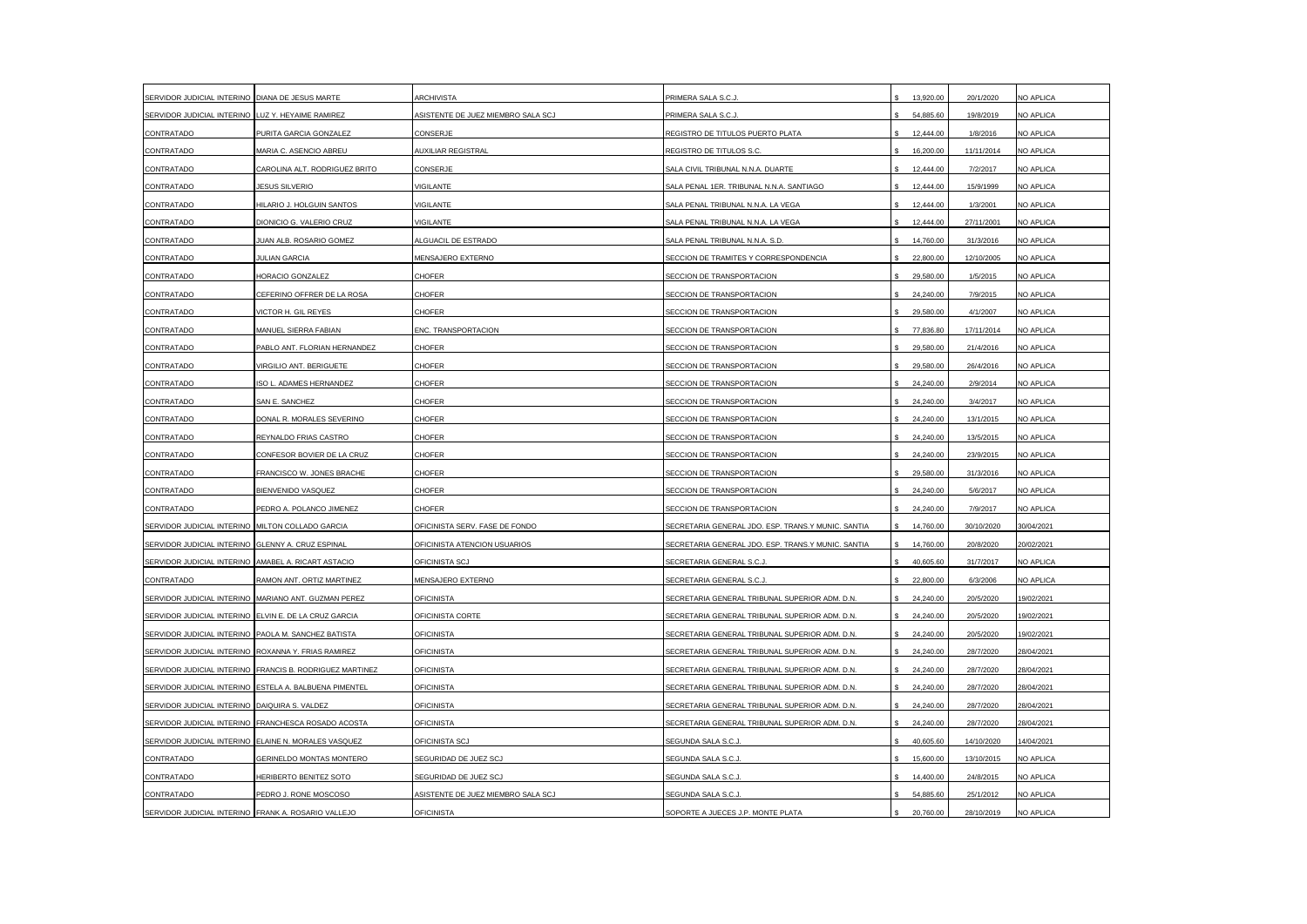| SERVIDOR JUDICIAL INTERINO                          | ANDREINA CALDERON LOPEZ                                | <b>OFICINISTA</b>           | SOPORTE A JUECES J.P. S.D.                      | 24,240.00  | 28/1/2019  | 11/04/2021 |
|-----------------------------------------------------|--------------------------------------------------------|-----------------------------|-------------------------------------------------|------------|------------|------------|
| SERVIDOR JUDICIAL INTERINO                          | JHULIAN ALVAREZ HICHEZ                                 | OFICINISTA                  | SOPORTE A JUECES J.P. S.D.                      | 24,240.00  | 17/2/2020  | NO APLICA  |
| CONTRATADO                                          | CARLOS M. NUÑEZ SEVERINO                               | <b>OFICINISTA</b>           | SOPORTE A JUECES J.P. S.D.                      | 24,240.00  | 3/10/2016  | NO APLICA  |
| CONTRATADO                                          | ALEXANDRA DIAZ VASQUEZ                                 | ABOGADO AYUDANTE            | SOPORTE A JUECES J.P. S.D.                      | 58,374.00  | 1/12/2016  | NO APLICA  |
| SERVIDOR JUDICIAL INTERINO                          | LOREICY E. HEREDIA REYES                               | <b>OFICINISTA</b>           | SOPORTE A JUECES J.P. S.D.                      | 24,240.00  | 7/12/2020  | NO APLICA  |
|                                                     | SERVIDOR JUDICIAL INTERINO SHAYLI M. RAMIREZ HERRERA   | OFICINISTA                  | SOPORTE A JUECES J.P. S.D. OESTE                | 20,760.00  | 3/8/2020   | 03/02/2021 |
| SERVIDOR JUDICIAL INTERINO                          | JOEL L. BRENS GARCIA                                   | <b>OFICINISTA</b>           | SOPORTE A JUECES J.P. S.F.M.                    | 20,760.00  | 16/9/2020  | 16/03/2021 |
| SERVIDOR JUDICIAL INTERINO ERIX F VALDEZ GOMERA     |                                                        | <b>OFICINISTA</b>           | SOPORTE A JUECES J.P. S.F.M.                    | 20,760.00  | 21/10/2020 | 21/04/2021 |
| SERVIDOR JUDICIAL INTERINO                          | ALDAUCY NUÑEZ CRUZ                                     | <b>OFICINISTA</b>           | SOPORTE A JUECES J.P. S.F.M.                    | 20,760.00  | 14/2/2020  | NO APLICA  |
| SERVIDOR JUDICIAL INTERINO                          | ISMELDA P. ROSARIO BERNARD                             | <b>OFICINISTA</b>           | SOPORTE A JUECES J.P. S.F.M.                    | 20,760.00  | 14/2/2020  | NO APLICA  |
| CONTRATADO                                          | DANILO SERRANO GRULLART                                | SEGURIDAD DE JUEZ SCJ       | TERCERA SALA S.C.J                              | 12,584.40  | 17/1/2014  | NO APLICA  |
| CONTRATADO                                          | PEDRO M. RODRIGUEZ SAVIÑON                             | SEGURIDAD DE JUEZ SCJ       | TERCERA SALA S.C.J.                             | 14,000.00  | 15/5/2018  | NO APLICA  |
| CONTRATADO                                          | ERASMO F. DEL CARMEN GREGORIO                          | SEGURIDAD DE JUEZ SCJ       | TERCERA SALA S.C.J.                             | 27,550.00  | 2/9/2015   | NO APLICA  |
| CONTRATADO                                          | SEGUNDO DEL ROSARIO SANCHEZ                            | SEGURIDAD DE JUEZ SCJ       | TERCERA SALA S.C.J.                             | 14,400.00  | 24/8/2015  | NO APLICA  |
| CONTRATADO                                          | SERGIO A. ALVAREZ PEREZ                                | SEGURIDAD DE JUEZ SCJ       | TERCERA SALA S.C.J.                             | 15,600.00  | 21/3/2014  | NO APLICA  |
| CONTRATADO                                          | YOHAMID F. RUIZ MATEO                                  | ABOGADO AYUDANTE SCJ        | TERCERA SALA S.C.J.                             | 105,720.00 | 18/5/2015  | NO APLICA  |
|                                                     | SERVIDOR JUDICIAL INTERINO DIOSMAIRA J. DE LOS SANTOS  | OFICINISTA 1RA. INSTANCIA   | TRIBUNAL COL. C/P JDO. 1RA. INST. LA ALTAGRACIA | 15,720.00  | 10/11/2020 | 10/02/2021 |
| SERVIDOR JUDICIAL INTERINO                          | ERICKA M. GUERRERO SANTANA                             | OFICINISTA 1RA. INSTANCIA   | TRIBUNAL COL. C/P JDO. 1RA. INST. LA ALTAGRACIA | 15,720.00  | 17/11/2020 | 17/02/2021 |
| SERVIDOR JUDICIAL INTERINO                          | ARIANNY L. RIJO LIBURD                                 | OFICINISTA 1RA. INSTANCIA   | TRIBUNAL COL. C/P JDO. 1RA. INST. LA ALTAGRACIA | 15,720.00  | 17/11/2020 | 17/02/2021 |
|                                                     | SERVIDOR JUDICIAL INTERINO KATHERIN N CABRERA GUERRERO | OFICINISTA 1RA. INSTANCIA   | TRIBUNAL COL. C/P JDO. 1RA. INST. LA ALTAGRACIA | 15,720.00  | 17/11/2020 | 17/02/2021 |
| SERVIDOR JUDICIAL INTERINO HILDA HERNANDEZ          |                                                        | OFICINISTA 1RA. INSTANCIA   | TRIBUNAL COL. C/P JDO. 1RA. INST. MARIA T.S.    | 15,720.00  | 3/10/2018  | NO APLICA  |
| CONTRATADO                                          | GLADYS ALT. MARTINEZ RODRIGUEZ                         | ABOGADO AYUDANTE 1RA. INST. | TRIBUNAL COL. C/P JDO. 1RA. INST. MONTE CRISTI  | 36,000.00  | 3/9/2014   | NO APLICA  |
| SERVIDOR JUDICIAL INTERINO                          | JULIANA N. LUIS PEREZ                                  | OFICINISTA 1RA. INSTANCIA   | TRIBUNAL COL. C/P JDO. 1RA. INST. S.C.          | 15,720.00  | 30/11/2020 | NO APLICA  |
| SERVIDOR JUDICIAL INTERINO                          | MELVIN A. JAQUEZ SOLANO                                | OFICINISTA 1RA. INSTANCIA   | TRIBUNAL COL. C/P JDO. 1RA. INST. S.C.          | 15,720.00  | 14/12/2020 | NO APLICA  |
| SERVIDOR JUDICIAL INTERINO FARAH I. GUZMAN ALMANZAR |                                                        | OFICINISTA 1RA. INSTANCIA   | TRIBUNAL COL. C/P JDO. 1RA. INST. S.P.M.        | 15,720.00  | 26/10/2020 | NO APLICA  |
|                                                     | SERVIDOR JUDICIAL INTERINO KATHERINE VASQUEZ MICHEL    | OFICINISTA J.O.             | TRIBUNAL DE TIERRAS J.O. ESPAILLAT              | 15,720.00  | 7/2/2019   | NO APLICA  |
|                                                     | SERVIDOR JUDICIAL INTERINO DISAURY M. DE LA CRUZ UREÑA | OFICINISTA J.O.             | TRIBUNAL DE TIERRAS J.O. MARIA TRINIDAD SANCHEZ | 15,720.00  | 13/8/2020  | 13/02/2021 |
| SERVIDOR JUDICIAL INTERINO                          | JOEL E. PICHARDO DE LA CRUZ                            | OFICINISTA J.O.             | TRIBUNAL DE TIERRAS J.O. PUERTO PLATA           | 15,720.00  | 25/11/2020 | 25/02/2021 |
| CONTRATADO                                          | RAMONA BONILLA GIL                                     | CONSERJE                    | TRIBUNAL DE TIERRAS J.O. PUERTO PLATA           | 12,444.00  | 12/12/2016 | NO APLICA  |
| SERVIDOR JUDICIAL INTERINO                          | JOHANNA F. ALCANTARA DE CERON                          | OFICINISTA 1RA. INSTANCIA   | TRIBUNAL EJEC. DE LA PENA D.N.                  | 20,760.00  | 10/10/2019 | 0/04/2021  |
| SERVIDOR JUDICIAL INTERINO KEISY RODRIGUEZ RAMIREZ  |                                                        | OFICINISTA 1RA. INSTANCIA   | TRIBUNAL EJEC. DE LA PENA D.N.                  | 20,760.00  | 1/12/2020  | 10/04/2021 |
| SERVIDOR JUDICIAL INTERINO YUDITH N. COFRESI        |                                                        | OFICINISTA 1RA. INSTANCIA   | TRIBUNAL EJEC. DE LA PENA D.N.                  | 20,760.00  | 14/10/2019 | 10/04/2021 |
| SERVIDOR JUDICIAL INTERINO                          | EDWIN S. DE LA CRUZ BELTRE                             | OFICINISTA 1RA. INSTANCIA   | TRIBUNAL EJEC. DE LA PENA D.N.                  | 20,760.00  | 26/10/2019 | 10/04/2021 |
| SERVIDOR JUDICIAL INTERINO                          | JUNIBEL I. PEÑA RAMOS                                  | OFICINISTA 1RA. INSTANCIA   | TRIBUNAL EJEC. DE LA PENA D.N.                  | 20,760.00  | 10/10/2019 | NO APLICA  |
| CONTRATADO                                          | KATY J. CALDERON ARAUJO                                | OFICINISTA 1RA. INSTANCIA   | TRIBUNAL EJEC. DE LA PENA D.N.                  | 20,760.00  | 8/5/2017   | NO APLICA  |
| SERVIDOR JUDICIAL INTERINO KEREN PAREDES DECENA     |                                                        | OFICINISTA 1RA, INSTANCIA   | TRIBUNAL EJEC. DE LA PENA S.C.                  | 15,720.00  | 3/2/2020   | 03/02/2021 |
| CONTRATADO                                          | JOSE A. CERDA COPLIN                                   | VIGILANTE                   | TRIBUNAL N.N.A. ESPAILLAT                       | 12,444.00  | 4/9/2001   | NO APLICA  |
| SERVIDOR JUDICIAL INTERINO KATIUSCA PIANTINI GAVINO |                                                        | OFICINISTA 1RA. INSTANCIA   | TRIBUNAL N.N.A. HATO MAYOR                      | 15,720.00  | 15/1/2020  | NO APLICA  |
| SERVIDOR JUDICIAL INTERINO SAMUEL ROJAS FRANCO      |                                                        | OFICINISTA 1RA. INSTANCIA   | TRIBUNAL N.N.A. MONTE CRISTI                    | 15,720.00  | 16/11/2020 | 16/05/2021 |
| CONTRATADO                                          | <b>NERY LEBRON</b>                                     | VIGILANTE                   | TRIBUNAL N.N.A. MONTE CRISTI                    | 12,444.00  | 29/11/2006 | NO APLICA  |
| CONTRATADO                                          | SANDRO CABRAL                                          | VIGILANTE                   | TRIBUNAL N.N.A. S.J.M.                          | 12,444.00  | 12/12/2001 | NO APLICA  |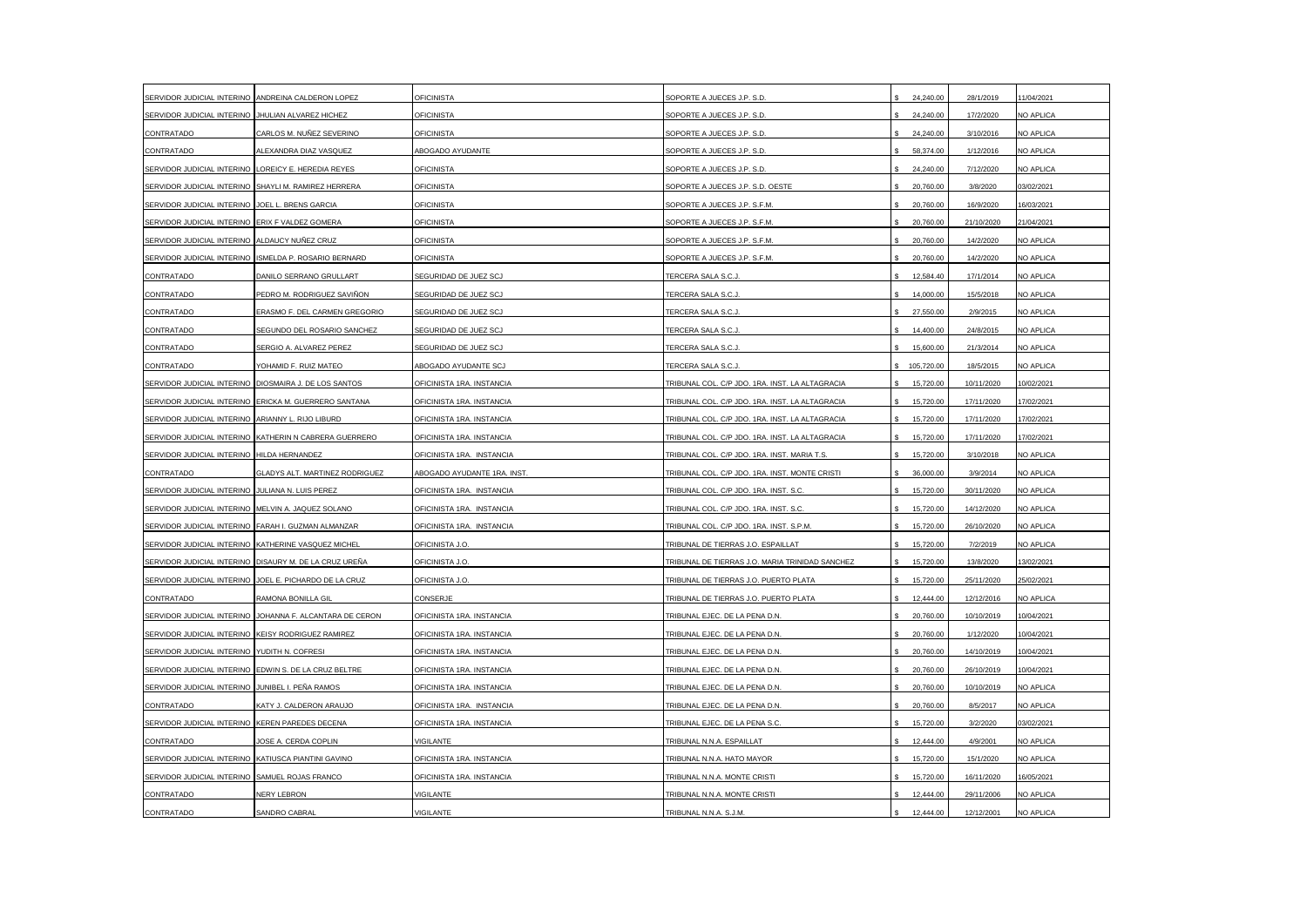| CONTRATADO                                            | EONOR SANTOS PEREZ                                        | CONSERJE                     | TRIBUNAL N.N.A. SANCHEZ RAMIREZ                | 12,444.00 | 4/7/2001   | NO APLICA  |
|-------------------------------------------------------|-----------------------------------------------------------|------------------------------|------------------------------------------------|-----------|------------|------------|
| CONTRATADO                                            | ORENZA M. ESPINAL                                         | CONSERJE                     | TRIBUNAL N.N.A. VALVERDE                       | 12,444.00 | 2/7/2001   | NO APLICA  |
| CONTRATADO                                            | WATER R. PEREZ PEREZ                                      | CHOFER                       | TRIBUNAL SUPERIOR DE TIERRAS DPTO. CENTRAL     | 24,240.00 | 4/7/2016   | NO APLICA  |
| CONTRATADO                                            | JUAN ML. ALMONTE PAULINO                                  | CHOFER                       | TRIBUNAL SUPERIOR DE TIERRAS DPTO. NORTE       | 24,240.00 | 10/2/2014  | NO APLICA  |
| SERVIDOR JUDICIAL INTERINO                            | ANYELY E. TERRERO ROSARIO                                 | OFICINISTA ATENCION USUARIOS | UNIDAD ATENCION AL USUARIO J.P. S.D. OESTE     | 22,920.00 | 12/10/2020 | 12/04/2021 |
| SERVIDOR JUDICIAL INTERINO                            | PEDRO E. DIAZ PONTIER                                     | <b>OFICINISTA</b>            | UNIDAD CITAC. NOTIF. Y COM. C.S.C. N.N.A. S.D. | 24,240.00 | 17/2/2020  | 11/04/2021 |
| SERVIDOR JUDICIAL INTERINO                            | JAFFREISI M. DE LOS SANTOS ALMANZAR                       | <b>OFICINISTA</b>            | JNIDAD CITAC. NOTIF. Y COM. J.P. LA VEGA       | 20,760.00 | 24/6/2019  | NO APLICA  |
| SERVIDOR JUDICIAL INTERINO                            | JUNIOR J. FABIAN SEGARRA                                  | NOTIFICADOR                  | UNIDAD CITAC, NOTIF, Y COM, J.P. S.D.          | 18.120.00 | 8/7/2020   | 08/04/2021 |
| SERVIDOR JUDICIAL INTERINO LUIS A. BUTTEN             |                                                           | NOTIFICADOR                  | UNIDAD CITAC. NOTIF. Y COM. J.P. S.D.          | 18,120.00 | 8/7/2020   | 08/04/2021 |
| SERVIDOR JUDICIAL INTERINO                            | ALEXANDER ROSA ARIAS                                      | NOTIFICADOR                  | UNIDAD CITAC. NOTIF. Y COM. J.P. S.D.          | 18,120.00 | 8/7/2020   | 08/04/2021 |
| SERVIDOR JUDICIAL INTERINO                            | ESTEFANY ALT. RAMIREZ ROJAS                               | <b>OFICINISTA</b>            | UNIDAD CITAC. NOTIF. Y COM. J.P. S.D.          | 24,240.00 | 21/5/2018  | 11/04/2021 |
| SERVIDOR JUDICIAL INTERINO                            | MARLENIS I. PEÑA                                          | <b>OFICINISTA</b>            | UNIDAD CITAC. NOTIF. Y COM. J.P. S.D.          | 24,240.00 | 2/9/2017   | 28/02/2021 |
| SERVIDOR JUDICIAL INTERINO                            | GREICY M. BATISTA ALCANTARA                               | <b>OFICINISTA</b>            | JNIDAD CITAC. NOTIF. Y COM. J.P. S.D           | 24,240.00 | 2/9/2017   | 28/02/2021 |
|                                                       | SERVIDOR JUDICIAL INTERINO GUSTAVO DE J. PAULINO ACEVEDO  | <b>OFICINISTA</b>            | UNIDAD CITAC. NOTIF. Y COM. J.P. S.D.          | 24,240.00 | 2/9/2017   | 28/02/2021 |
| SERVIDOR JUDICIAL INTERINO DEIRO R. FIGUEROA DIAZ     |                                                           | <b>OFICINISTA</b>            | UNIDAD CITAC. NOTIF. Y COM. J.P. S.D.          | 24,240.00 | 7/5/2018   | 28/02/2021 |
| SERVIDOR JUDICIAL INTERINO                            | LAIMA TEJADA CACERES                                      | <b>OFICINISTA</b>            | UNIDAD CITAC. NOTIF. Y COM. J.P. S.D           | 24,240.00 | 22/10/2019 | 28/02/2021 |
| SERVIDOR JUDICIAL INTERINO                            | LETICIA S. HERNANDEZ GARCIA                               | OFICINISTA                   | UNIDAD CITAC. NOTIF. Y COM. J.P. S.D.          | 24,240.00 | 14/9/2020  | 28/02/2021 |
| SERVIDOR JUDICIAL INTERINO                            | YORMAN N. MEDINA MATOS                                    | <b>OFICINISTA</b>            | JNIDAD CITAC. NOTIF. Y COM. J.P. S.D.          | 24,240.00 | 18/11/2019 | 28/05/2021 |
| SERVIDOR JUDICIAL INTERINO                            | KIANDRA P. PEREZ CUEVAS                                   | <b>OFICINISTA</b>            | JNIDAD CITAC. NOTIF. Y COM. J.P. S.D.          | 24,240.00 | 4/2/2019   | NO APLICA  |
| SERVIDOR JUDICIAL INTERINO   DIAMELY GOMEZ VASQUEZ    |                                                           | <b>OFICINISTA</b>            | UNIDAD CITAC. NOTIF. Y COM. J.P. S.D.          | 24,240.00 | 9/10/2018  | NO APLICA  |
|                                                       | SERVIDOR JUDICIAL INTERINO DAVID E. DE RIVERA EVANGELISTA | ALGUACIL DE ESTRADO          | UNIDAD CITAC. NOTIF. Y COM. J.P. S.D.          | 15,960.00 | 4/2/2019   | NO APLICA  |
| SERVIDOR JUDICIAL INTERINO SEBASTIAN I. FLORES MICHEL |                                                           | ALGUACIL DE ESTRADO          | UNIDAD CITAC, NOTIF, Y COM, J.P. S.D.          | 15,960.00 | 5/3/2019   | NO APLICA  |
| SERVIDOR JUDICIAL INTERINO                            | MADELIN Y. SANTANA CASTILLO                               | <b>OFICINISTA</b>            | UNIDAD CITAC. NOTIF. Y COM. J.P. S.D.          | 24,240.00 | 17/2/2020  | NO APLICA  |
| SERVIDOR JUDICIAL INTERINO                            | ROSA E. FRANCO BASORA                                     | <b>OFICINISTA</b>            | UNIDAD CITAC. NOTIF. Y COM. J.P. S.D. OESTE    | 20,760.00 | 6/2/2020   | 05/02/2021 |
| SERVIDOR JUDICIAL INTERINO MELANY MONCION PAULINO     |                                                           | <b>OFICINISTA</b>            | UNIDAD CITAC. NOTIF. Y COM. J.P. S.D. OESTE    | 20,760.00 | 17/9/2018  | NO APLICA  |
| CONTRATADO                                            | JOSE ANT. ABREU ORTEGA                                    | ALGUACIL DE ESTRADO          | UNIDAD CITAC. NOTIF. Y COM. J.P. S.F.M.        | 14,760.00 | 6/5/2015   | NO APLICA  |
| SERVIDOR JUDICIAL INTERINO                            | LUZ E. REYES DE CASTRO                                    | ALGUACIL DE ESTRADO          | UNIDAD CITAC. NOTIF. Y COM. J.P. S.F.M.        | 14,760.00 | 20/10/2020 | NO APLICA  |
| CONTRATADO                                            | SANTO F. CARRASCO TERRERO                                 | ANALISTA JURIDICO            | UNIDAD DE APOYO REGISTRAL J.I.                 | 69,696.00 | 23/4/2007  | NO APLICA  |
| SERVIDOR JUDICIAL INTERINO                            | <b>WILLIANA PERALTA SOSA</b>                              | <b>OFICINISTA</b>            | JNIDAD DE AUDIENCIAS J.L. SANTIAGO             | 17,640.00 | 17/8/2020  | 17/02/2021 |
| SERVIDOR JUDICIAL INTERINO                            | NELSON J. ZACARIAS ALMANZAR                               | <b>OFICINISTA</b>            | JNIDAD DE AUDIENCIAS J.L. SANTIAGO             | 17,640.00 | 15/10/2018 | NO APLICA  |
|                                                       | SERVIDOR JUDICIAL INTERINO NAZARET A. HERNANDEZ ORTEGA    | <b>OFICINISTA</b>            | UNIDAD DE AUDIENCIAS J.L. SANTIAGO             | 17,640.00 | 9/12/2019  | NO APLICA  |
| SERVIDOR JUDICIAL INTERINO ROSA M. NUÑEZ DIAZ         |                                                           | <b>OFICINISTA</b>            | JNIDAD DE AUDIENCIAS J.P. HERMANAS MIRABAL     | 16,440.00 | 30/11/2020 | 28/02/2021 |
|                                                       | SERVIDOR JUDICIAL INTERINO TAYS M. VASQUEZ HERNANDEZ      | <b>OFICINISTA</b>            | UNIDAD DE AUDIENCIAS J.P. LA VEGA              | 20,760.00 | 20/8/2020  | 20/02/2021 |
|                                                       | SERVIDOR JUDICIAL INTERINO PAMELA M. FERREIRA CALDERON    | <b>OFICINISTA</b>            | UNIDAD DE AUDIENCIAS J.P. LA VEGA              | 20,760.00 | 24/8/2020  | 24/02/2021 |
| SERVIDOR JUDICIAL INTERINO                            | YUDY L. MUÑOZ GARCIA                                      | <b>OFICINISTA</b>            | JNIDAD DE AUDIENCIAS J.P. LA VEGA              | 20,760.00 | 16/3/2020  | NO APLICA  |
| SERVIDOR JUDICIAL INTERINO ALIDA C. FRIAS DEL CARMEN  |                                                           | <b>OFICINISTA</b>            | JNIDAD DE AUDIENCIAS J.P. MONSEÑOR NOUEL       | 16,440.00 | 30/10/2020 | 30/04/2021 |
|                                                       | SERVIDOR JUDICIAL INTERINO NICOLE D. CORONADO SANTANA     | <b>OFICINISTA</b>            | UNIDAD DE AUDIENCIAS J.P. MONTE PLATA          | 20,760.00 | 10/9/2020  | 10/03/2021 |
|                                                       | SERVIDOR JUDICIAL INTERINO KATHERINE L. CUELLO SANTANA    | <b>OFICINISTA</b>            | JNIDAD DE AUDIENCIAS J.P. MONTE PLATA          | 20,760.00 | 10/9/2020  | 10/03/2021 |
| SERVIDOR JUDICIAL INTERINO SHALLEEN STEGER VILLA      |                                                           | <b>OFICINISTA</b>            | UNIDAD DE AUDIENCIAS J.P. PUERTO PLATA         | 18,780.00 | 26/11/2020 | 26/02/2021 |
| SERVIDOR JUDICIAL INTERINO BRITNEY V. CABRERA         |                                                           | <b>OFICINISTA</b>            | JNIDAD DE AUDIENCIAS J.P. PUERTO PLATA         | 18,780.00 | 24/8/2020  | 24/02/2021 |
| SERVIDOR JUDICIAL INTERINO YANITZA C, FELIZ MENA      |                                                           | <b>OFICINISTA</b>            | UNIDAD DE AUDIENCIAS J.P. S.D.                 | 24,240.00 | 2/11/2020  | 02/02/2021 |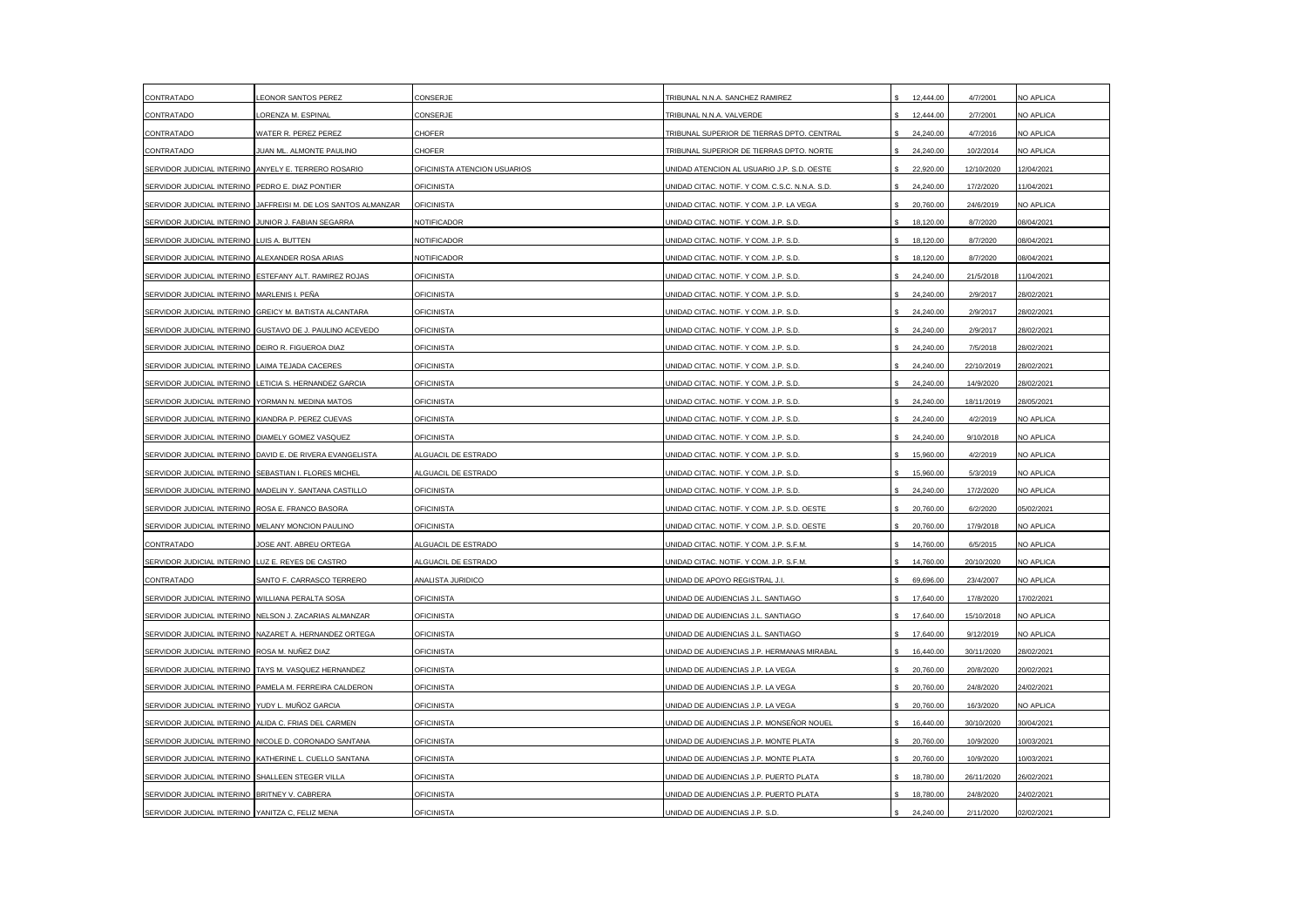| SERVIDOR JUDICIAL INTERINO                            | DERNIS ELIZABETH MEJIA DIAZ                             | <b>OFICINISTA</b>                | JNIDAD DE AUDIENCIAS J.P. S.D.                   | 24,240.00 | 7/5/2018   | 31/12/2021 |
|-------------------------------------------------------|---------------------------------------------------------|----------------------------------|--------------------------------------------------|-----------|------------|------------|
| SERVIDOR JUDICIAL INTERINO                            | MILAGROS M. TORRES REYES                                | <b>OFICINISTA</b>                | JNIDAD DE AUDIENCIAS J.P. S.D.                   | 24,240.00 | 28/1/2019  | 1/04/2021  |
| SERVIDOR JUDICIAL INTERINO RAMONA E. LEON ROSARIO     |                                                         | <b>OFICINISTA</b>                | JNIDAD DE AUDIENCIAS J.P. S.D.                   | 24,240.00 | 30/7/2020  | 28/02/2021 |
|                                                       | SERVIDOR JUDICIAL INTERINO YORKE A. VILLALONA POLANCO   | <b>OFICINISTA</b>                | UNIDAD DE AUDIENCIAS J.P. S.D.                   | 24,240.00 | 7/5/2018   | 28/05/2021 |
| SERVIDOR JUDICIAL INTERINO NOELI BRITO                |                                                         | <b>OFICINISTA</b>                | UNIDAD DE AUDIENCIAS J.P. S.D.                   | 24,240.00 | 2/1/2019   | NO APLICA  |
| SERVIDOR JUDICIAL INTERINO                            | JENNY BURGOS DE LA ROSA                                 | OFICINISTA                       | UNIDAD DE AUDIENCIAS J.P. S.D.                   | 24,240.00 | 18/12/2018 | NO APLICA  |
| SERVIDOR JUDICIAL INTERINO                            | STEPHANIE C. MELO IGNACIO                               | <b>OFICINISTA</b>                | JNIDAD DE AUDIENCIAS J.P. S.D.                   | 24,240.00 | 18/2/2019  | NO APLICA  |
| SERVIDOR JUDICIAL INTERINO                            | JANNIRIS E. TORIBIO JIMENEZ                             | <b>OFICINISTA</b>                | <b>JNIDAD DE AUDIENCIAS J.P. S.D. OESTE</b>      | 20,760.00 | 4/12/2018  | 05/02/2021 |
| SERVIDOR JUDICIAL INTERINO                            | JOHNNERY DE LA CRUZ SANCHEZ                             | <b>OFICINISTA</b>                | UNIDAD DE AUDIENCIAS J.P. S.D. OESTE             | 20,760.00 | 10/9/2020  | 05/02/2021 |
|                                                       | SERVIDOR JUDICIAL INTERINO FERNANDO ALB. BAEZ GUERRERO  | <b>OFICINISTA</b>                | JNIDAD DE AUDIENCIAS J.P. S.D. OESTE             | 20,760.00 | 21/8/2020  | 21/02/2021 |
| SERVIDOR JUDICIAL INTERINO IRISNELDA SANCHEZ SUERO    |                                                         | <b>OFICINISTA</b>                | UNIDAD DE AUDIENCIAS J.P. S.D. OESTE             | 20,760.00 | 25/3/2019  | NO APLICA  |
| SERVIDOR JUDICIAL INTERINO                            | SERGIO R. RODRIGUEZ DE JESUS                            | <b>OFICINISTA</b>                | UNIDAD DE AUDIENCIAS J.P. S.D. OESTE             | 20,760.00 | 28/9/2018  | NO APLICA  |
| SERVIDOR JUDICIAL INTERINO                            | KATHERINE T. LIRIANO BLANCO                             | <b>OFICINISTA</b>                | UNIDAD DE AUDIENCIAS J.P. S.D. OESTE             | 20,760.00 | 15/6/2020  | NO APLICA  |
|                                                       | SERVIDOR JUDICIAL INTERINO ISAURY J. ULERIO ESCOLASTICO | <b>OFICINISTA</b>                | UNIDAD DE AUDIENCIAS J.P. S.F.M.                 | 20,760.00 | 16/9/2020  | 16/03/2021 |
| SERVIDOR JUDICIAL INTERINO YARIELY SOSA ULLOA         |                                                         | <b>OFICINISTA</b>                | UNIDAD DE AUDIENCIAS J.P. S.F.M.                 | 20,760.00 | 16/9/2020  | 16/03/2021 |
| SERVIDOR JUDICIAL INTERINO                            | JONATHAN JOAQUIN MENDOZA                                | <b>OFICINISTA</b>                | UNIDAD DE AUDIENCIAS J.P. S.F.M.                 | 20,760.00 | 16/9/2020  | 16/03/2021 |
| SERVIDOR JUDICIAL INTERINO PILAR P. MANZUETA DE LEON  |                                                         | OFICINISTA SCJ                   | UNIDAD DE CITACIONES Y NOTIFICACIONES S.G.S.C.J. | 40,605.60 | 6/9/2018   | NO APLICA  |
| SERVIDOR JUDICIAL INTERINO                            | MAYRA T. TEJEDA PEREZ                                   | OFICINISTA SCJ                   | JNIDAD DE CITACIONES Y NOTIFICACIONES S.G.S.C.J. | 40,605.60 | 17/9/2019  | NO APLICA  |
| CONTRATADO                                            | NELSON ALB. RINCON BELIS                                | ENTRENADOR EQUIPO BALONCESTO SCJ | JNIDAD DE DIFUSION CULTURAL Y DEPORTIVA          | 6,720.00  | 9/2/2015   | NO APLICA  |
| SERVIDOR JUDICIAL INTERINO                            | JOAQUIN HERASME PEÑA                                    | ENTRENADOR EQUIPO VOLLEYBALL SCJ | UNIDAD DE DIFUSION CULTURAL Y DEPORTIVA          | 13,800.00 | 10/10/2014 | NO APLICA  |
| CONTRATADO                                            | ANDRES ANT. CAPELLAN MOYA                               | NSTRUCTOR-CANTOR DEL CORO        | JNIDAD DE DIFUSION CULTURAL Y DEPORTIVA          | 9,000.00  | 4/10/2006  | NO APLICA  |
| CONTRATADO                                            | ELIOENAI ANT. MEDINA MEJIA                              | DIRECTOR CORO DEL PODER JUDICIAL | UNIDAD DE DIFUSION CULTURAL Y DEPORTIVA          | 28,860.00 | 1/9/2001   | NO APLICA  |
| CONTRATADO                                            | PORFIRIO J. MATEO GUERRERO                              | PIANISTA CORO DEL PODER JUDICIAL | UNIDAD DE DIFUSION CULTURAL Y DEPORTIVA          | 8,400.00  | 2/12/2003  | NO APLICA  |
| CONTRATADO                                            | PEDRO R. FERNANDEZ PEREZ                                | AUX. DEL CORO                    | JNIDAD DE DIFUSION CULTURAL Y DEPORTIVA          | 7,200.00  | 5/3/2004   | NO APLICA  |
| SERVIDOR JUDICIAL INTERINO LOREN E. GONZALEZ ARIAS    |                                                         | <b>DIGITALIZADOR</b>             | UNIDAD DE DIGITALIZACION S.G.S.C.J.              | 26,880.00 | 12/10/2018 | NO APLICA  |
| CONTRATADO                                            | FERNANDO A. ALCANTARA                                   | DIGITALIZADOR                    | UNIDAD DE DIGITALIZACION S.G.S.C.J.              | 26,880.00 | 6/2/2017   | NO APLICA  |
| CONTRATADO                                            | JOSE O. BRITO                                           | MECANICO                         | UNIDAD DE FLOTILLA                               | 30,000.00 | 11/5/2007  | NO APLICA  |
|                                                       | SERVIDOR JUDICIAL INTERINO ROCIO A. ALTAGRACIA AQUINO   | DELINEANTE                       | JNIDAD DE OBRAS                                  | 38,600.00 | 9/3/2020   | 10/03/2021 |
| SERVIDOR JUDICIAL INTERINO                            | LIZBETH M. RAMIREZ REYES                                | DELINEANTE                       | JNIDAD DE OBRAS                                  | 30,120.00 | 16/3/2020  | 17/03/2021 |
| SERVIDOR JUDICIAL INTERINO                            | JOAN M. MORA DIFO                                       | NGENIERO SUPERVISOR              | JNIDAD DE OBRAS                                  | 70,000.00 | 7/12/2020  | 07/06/2021 |
|                                                       | SERVIDOR JUDICIAL INTERINO SELITO E. ANTIDOR DE LA CRUZ | <b>INGENIERO SUPERVISOR</b>      | JNIDAD DE OBRAS                                  | 70,000.00 | 7/12/2020  | 07/06/2021 |
| SERVIDOR JUDICIAL INTERINO KRYSTA D. SIMON PIÑA       |                                                         | <b>DIGITADOR</b>                 | JNIDAD DE PROCESOS COMUNES J.I.                  | 24,240.00 | 12/2/2020  | NO APLICA  |
| SERVIDOR JUDICIAL INTERINO                            | <b>ISAAC ALVAREZ BAUTISTA</b>                           | OFICINISTA SCJ                   | UNIDAD DE REGISTRO Y TRAMITE S.G.S.C.J           | 40,605.60 | 1/2/2019   | NO APLICA  |
|                                                       | SERVIDOR JUDICIAL INTERINO CHERRYL A. ROSEMONT SEVERINO | OFICINISTA SCJ                   | UNIDAD DE REGISTRO Y TRAMITE S.G.S.C.J           | 40,605.60 | 17/9/2019  | NO APLICA  |
| SERVIDOR JUDICIAL INTERINO                            | ADRHIALYS T. NOVAS ARIAS                                | OFICINISTA SCJ                   | JNIDAD DE REGISTRO Y TRAMITE S.G.S.C.J.          | 40,605.60 | 3/9/2019   | NO APLICA  |
|                                                       | SERVIDOR JUDICIAL INTERINO ANGELA M. PEGUERO HERRERA    | OFICINISTA SCJ                   | UNIDAD DE REGISTRO Y TRAMITE S.G.S.C.J.          | 40.605.60 | 20/9/2018  | NO APLICA  |
| SERVIDOR JUDICIAL INTERINO FRABEL A. FELIZ RODRIGUEZ  |                                                         | OFICINISTA SCJ                   | UNIDAD DE REGISTRO Y TRAMITE S.G.S.C.J.          | 40,605.60 | 4/11/2020  | NO APLICA  |
| SERVIDOR JUDICIAL INTERINO KENNY M. CUEVAS JIMENEZ    |                                                         | OFICINISTA SCJ                   | JNIDAD DE REGISTRO Y TRAMITE S.G.S.C.J           | 40,605.60 | 4/11/2020  | NO APLICA  |
| CONTRATADO                                            | AMAURYS F. MOJICA CABRERA                               | AUXILIAR ADMINISTRATIVO          | UNIDAD DE REVISION, DNMC                         | 24,240.00 | 3/8/2015   | NO APLICA  |
| SERVIDOR JUDICIAL INTERINO CINTHIA Y. FELIZ RODRIGUEZ |                                                         | OFICINISTA DE SERVICIO CIVIL     | JNIDAD DE SERVICIO CIVIL C.S.C. N.N.A. S.D.      | 20,760.00 | 17/8/2020  | 17/02/2021 |
| SERVIDOR JUDICIAL INTERINO JOAQUIN B. ESPINOSA DISLA  |                                                         | OFICINISTA DE SERVICIO CIVIL     | UNIDAD DE SERVICIO CIVIL C.S.C. N.N.A. S.D.      | 20,760.00 | 17/8/2020  | 17/02/2021 |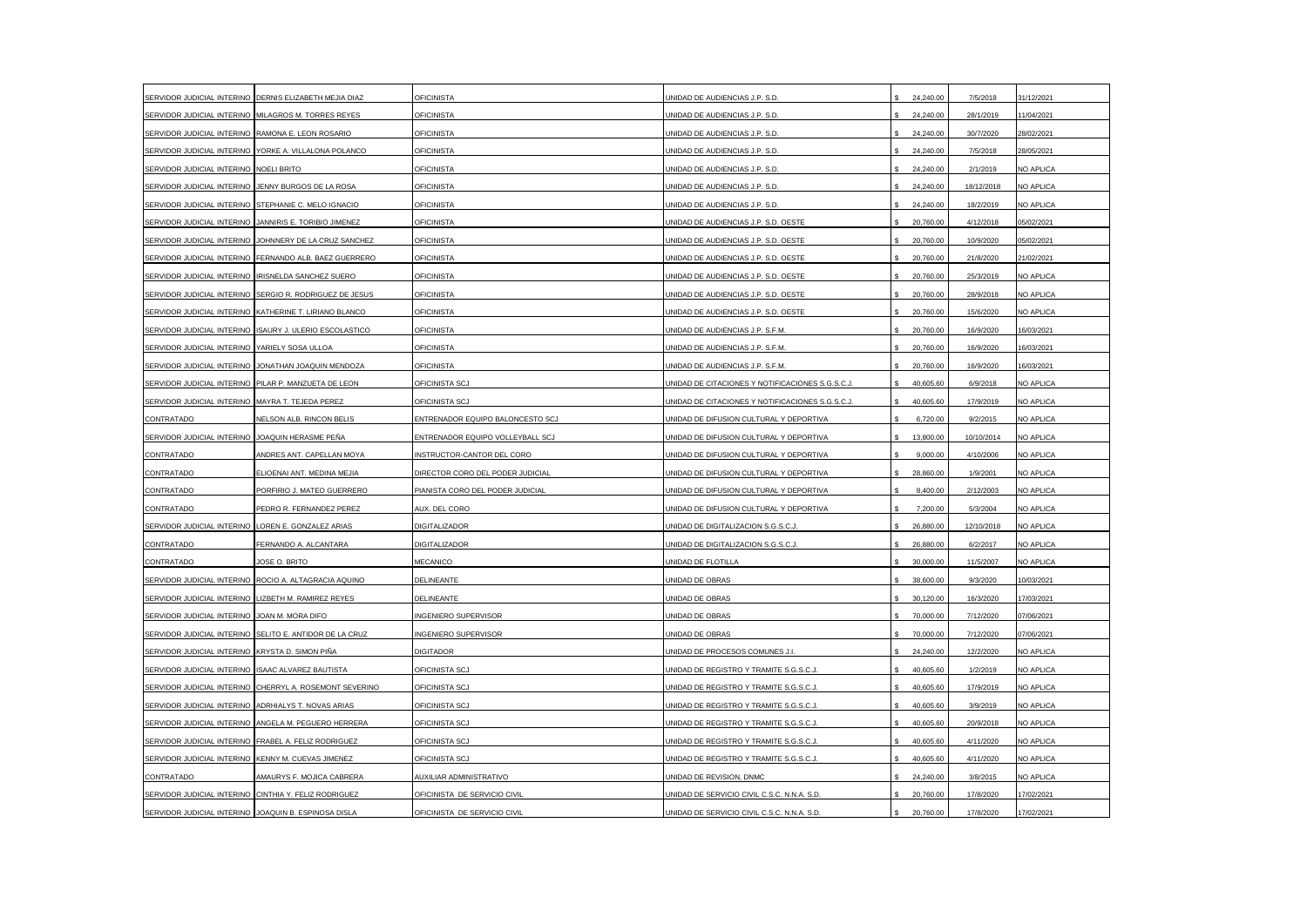| SERVIDOR JUDICIAL INTERINO                           | ARTURO RODRIGUEZ FEBLES                                   | <b>OFICINISTA</b>                  | JNIDAD DE SERVICIO CIVIL C.S.C. N.N.A. S.D.        | 20,760.00 | 1/11/2018  | NO APLICA        |
|------------------------------------------------------|-----------------------------------------------------------|------------------------------------|----------------------------------------------------|-----------|------------|------------------|
| SERVIDOR JUDICIAL INTERINO                           | BRYAN MARTINEZ REYES                                      | OFICINISTA DE SERVICIO CIVIL       | JNIDAD DE SERVICIO CIVIL C.S.C. N.N.A. S.D.        | 20,760.00 | 29/1/2019  | NO APLICA        |
| SERVIDOR JUDICIAL INTERINO                           | ANDREA E. BAEZ MONTERO                                    | OFICINISTA                         | JNIDAD DE SERVICIO PENAL C.S.C. N.N.A. S.D.        | 20,760.00 | 19/11/2020 | 19/05/2021       |
|                                                      | SERVIDOR JUDICIAL INTERINO DARLENE PANIAGUA CORDERO       | <b>OFICINISTA</b>                  | UNIDAD DE SERVICIO PENAL C.S.C. N.N.A. S.D.        | 20,760.00 | 26/11/2020 | 26/05/2021       |
| SERVIDOR JUDICIAL INTERINO                           | CHELSEA MENDEZ SEVERINO                                   | OFICINISTA DE SERVICIO PENAL       | UNIDAD DE SERVICIO PENAL C.S.C. N.N.A. S.D.        | 20,760.00 | 29/1/2019  | NO APLICA        |
| SERVIDOR JUDICIAL INTERINO                           | ADALGISA RAMON GONZALEZ                                   | <b>OFICINISTA</b>                  | UNIDAD DE SERVICIO PENAL C.S.C. N.N.A. S.D.        | 20,760.00 | 10/11/2020 | NO APLICA        |
| CONTRATADO                                           | MIGUEL A. PIÑA QUEZADA                                    | <b>AUXILIAR ADMINISTRATIVO</b>     | INIDAD DE SERVICIOS ADMINISTRATIVOS Y LOGISTICOS J | 24,240.00 | 19/10/2016 | NO APLICA        |
| CONTRATADO                                           | <b>GARY COLLINS MORROBEL</b>                              | <b>CHOFER</b>                      | UNIDAD DE SERVICIOS ADMINISTRATIVOS Y LOGISTICOS J | 24,240.00 | 24/10/2016 | NO APLICA        |
| CONTRATADO                                           | ANTONIO FRIAS CASTRO                                      | CAMARERO III                       | UNIDAD DE SERVICIOS ADMINISTRATIVOS Y LOGISTICOS J | 28,860.00 | 13/8/2007  | NO APLICA        |
| CONTRATADO                                           | BRUNILDA PAYANO ADAMES                                    | CONSERJE                           | UNIDAD DE SERVICIOS ADMINISTRATIVOS Y LOGISTICOS J | 14,160.00 | 2/11/2015  | NO APLICA        |
| CONTRATADO                                           | LEANDRO CONCEPCION DE LA ROSA                             | PARQUEADOR                         | UNIDAD DE SERVICIOS ADMINISTRATIVOS Y LOGISTICOS J | 16,440.00 | 22/12/2008 | NO APLICA        |
| CONTRATADO                                           | LEONARDO RODRIGUEZ LORA                                   | CHOFER                             | JNIDAD DE SERVICIOS ADMINISTRATIVOS Y LOGISTICOS J | 24,240.00 | 13/8/2007  | NO APLICA        |
| CONTRATADO                                           | RAFAEL MORILLO                                            | CHOFER                             | JNIDAD DE SERVICIOS ADMINISTRATIVOS Y LOGISTICOS J | 24,240.00 | 22/12/2008 | <b>NO APLICA</b> |
| CONTRATADO                                           | MARTINA FLORES                                            | CAMARERO III                       | UNIDAD DE SERVICIOS ADMINISTRATIVOS Y LOGISTICOS J | 28,860.00 | 27/4/2015  | NO APLICA        |
| CONTRATADO                                           | ISIDRO CASTILLO VASQUEZ                                   | ELECTRICISTA I                     | UNIDAD DE SERVICIOS Y MANTENIMIENTO                | 23,280.00 | 5/10/2005  | NO APLICA        |
| CONTRATADO                                           | JOSE A. FRIAS LOPEZ                                       | SUPERVISOR (A) DE MANTENIMIENTO    | UNIDAD DE SERVICIOS Y MANTENIMIENTO                | 54,648.00 | 31/10/2005 | NO APLICA        |
| CONTRATADO                                           | NELSON G. GEORGE SIMON                                    | <b>PINTOR</b>                      | UNIDAD DE SERVICIOS Y MANTENIMIENTO                | 21,480.00 | 8/2/2006   | NO APLICA        |
| CONTRATADO                                           | RAFAEL A. LOPEZ NUÑEZ                                     | SUPERVISOR (A) DE MANTENIMIENTO    | <b>JNIDAD DE SERVICIOS Y MANTENIMIENTO</b>         | 54.648.00 | 12/10/2012 | NO APLICA        |
| CONTRATADO                                           | ROBERTO ALMONTE                                           | PLOMERO                            | <b>JNIDAD DE SERVICIOS Y MANTENIMIENTO</b>         | 21,480.00 | 6/4/2016   | NO APLICA        |
| CONTRATADO                                           | SILVESTRE ANT. NOVAS SIERRA                               | ELECTRICISTA II                    | UNIDAD DE SERVICIOS Y MANTENIMIENTO                | 23,280.00 | 17/11/2015 | NO APLICA        |
| CONTRATADO                                           | NIGLISSA PORTES TAPIA                                     | SECRETARIA (O) DE DEPARTAMENTO     | <b>JNIDAD DE SERVICIOS Y MANTENIMIENTO</b>         | 37,920.00 | 18/11/2016 | NO APLICA        |
| SERVIDOR JUDICIAL INTERINO                           | KIMBERLY K. RODRIGUEZ RODRIGUEZ                           | OFICINISTA ATENCION USUARIOS       | UNIDAD RECEP.Y ATENCION USUARIO C.S.S. A.F. SANTIA | 20,760.00 | 14/12/2020 | 14/03/2021       |
| SERVIDOR JUDICIAL INTERINO                           | ANEURY UREÑA BALBUENA                                     | OFICINISTA ATENCION USUARIOS       | UNIDAD RECEP.Y ATENCION USUARIO C.S.S. A.F. SANTIA | 20,760.00 | 17/12/2020 | 17/03/2021       |
| SERVIDOR JUDICIAL INTERINO                           | JESSICA MA. POLANCO CAMPOS                                | <b>OFICINISTA</b>                  | UNIDAD SERV. 1RA. INST. J.L. SANTIAGO              | 17,640.00 | 14/12/2020 | 14/03/2021       |
| SERVIDOR JUDICIAL INTERINO MARINA A. REYES MATIAS    |                                                           | <b>OFICINISTA</b>                  | UNIDAD SERV. 1RA. INST. J.L. SANTIAGO              | 17,640.00 | 14/12/2020 | 14/03/2021       |
| SERVIDOR JUDICIAL INTERINO FRANKJESS E. ESPINAL LORA |                                                           | <b>OFICINISTA</b>                  | UNIDAD SERV. 1RA. INST. J.L. SANTIAGO              | 17,640.00 | 11/12/2020 | NO APLICA        |
| SERVIDOR JUDICIAL INTERINO                           | ADDIEL CRUZ LANTIGUA                                      | <b>OFICINISTA</b>                  | UNIDAD SERV. 1RA. INST. J.P. PUERTO PLATA          | 18,780.00 | 24/8/2020  | 24/02/2021       |
| SERVIDOR JUDICIAL INTERINO                           | YULEIDY ALVAREZ GERONIMO                                  | <b>OFICINISTA</b>                  | UNIDAD SERV. 1RA. INST. J.P. S.D.                  | 24,240.00 | 13/6/2019  | 11/04/2021       |
| SERVIDOR JUDICIAL INTERINO MASSIEL MOTA LIBERATA     |                                                           | <b>OFICINISTA</b>                  | JNIDAD SERV. 1RA. INST. J.P. S.D.                  | 24,240.00 | 7/5/2018   | 11/04/2021       |
| SERVIDOR JUDICIAL INTERINO                           | LUZ DEL A. REYES RAMON                                    | <b>OFICINISTA</b>                  | JNIDAD SERV. 1RA. INST. J.P. S.D.                  | 24,240.00 | 14/1/2019  | NO APLICA        |
| SERVIDOR JUDICIAL INTERINO                           | GREGORY A. REYES GOMEZ                                    | <b>OFICINISTA</b>                  | JNIDAD SERV. 1RA. INST. J.P. S.D.                  | 24,240.00 | 23/11/2020 | NO APLICA        |
| SERVIDOR JUDICIAL INTERINO                           | CARLOS M. DE LA CRUZ ROMERO                               | <b>OFICINISTA</b>                  | JNIDAD SERV. 1RA. INST. J.P. S.F.M.                | 20,760.00 | 16/9/2020  | 16/03/2021       |
| SERVIDOR JUDICIAL INTERINO                           | DAYRA C. CABRERA DOMINGUEZ                                | <b>OFICINISTA</b>                  | UNIDAD SERV. A CORTE J.L. SANTIAGO                 | 17,640.00 | 14/12/2020 | 14/03/2021       |
| SERVIDOR JUDICIAL INTERINO LIZBETH M. CAMILO POLANCO |                                                           | <b>OFICINISTA</b>                  | UNIDAD SERV. A CORTE J.L. SANTIAGO                 | 17,640.00 | 16/12/2020 | 16/03/2021       |
| SERVIDOR JUDICIAL INTERINO                           | EDUARD R. HERNANDEZ BETANCE                               | <b>OFICINISTA</b>                  | JNIDAD SERV. A CORTE J.P. LA VEGA                  | 20,760.00 | 20/8/2020  | 20/02/2021       |
| SERVIDOR JUDICIAL INTERINO                           | YOANNA M. DE LA CRUZ CASTILLO                             | <b>OFICINISTA</b>                  | UNIDAD SERV. A CORTE J.P. LA VEGA                  | 20,760.00 | 2/12/2019  | <b>NO APLICA</b> |
|                                                      | SERVIDOR JUDICIAL INTERINO REYNALDO ROSARIO DE LOS SANTOS | <b>OFICINISTA</b>                  | UNIDAD SERV. A CORTE J.P. S.F.M.                   | 20,760.00 | 21/10/2020 | 21/04/2021       |
| SERVIDOR JUDICIAL INTERINO MARTHA K MENDEZ RAMIREZ   |                                                           | <b>OFICINISTA</b>                  | UNIDAD SERV. A CORTE J.P. S.J.M.                   | 18,780.00 | 26/10/2020 | NO APLICA        |
| SERVIDOR JUDICIAL INTERINO                           | SONIA Y. RODRIGUEZ DE LA ROSA                             | <b>OFICINISTA</b>                  | UNIDAD SERV. A EJEC. DE LA PENA J.P. S.D.          | 24,240.00 | 4/5/2018   | 11/04/2021       |
| SERVIDOR JUDICIAL INTERINO LEDY M. NOLASCO MENDEZ    |                                                           | OFICINISTA DE EJECUCION DE LA PENA | UNIDAD SERV. A EJEC. DE LA PENA J.P. S.D.          | 24,240.00 | 23/5/2018  | NO APLICA        |
| SERVIDOR JUDICIAL INTERINO GUARIONEX FRIAS NUÑEZ     |                                                           | <b>OFICINISTA</b>                  | UNIDAD SERV. A LA INSTRUCCION J.P. LA VEGA         | 20,760.00 | 28/8/2020  | 28/02/2021       |